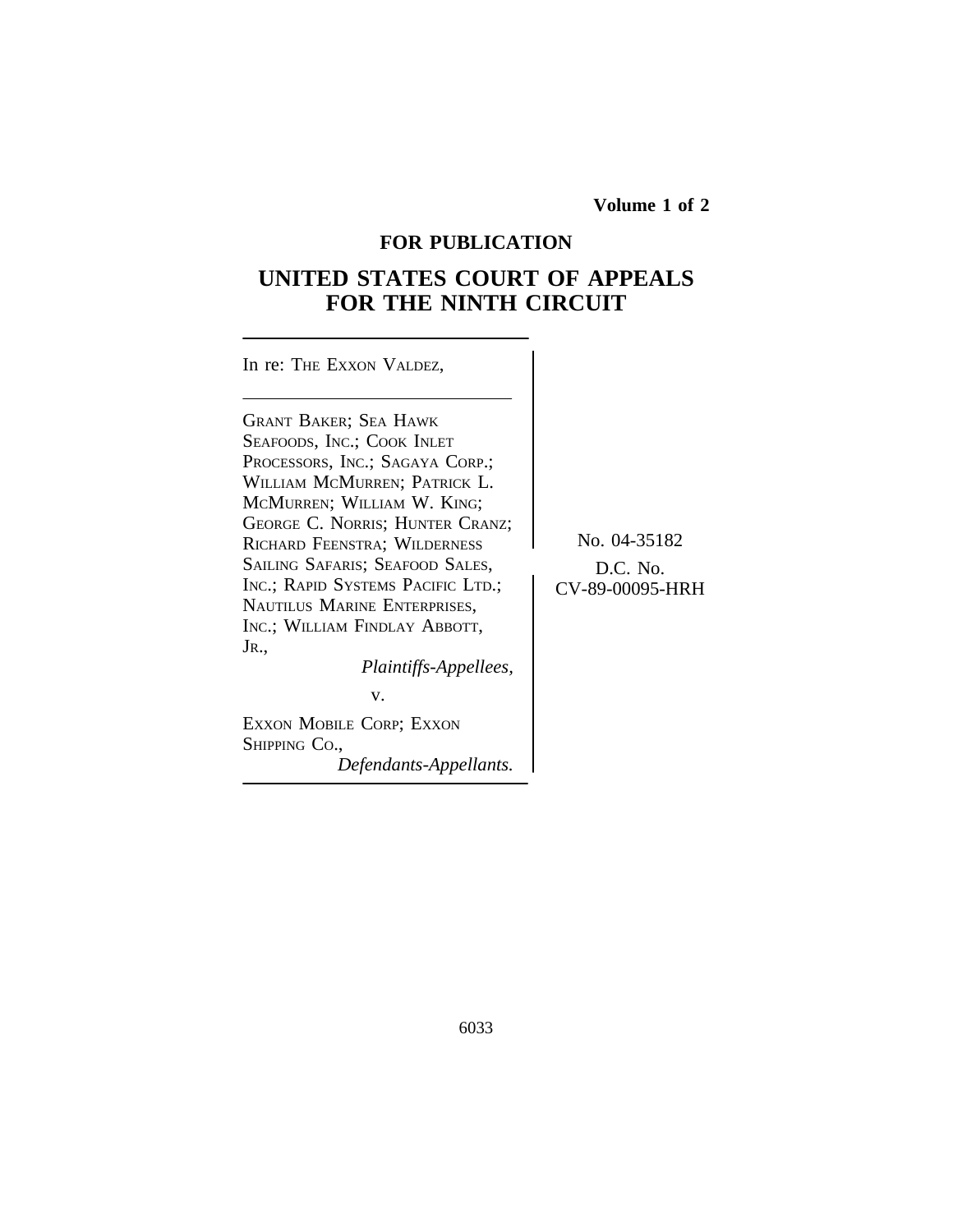In re: THE EXXON VALDEZ,

GRANT BAKER; SEA HAWK SEAFOODS, INC.; COOK INLET PROCESSORS, INC.; SAGAYA CORP.; No. 04-35183 WILLIAM MCMURREN; PATRICK L.<br>MCMURREN; WILLIAM W. KING; CV-89-00095-HRH GEORGE C. NORRIS; HUNTER CRANZ;<br>RICHARD FEENSTRA: WILDERNESS ORDER RICHARD FEENSTRA; WILDERNESS (ORDER SAILING SAFARIS: SEAFOOD SALES ) AMENDING SAILING SAFARIS; SEAFOOD SALES, AMENDING<br>INC.: RAPID SYSTEMS PACIFIC LTD.: 0PINION AND INC.; RAPID SYSTEMS PACIFIC LTD.; OPINION AND<br>NAUTH US MARINE ENTERPRISES DISSENTS TO NAUTILUS MARINE ENTERPRISES, DISSENTS TO<br>Inc : William Findlay Abbott | ORDER AND INC.; WILLIAM FINDLAY ABBOTT, JR., *Plaintiffs-Appellants* AMENDED<br>*Plaintiffs-Appellants* OPINION

*Plaintiffs-Appellants,* 

v.

EXXON MOBILE CORP; EXXON SHIPPING CO., *Defendants-Appellees.*

Appeal from the United States District Court for the District of Alaska H. Russel Holland, Chief Judge, Presiding

Argued and Submitted January 27, 2006—San Francisco, California

> Filed December 22, 2006 Amended May 23, 2007

Before: Mary M. Schroeder, Chief Judge, James R. Browning and Andrew J. Kleinfeld, Circuit Judges.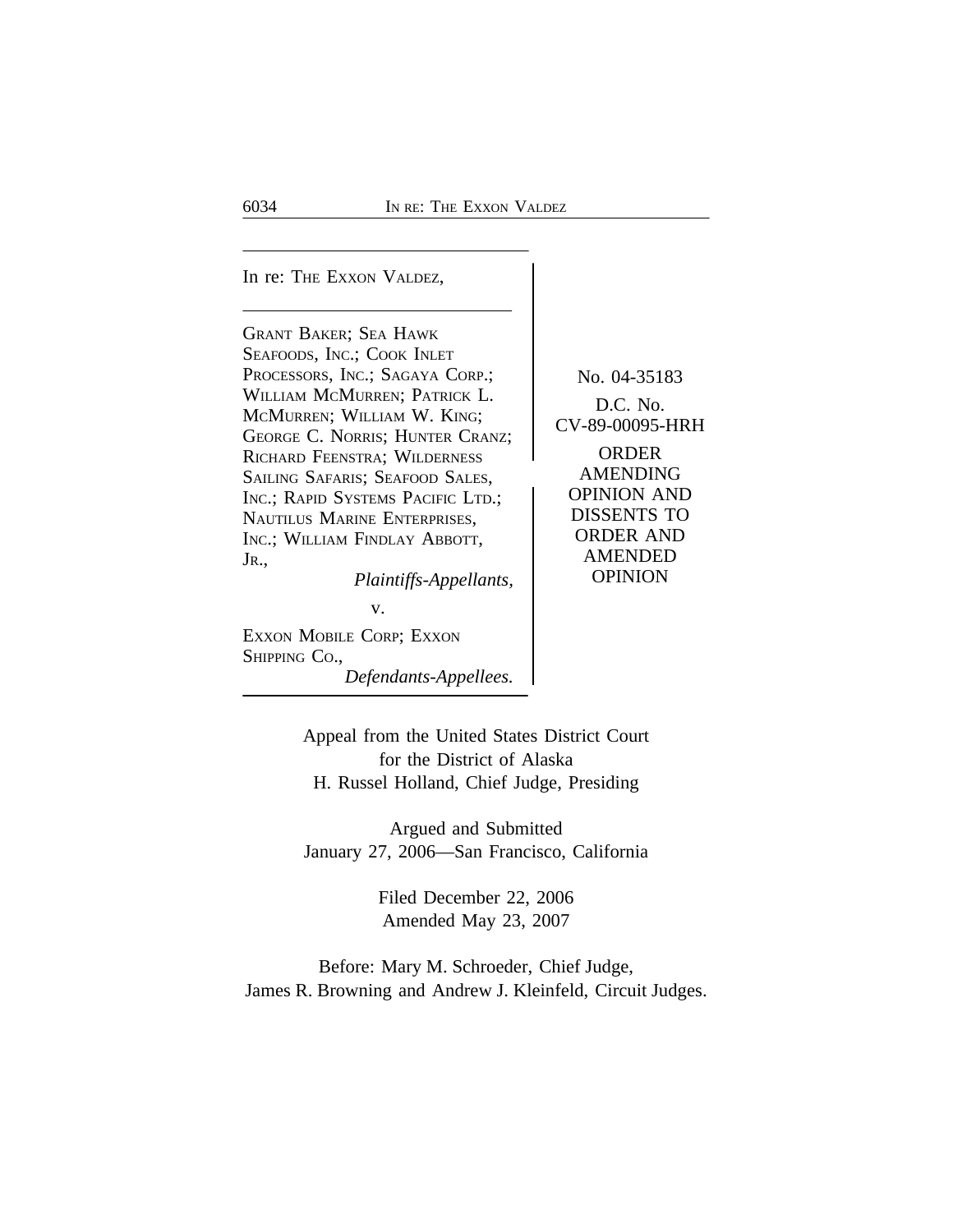Order; Dissent to Order by Judge Kozinski; Dissent to Order by Judge Bea; Per Curiam Opinion; Dissent by Judge Browning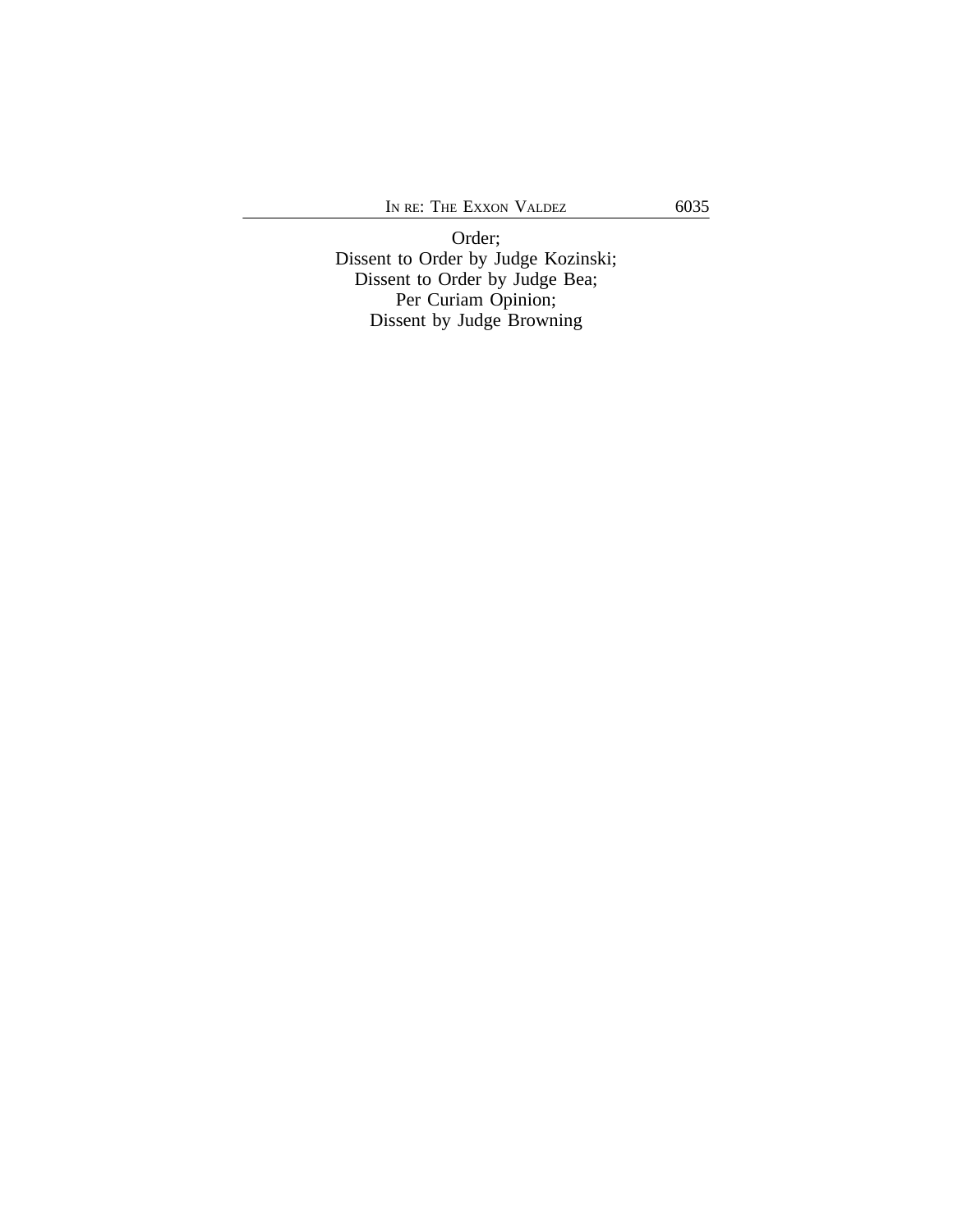# **COUNSEL**

Walter Dellinger, O'Melveny & Myers, LLP, Washington, D.C., and John F. Daum, O'Melveny & Myers LLP, Los Angeles, California, for the defendants-appellants, crossappellees.

Brian B. O'Neill, Faegre & Benson, Minneapolis, Minnesota, and David C. Tarshes, Davis, Wright, Tremaine, LLP, Anchorage, Alaska, for the plaintiffs-appellees, crossappellants.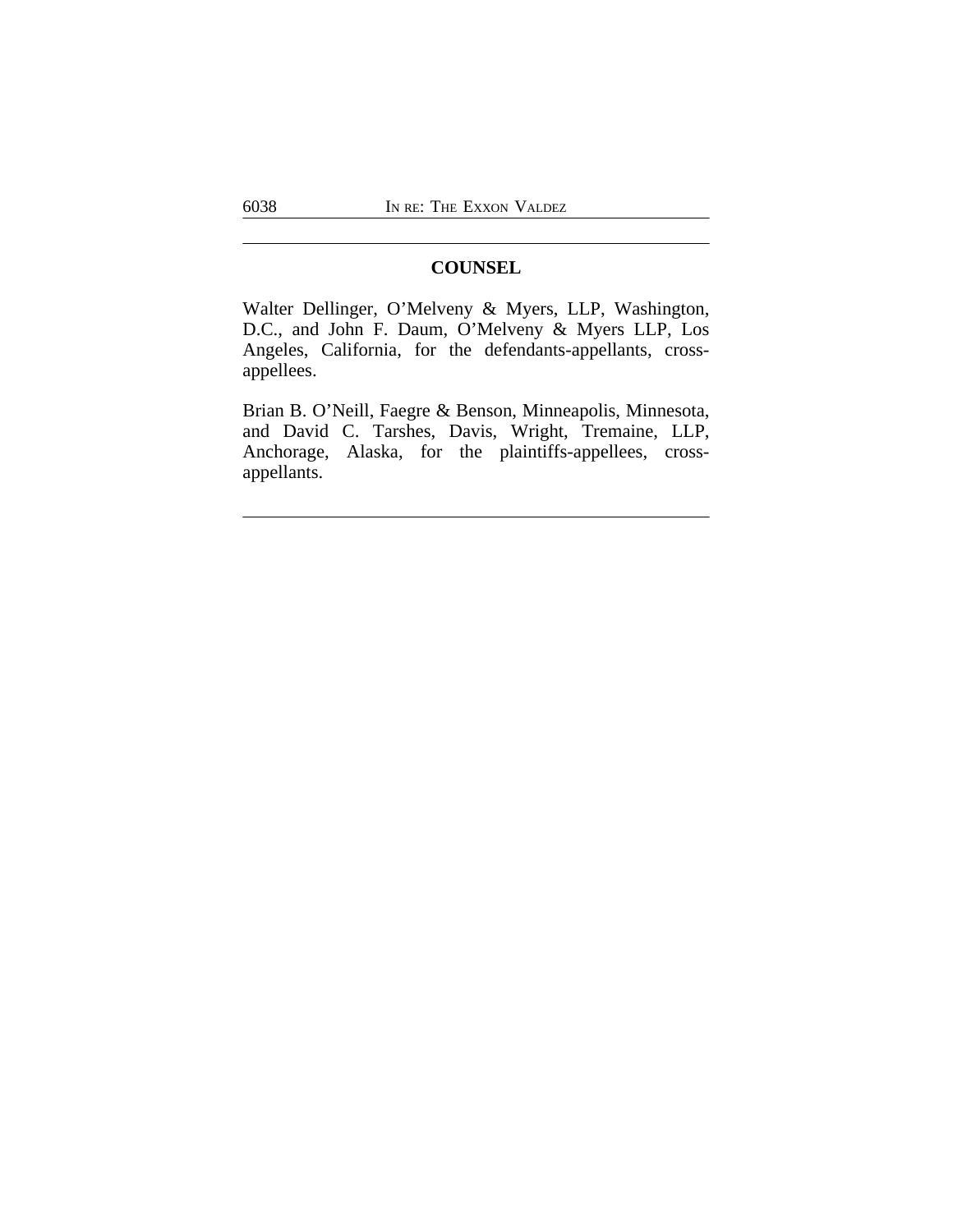#### **ORDER**

#### IT IS ORDERED THAT:

The opinion in *In re Exxon Valdez*, 472 F.3d 600 (9th Cir. 2006) is amended as follows: On page 621, delete the first full paragraph commencing with "There is also a limit on the law of the case doctrine . . ." and concluding with " . . . may not generally be used as part of the calculation of harm."

With that amendment, the panel has voted to otherwise deny the petition for panel rehearing.

The petition for panel rehearing is DENIED.

The full court was advised of the petition for rehearing en banc. A judge of the court called for a vote on whether to rehear the matter en banc. The matter failed to receive a majority of votes of the nonrecused active judges in favor of en banc consideration. Fed. R. App. 35.**<sup>1</sup>**

The petition for rehearing en banc is DENIED.

KOZINSKI, Circuit Judge, dissenting from the order denying the petition for rehearing en banc:

For two centuries, maritime law has protected ship owners from liability for punitive damages based solely on the fault of captain and crew. *See* Thomas J. Schoenbaum, Admiralty & Maritime Law § 5-17 (2005) ("[A]dmiralty cases deny punitive damages in cases of imputed fault."). The Supreme Court first erected this bulwark in *The Amiable Nancy*, 16 U.S. 546, 558-59 (1818), explaining that a ship owner can't

**<sup>1</sup>** Judges Wardlaw, Tallman, and Ikuta were recused in this matter and took no part in the voting.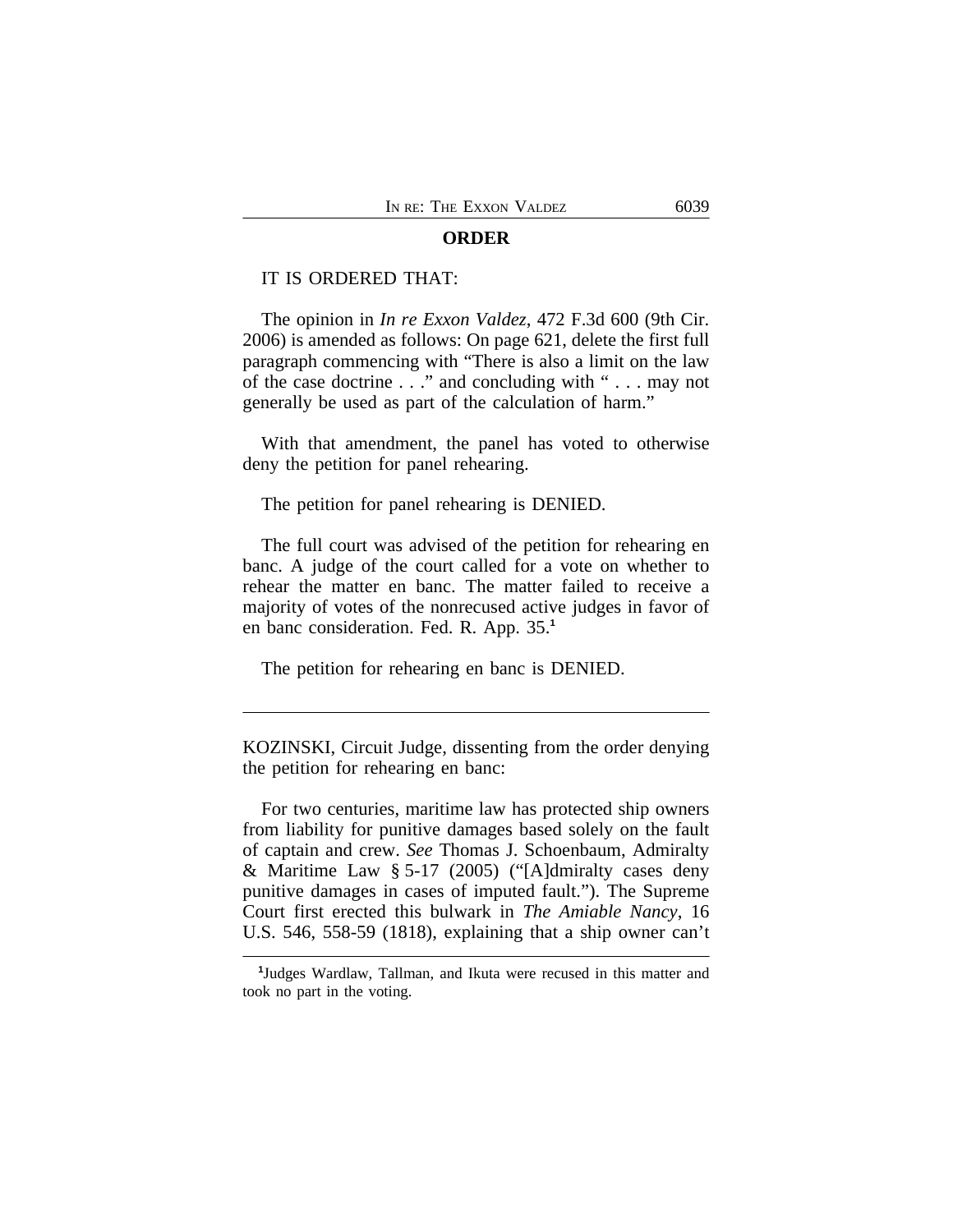be subject to "exemplary damages" for the actions of its agent if the owner is "innocent of the demerit of this transaction, having neither directed it, nor countenanced it, nor participated in it in the slightest degree."

Dutifully following *The Amiable Nancy*, we held in *Pacific Packing & Navigation Co.* v. *Fielding*, 136 F. 577, 580 (9th Cir. 1905), that punitive damages are unavailable against a ship owner for the reckless conduct of the captain. We abruptly changed course in *Protectus Alpha Navigation Co.* v. *North Pacific Grain Growers, Inc.*, 767 F.2d 1379 (9th Cir. 1985), and held that, under maritime law, punitive damages are available against an owner for the actions of his agent who "was employed in a managerial capacity and was acting in the scope of employment." *Id.* at 1386 (quoting Restatement (Second) of Torts § 909).**<sup>1</sup>**

The conflict between *Protectus Alpha* and *Pacific Packing* washed ashore in *In re the Exxon Valdez* (*Valdez I*), 270 F.3d 1215 (9th Cir. 2001).**<sup>2</sup>** Following *Protectus Alpha*, and consigning *The Amiable Nancy* and *Pacific Packing* to the dustbin of history, the district court instructed the jury that Exxon was responsible for the reckless acts of the captain if he was

<sup>2</sup>While this conflict didn't come to the full court's attention until Exxon's petition for rehearing after *In re the Exxon Valdez* (*Valdez II*), 472 F.3d 600 (9th Cir. 2006) (per curiam), we can consider en banc any issue in *Valdez I* under *Kyocera Corp.* v. *Prudential-Bache Trade Services, Inc.*, 341 F.3d 987, 995-96 & n.13 (9th Cir. 2003) (en banc).

**<sup>1</sup>**While taking no account of *The Amiable Nancy*, *Protectus Alpha* pointed to state cases imposing vicarious punitive liability based upon "the reality of modern corporate America," 767 F.2d at 1386, but nothing has changed in the relationship between ship owner and captain that would justify importing this innovation into maritime law, *see* Schoenbaum, Admiralty & Maritime Law § 5-17 ("[S]tate tort law reforms do not affect admiralty punitive damage awards."). The captain has always borne the responsibility for safeguarding his crew and third parties, and this hasn't changed in modern times. *See, e.g.*, *Boudoin* v. *J. Ray McDermott & Co.*, 281 F.2d 81, 84-85 (5th Cir. 1960); *Northern Queen Inc.* v. *Kinnear*, 298 F.3d 1090, 1096 (9th Cir. 2002).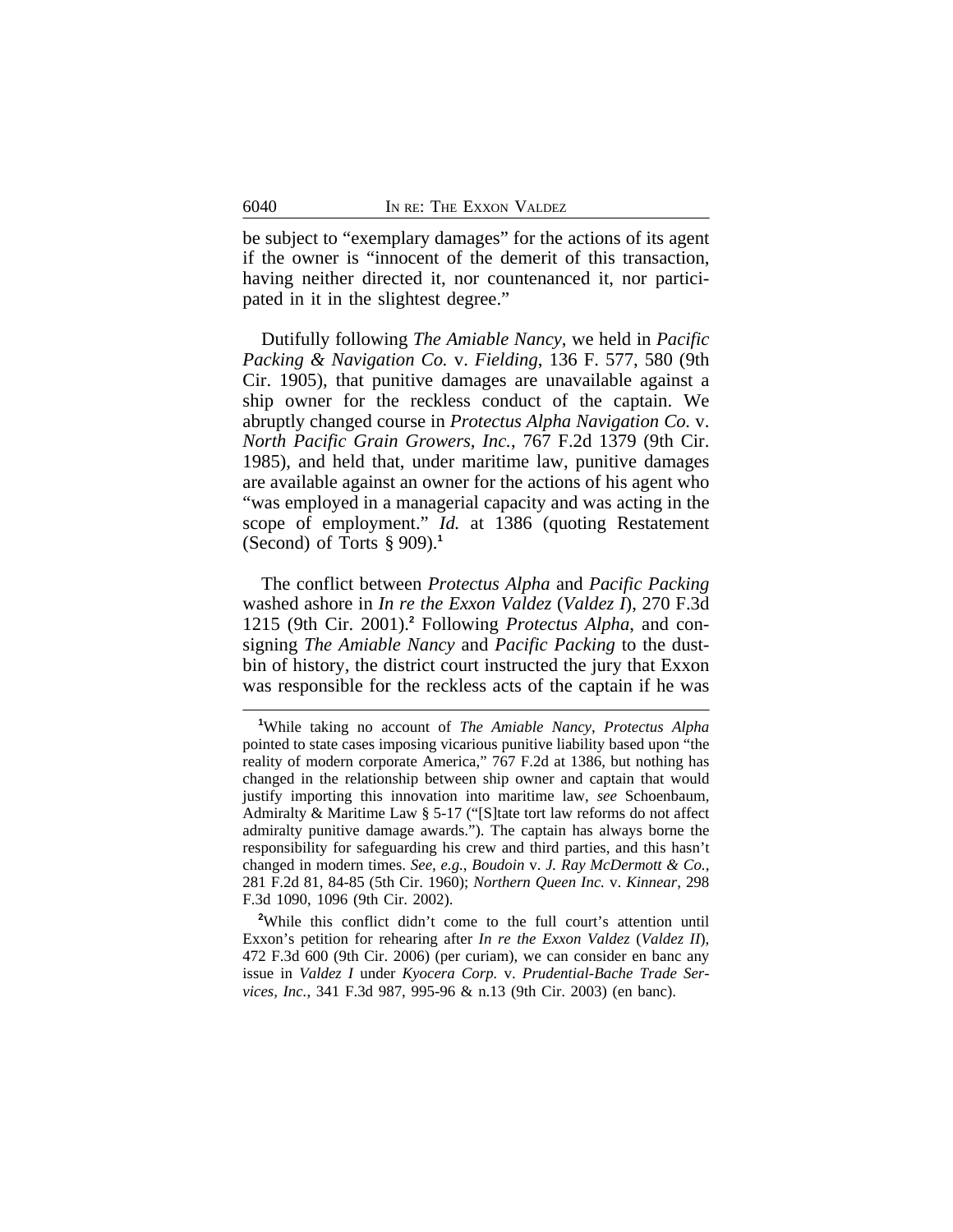"employed in a managerial capacity while acting in the scope of [his] employment." *See Valdez I*, 270 F.3d at 1233 (internal quotations omitted). Once the jury found that the captain acted recklessly, it was also required to find that Exxon acted recklessly. On appeal, the panel recognized that *Protectus Alpha* conflicts with *Pacific Packing*; at that point, it was duty-bound to call this case en banc. *See United States* v. *Hardesty*, 977 F.2d 1347, 1348 (9th Cir. 1992) (en banc) (per curiam). Instead, it scuttled the en banc process and held that *Protectus Alpha*'s imposition of punitive damages based on vicarious liability is now the maritime rule in our circuit. *See Valdez I*, 270 F.3d at 1235-36.**<sup>3</sup>**

This decision puts us at loggerheads with every other circuit that has considered this issue. In *United States Steel Corp.* v. *Fuhrman*, 407 F.2d 1143 (6th Cir. 1969), *cert. denied*, 398 U.S. 958 (1970), the Sixth Circuit followed *The Amiable Nancy* and *Pacific Packing* in holding that a ship owner cannot be held liable for punitive damages "unless it can be shown that the owner authorized or ratified the acts of the master either before or after the accident . . . [or] the acts complained of were those of an unfit master and the owner was reckless in employing him." *Id.* at 1148. The Fifth Circuit followed the same course in *In re P&E Boat Rentals, Inc.*, 872 F.2d 642 (5th Cir. 1989). In rejecting *Protectus Alpha*, it observed that admiralty courts, going back to *The Amiable Nancy*, have held that punitive damages are unavailable based

**<sup>3</sup>** In overruling *Pacific Packing*, the panel relied exclusively on *Pacific Mutual Life Insurance Co.* v. *Haslip*, 499 U.S. 1 (1991). *See Valdez I*, 270 F.3d at 1235-36. The panel badly missed the mark. *The Amiable Nancy* and *Pacific Packing* held that punitive damages, based on vicarious liability, are not available under maritime law. By contrast, *Haslip* was a constitutional decision, holding that state law could, consistent with due process, impose punitive damages based on vicarious liability. No one disputes that maritime law *could* constitutionally impose punitive damages under such circumstances. The question is whether it does. For two centuries, every court (except ours in *Protectus Alpha*) has held it doesn't, and nothing the Supreme Court said in *Haslip* could possibly have changed that.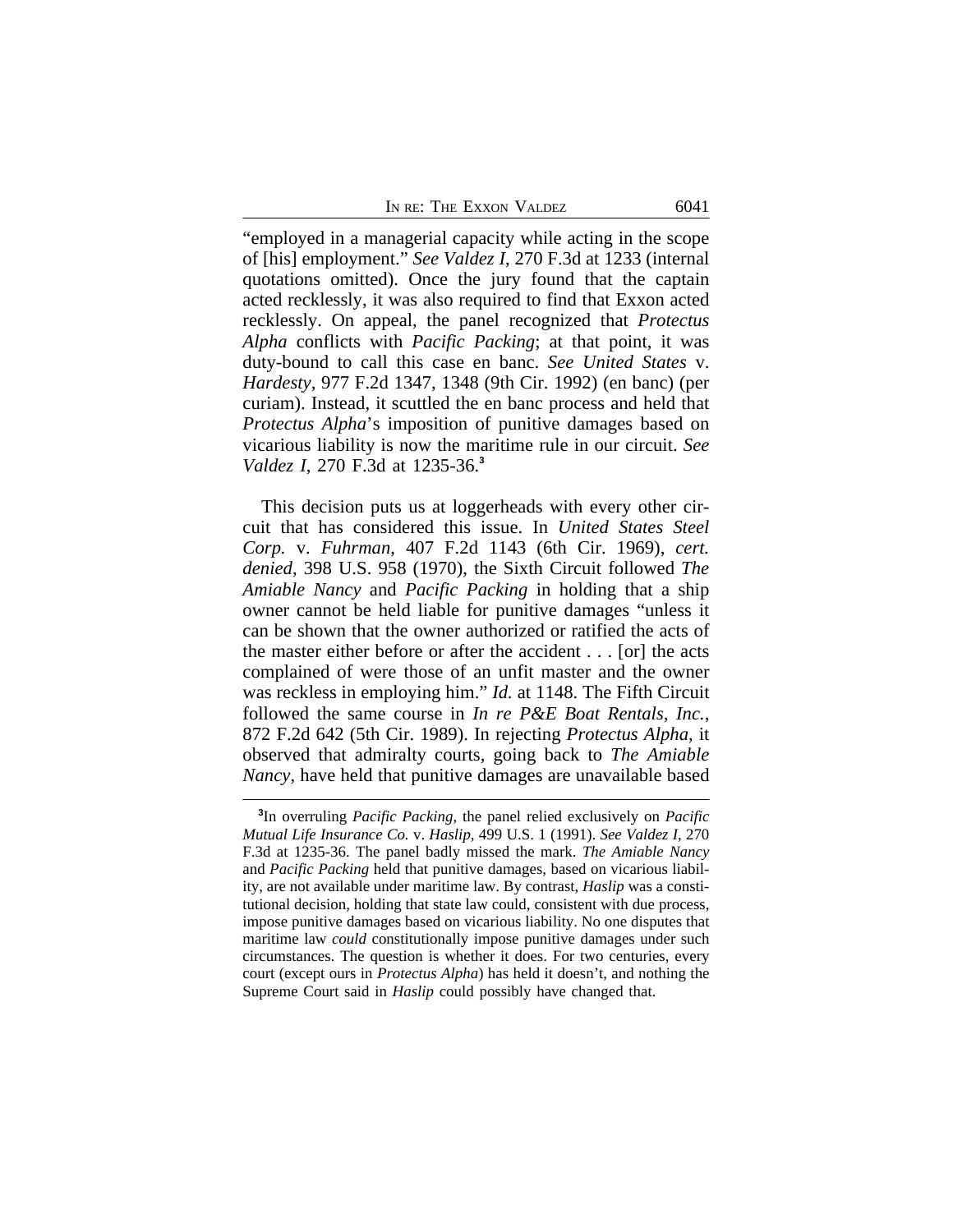on vicarious liability. *See id.* at 652. Finally, in *CEH, Inc.* v. *F/V Seafarer*, 70 F.3d 694, 705 (1st Cir. 1995), the First Circuit, while taking a somewhat broader view of what constitutes a ship owner's fault, endorsed the principle that "some level of culpability" on the part of the ship owner is required before punitive damages may be imposed under maritime law.

The panel's decision is also contrary to the modern drift of maritime law, which has reaffirmed its historical reluctance to impose hedonic and punitive damages at all. *See Guevara* v. *Maritime Overseas Corp.*, 59 F.3d 1496, 1508 n.11 (5th Cir. 1995) (en banc). In *Miles* v. *Apex Marine Corp.*, 498 U.S. 19, 31-33 (1990), a unanimous Supreme Court held that the family of a seaman couldn't recover nonpecuniary damages in a wrongful death action brought under general maritime law. Courts have read *Miles* as barring nonpecuniary damages, including punitive damages, for wrongful death, personal injury and other related actions brought on behalf of seamen, *see Glynn* v. *Roy Al Boat Mgmt. Corp.*, 57 F.3d 1495, 1502- 05 & n.14 (9th Cir. 1995); *Guevara*, 59 F.3d at 1503, 1506- 07, 1512, and some have interpreted *Miles* as applying to nonseamen, *see Wahlstrom* v. *Kawasaki Heavy Indus., Ltd.*, 4 F.3d 1084, 1092 (2d Cir. 1993). While these cases involve the intersection of federal statutes with maritime common law, they confirm the Supreme Court's observation in *Executive Jet Aviation, Inc.* v. *Cleveland*, 409 U.S. 249, 270 (1972), that the "long experience [of] the law of the sea . . . is concerned with . . . limitation of liability." It makes no sense to hold that families of those who are killed and maimed at sea can't get punitive awards, or even damages for pain and suffering or loss of consortium, and yet *reverse* centuries of maritime law to make it easier for businessmen to recover billions in punitive damages for harm to their commercial interests.

The panel's decision exposes owners of every vessel and port facility within our maritime jurisdiction—a staggeringly huge area—to punitive damages solely for the actions of managerial employees. Because of the harsh nature of vicarious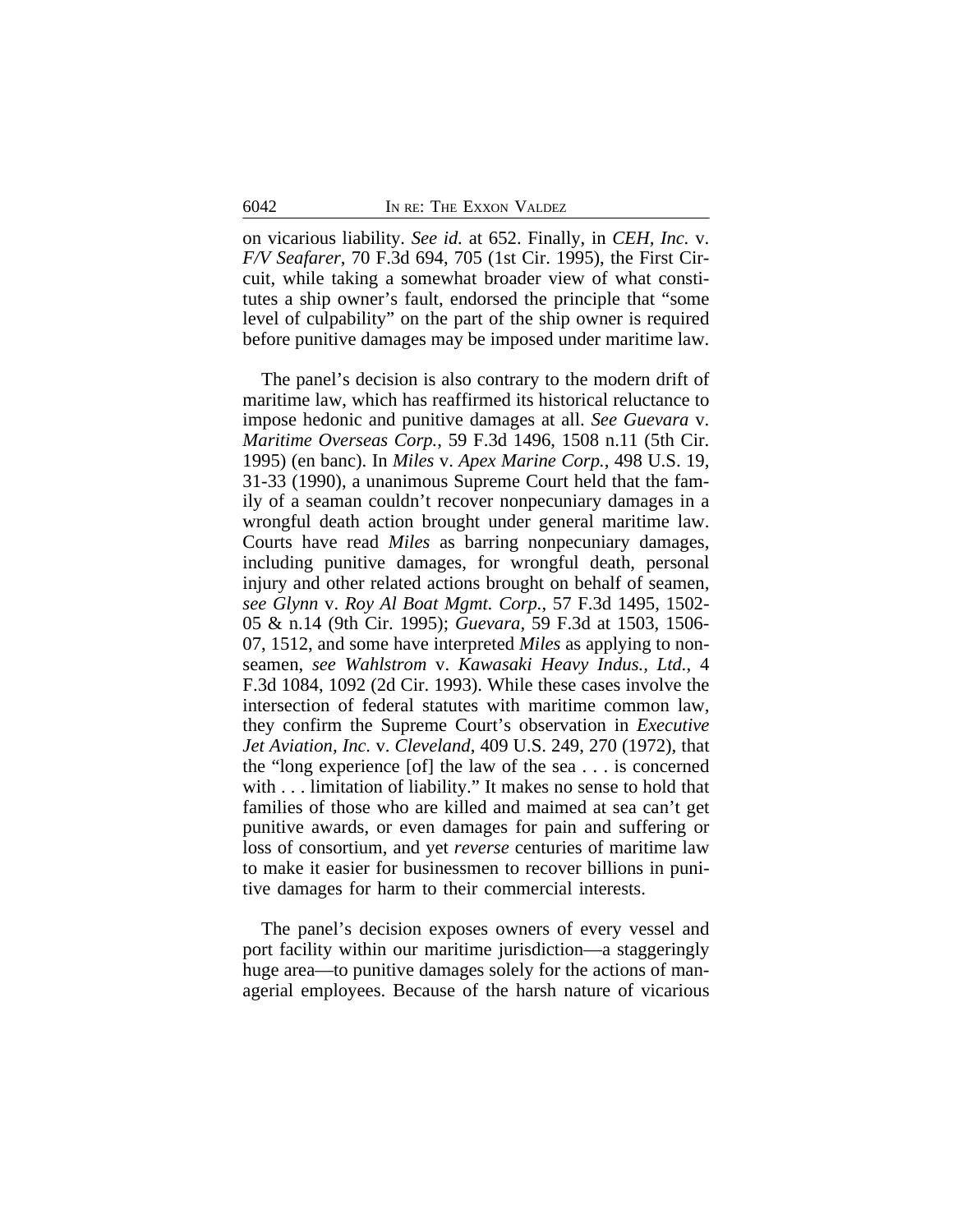liability, ship owners won't be able to protect themselves against our newfangled interpretation of maritime law through careful hiring practices. Accidents at sea happen—ships sink, collide and run aground—often because of serious mistakes by captain and crew, many of which could, with the benefit of hindsight, be found to have been reckless. For centuries, companies have built their seaborne businesses on the understanding that they won't be subject to punitive damages if they "[n]either directed it, nor countenanced it, nor participated in" the wrong, *The Amiable Nancy*, 16 U.S. at 559; the panel opinion has thrown this protection overboard.

This case demonstrates the pernicious impact of departing from the traditional protections of maritime law. The plaintiffs here suffered no physical injuries—their only claim was that the oil spill harmed their commercial fishing interests. *See Valdez I*, 270 F.3d at 1221. After the accident, Exxon acted as a model corporation—it spent over \$2 billion to remove oil from the water and adjacent shore and \$900 million to restore damaged natural resources. *Id.* at 1223. Furthermore, before the jury ever entered a verdict, Exxon compensated the plaintiffs for most of their damages. *See Valdez II*, 472 F.3d at 611-12. Yet the jury, perhaps subscribing to the maxim that a rising tide lifts all boats, took advantage of the vicarious liability instruction to award billions in punitive damages as a windfall to their fellow Alaskans.

As Exxon learned, a company can voluntarily compensate harmed parties, take every step imaginable to undo the tragic mess its agents created, and still be subject to the largest punitive award ever upheld by a federal court—all because it had the misfortune of hiring a captain who committed a reckless act. Moreover, the effects of this opinion are not limited to shippers and docks based in the Ninth Circuit: The shipping business knows no circuit, or even national, boundaries. Shippers everywhere will be put on notice: If your vessels sail into the vast waters of the Ninth Circuit, a jury can shipwreck your operations through punitive damages and the fact that you did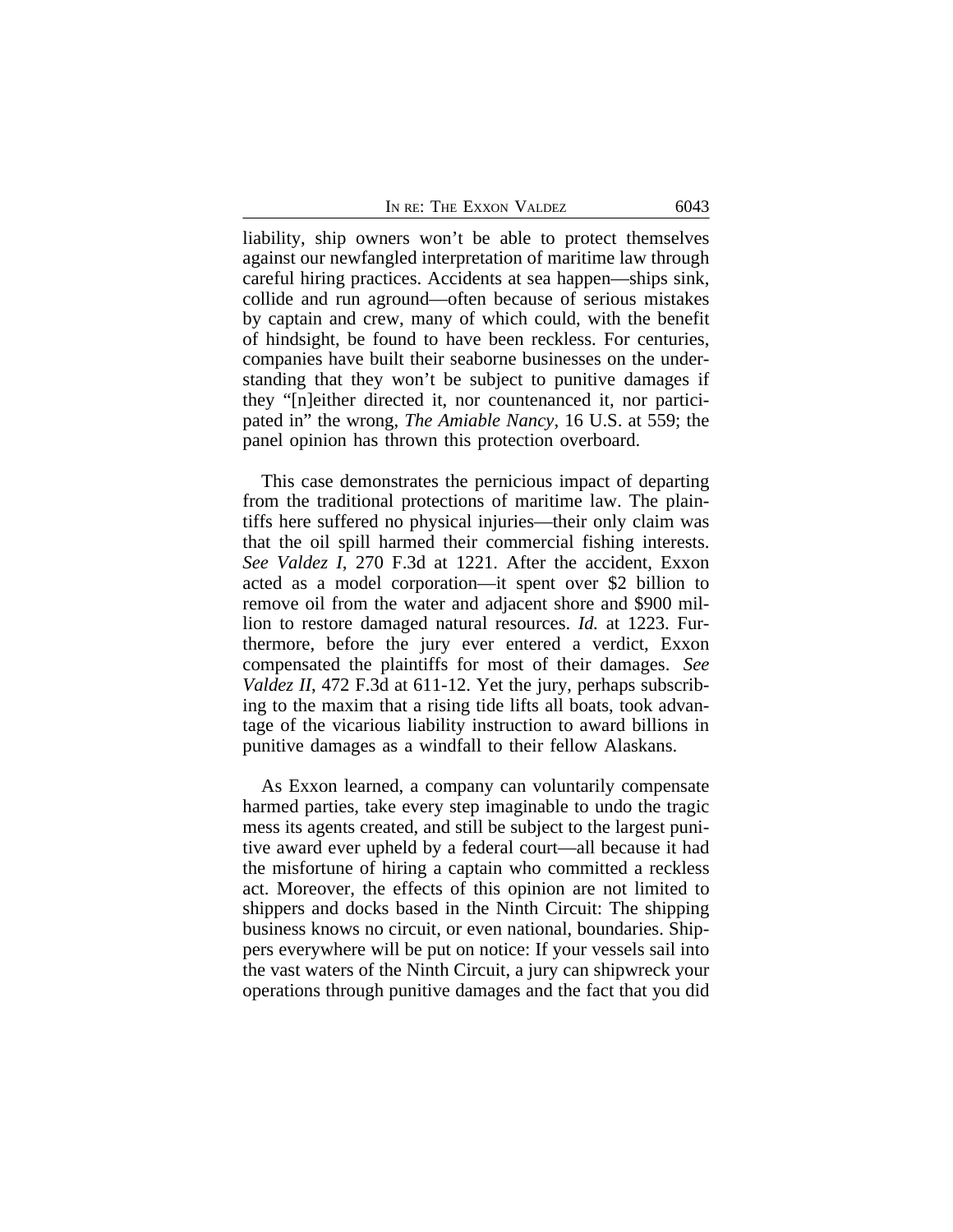nothing wrong won't save you. Such major turbulence in the seascape of the law ought to come, if at all, from the Supreme Court.

Because my colleagues don't seem to share my concern that we have undermined the uniformity of maritime law and contravened long-settled Supreme Court precedent, as well as the unanimous view of our sister circuits, I dissent.

BEA, Circuit Judge, dissenting from the order denying the petition for rehearing en banc:

I agree with Judge Kozinski that punitive damages should not have been awarded in this case. However, even if punitive damages were appropriate, I note that the ratio of punitive damages to compensatory damages is excessive. The Supreme Court has instructed that "[p]erhaps the most important indicium of the reasonableness of a punitive damages award is the degree of reprehensibility of the defendant's conduct." *BMW of North America v. Gore*, 517 U.S. 559, 575 (1996). As the panel itself noted, the reprehensibility of Exxon's conduct here is "at most, a mid range." *In re the Exxon Valdez* (*Valdez II*), 472 F.3d 600, 618 (9th Cir. 2006) (per curiam). Importantly, the panel correctly concluded that "Exxon's conduct caused no actual physical harm to people," although it did cause "more than mere economic harm to them, because the economic effects of its misconduct produced severe emotional harm as well." *Id*. at 614.

Of course, the plaintiffs in *State Farm Mutual Automobile Ins. Co. v. Campbell*, 538 U.S. 408 (2003), had economic and emotional harm also. In that case, the Campbells brought a claim against State Farm for bad faith failure to settle within policy limits, fraud, and intentional infliction of emotional distress. The emotional distress the Campbells suffered was not limited to that caused by their business losses, as the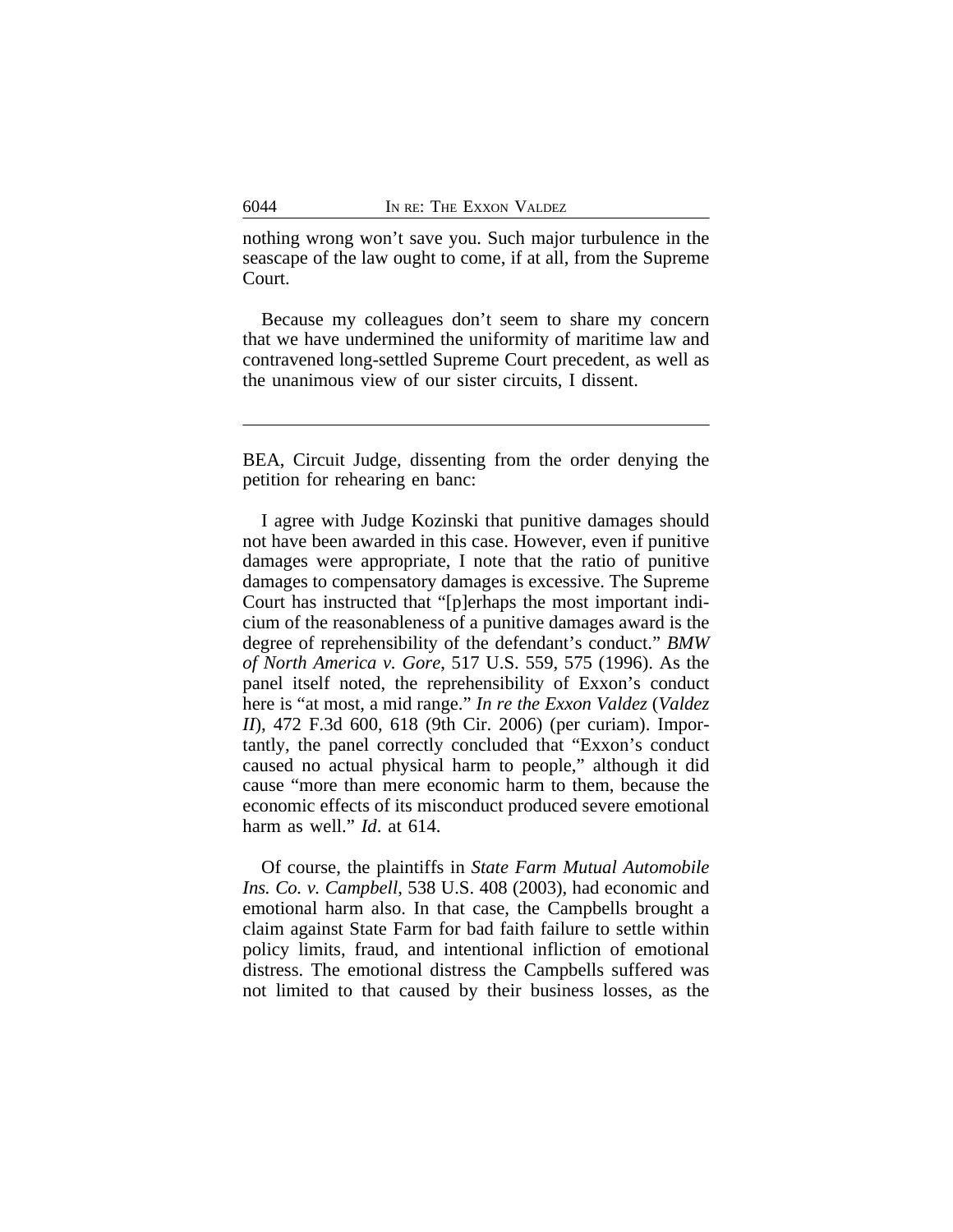Exxon Valdez plaintiffs suffered. The Campbells were faced with a large potential judgment beyond insurance limits coverage—which the insurance company gaily told them would probably cost them their house. As in *Valdez II*, State Farm liquidated all economic damage by paying the thirdparty judgment *before* the Campbells filed their complaint. Nonetheless, the court awarded \$1 million in compensatory damages and \$25 million in punitive damages. The Supreme Court reversed the judgment and held that a 25 to 1 ratio of punitive to compensatory damages was constitutionally invalid as excessive. Instead, even considering the economic and emotional harm, in remanding, the Supreme Court stated "a punitive damages award at or near the amount of compensatory damages" would be appropriate. *Id*. at 425.

Although the Supreme Court has declined to set a brightline ratio for punitive damages awards, "in practice, few awards exceeding a single-digit ratio between punitive and compensatory damages, to a significant degree, will satisfy due process." *Id*. Moreover, "[w]hen compensatory damages are substantial, then a lesser ratio, perhaps *only equal to compensatory damages*, can reach the outermost limit of the due process guarantee." *Id*. (emphasis added). The Supreme Court characterized the Campbells's \$1 million compensatory damages award as "substantial." *Id*. at 426. Surely, then, the \$513 million in compensatory damages here is also "substantial" damages. Hence, the 5:1 ratio adopted by the majority seems to violate the limits implied by the Court for a case where the reprehensibility of the conduct of the defendant does not include infliction of physical injury, nor an assessment for environmental damage. Accordingly, I respectfully dissent from denial of rehearing en banc.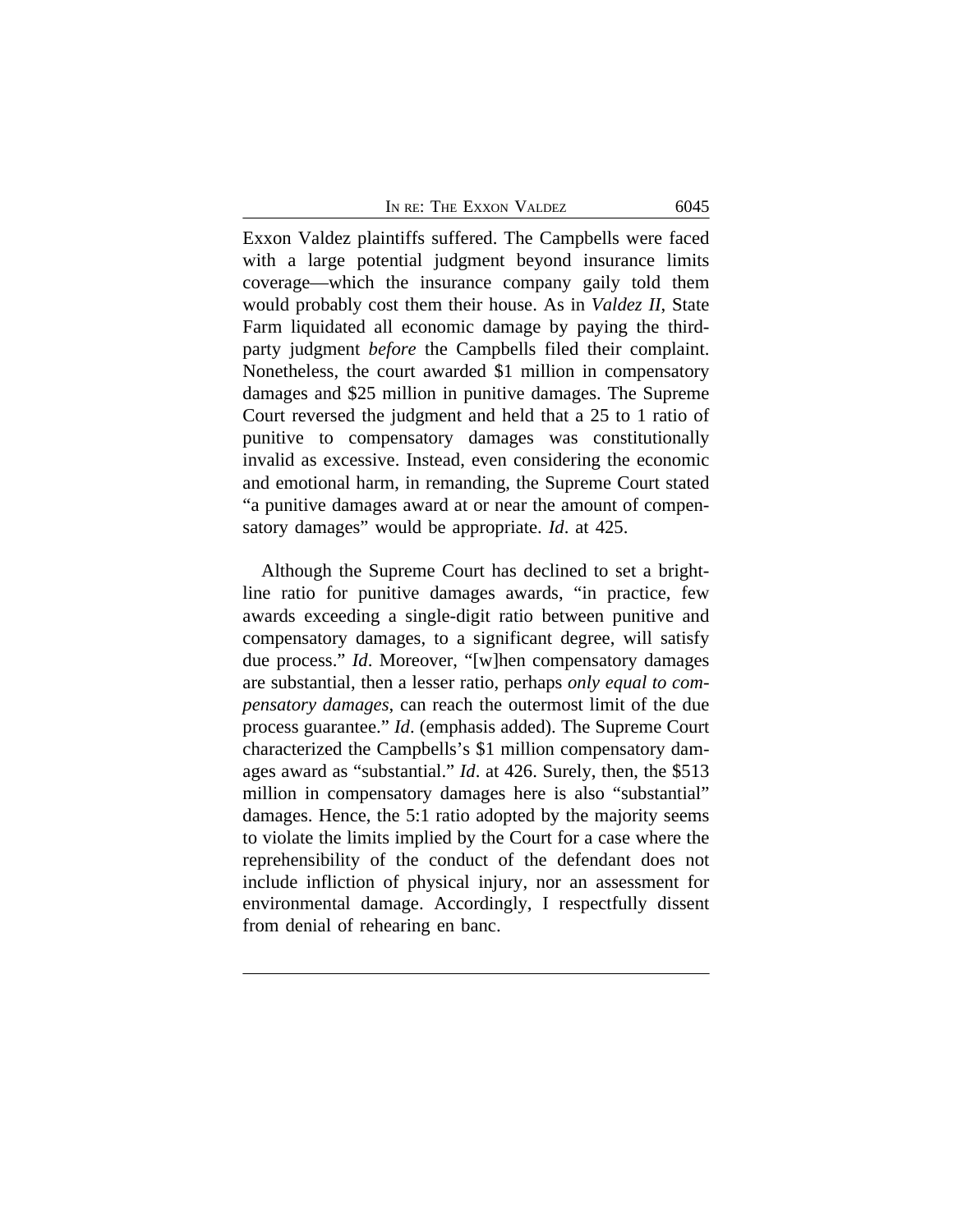#### **OPINION**

#### PER CURIAM:

#### I. INTRODUCTION

We look for the third time at the punitive damages imposed in this litigation as a result of the 1989 grounding of the oil tanker *Exxon Valdez*, and the resulting economic harm to many who earned their livelihood from the resources of that area. *See Baker v. Hazelwood (In re the Exxon Valdez)*, 270 F.3d 1215 (9th Cir. 2001) [hereinafter *Punitive Damages Opinion I*]; *Sea Hawk Seafoods, Inc. v. Exxon Corp.*, No. 03- 35166 (9th Cir., Aug. 18, 2003). We are precluded, as the jury was, from punishing Exxon for befouling the beautiful region where the oil was spilled, because that punishment has already been imposed in separate litigation that has been settled. *See Punitive Damages Opinion I*, 270 F.3d at 1242. As we explained in *Punitive Damages Opinion I*, the plaintiffs' punitive damages case was saved from preemption and res judicata because the award "vindicates only private economic and quasi-economic interests, not the public interest in punishing harm to the environment. *Id*. "The plaintiffs' claims for punitive damages expressly excluded consideration of harm to the environment." *In re the Exxon Valdez*, 296 F.Supp.2d 1071, 1090 (D. Alaska 2004).

The resolution of punitive damages has been delayed because the course of this litigation has paralleled the course followed by the Supreme Court when, in 1991, it embarked on a series of decisions outlining the relationship of punitive damages to the principles of due process embodied in our Constitution. *See, e.g.*, *Pac. Mut. Life Ins. Co. v. Haslip*, 499 U.S. 1 (1991); *TXO Prod. Corp. v. Alliance Res. Corp.*, 509 U.S. 443 (1993) (plurality); *BMW of N. Am., Inc. v. Gore*, 517 U.S. 559 (1996); *State Farm Mut. Auto Ins. Co. v. Campbell*, 538 U.S. 408 (2003). Intervening Supreme Court decisions have caused us to remand the matter twice to the district court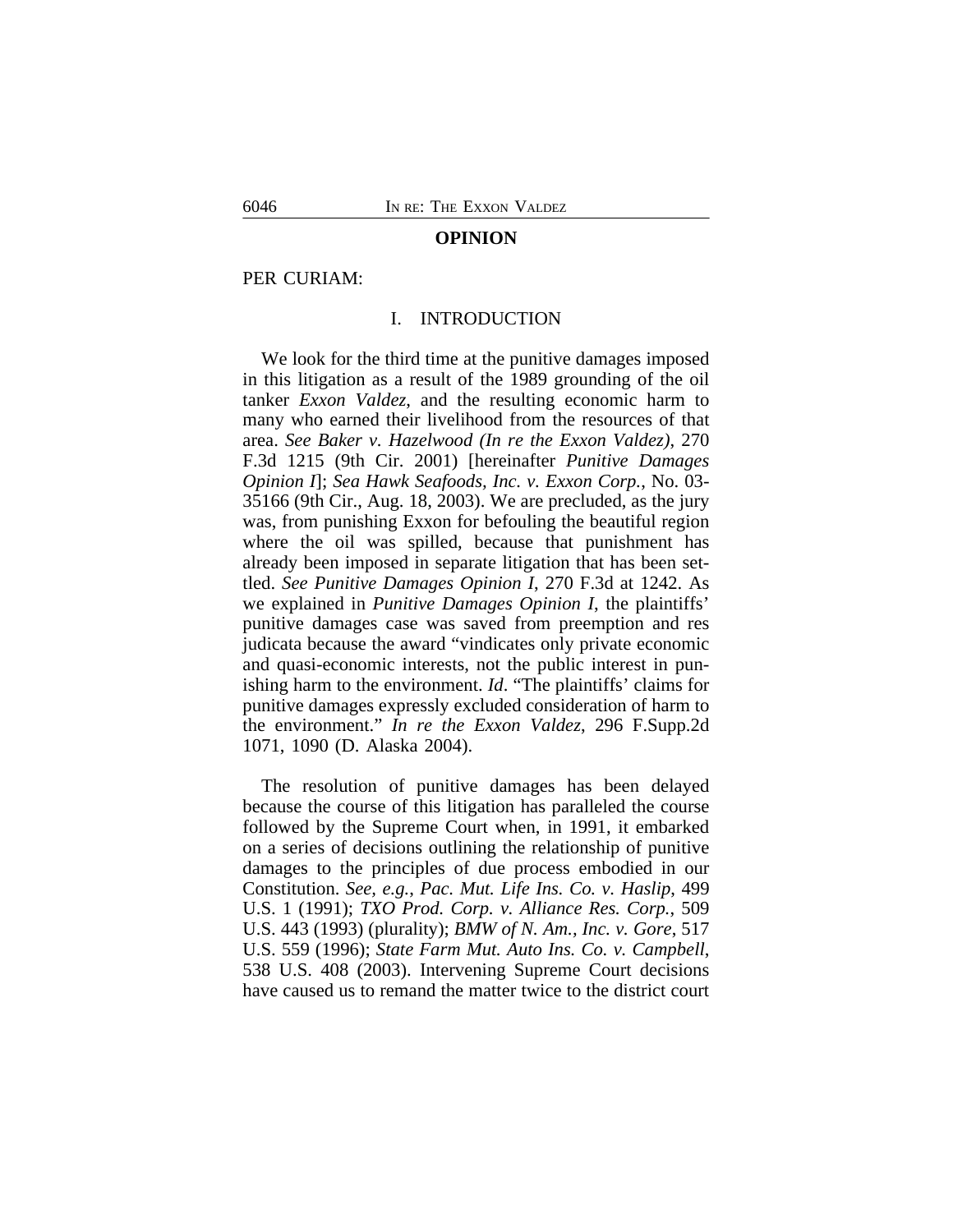for reconsideration of punitives in light of evolving Supreme Court law. The district court's opinion, after our last remand for it to consider the impact of the Supreme Court's decision in *State Farm*, is published at *In re the Exxon Valdez*, 296 F. Supp.2d 1071 (D. Alaska 2004) [hereinafter *District Court Opinion*]. It is the subject of this appeal.

Now, with the guidance of the Supreme Court's decisions, the district judge's thoughtful consideration of the issues, and our own prior decisions in the litigation, we trust we are able to bring this phase of the litigation to an end. While we agree with much of the analysis of the district court, we are required to review de novo the district court's legal analysis in applying the Supreme Court's guideposts. *See Cooper Indus., Inc. v. Leatherman Tool Group, Inc.*, 532 U.S. 424, 436 (2001).

While the original punitive damages award was \$5 billion and in accord with the jury's verdict, the district court reduced it to \$4 billion after our first remand. *In re the Exxon Valdez*, 236 F. Supp. 2d 1043, 1068 (D. Alaska 2002), *vacated by Sea Hawk*, No. 03-35166. Then, after our second remand, it entered an award of \$4.5 billion. *District Court Opinion*, 296 F. Supp. 2d at 1110. For the reasons outlined further in the factual development and the analysis of this opinion, we conclude that the ratio of punitive damages to actual economic harm resulting from the spill, reflected in the district court's award of \$4.5 billion, exceeds by a material factor a ratio that would be appropriate under *Punitive Damages Opinion I* and the current controlling Supreme Court analysis. *See State Farm*, 538 U.S. at 425. We order a remittitur of \$2 billion, resulting in punitive damages of \$2.5 billion. We do so because, in assessing the reprehensibility of Exxon's misconduct, the most important guidepost according to the Supreme Court's opinion in *State Farm*, there are several mitigating facts. *See id.* at 419. These include prompt action taken by Exxon both to clean up the oil and to compensate the plaintiffs for economic losses. These mollify, at least to some material degree, the reprehensibility in economic terms of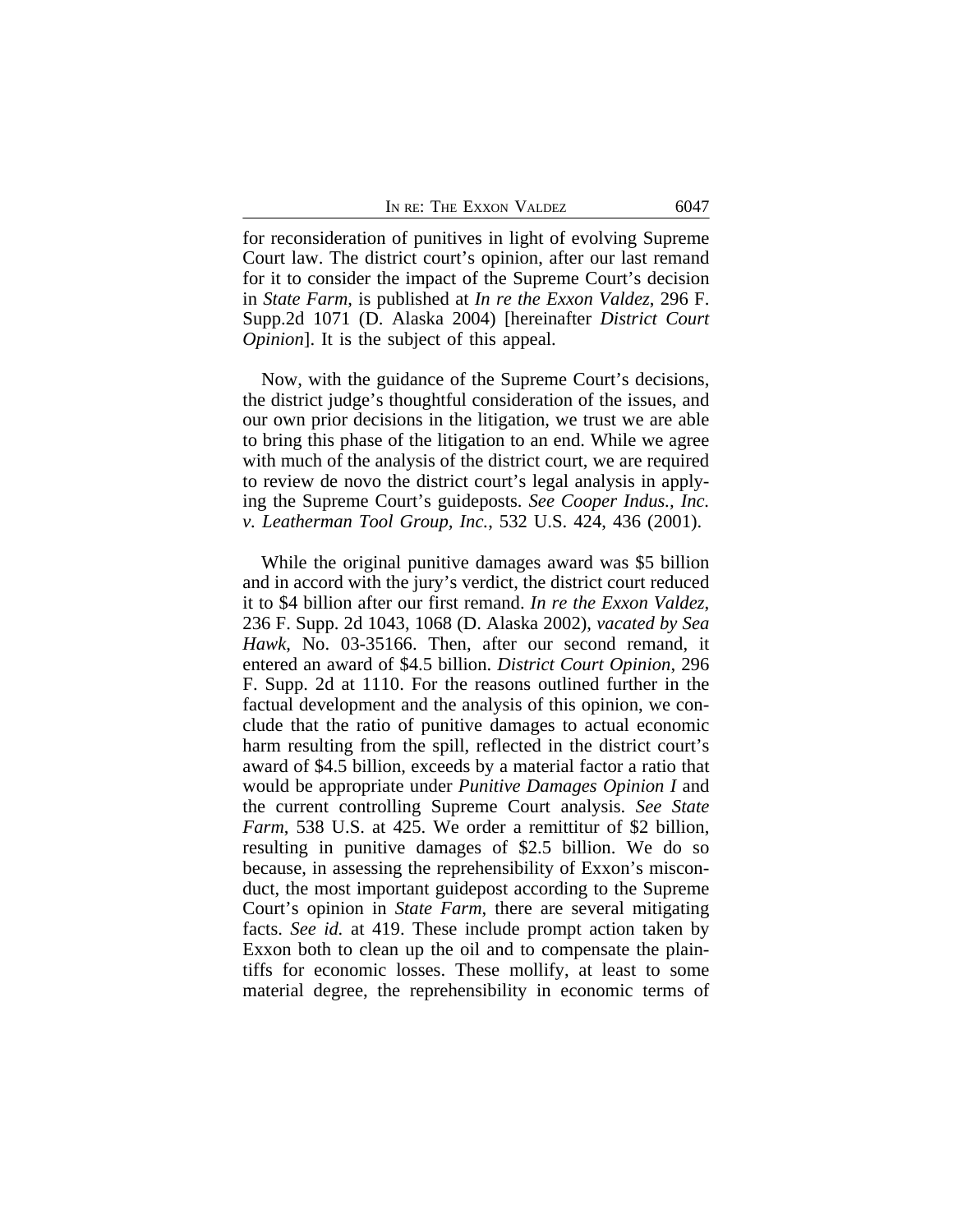Exxon's original misconduct. *Punitive Damages Opinion I*, 270 F.3d at 1242. In addition, in considering the relationship between the size of the award and the amount of harm, we concluded in our earlier punitive damages opinion that the substantial costs that Exxon had already borne in clean up and loss of cargo lessen the need for deterrence in the future. *Id.* at 1244. We disagree, however, with Exxon's ultimate contention that, as a result of two sentences in *Punitive Damages Opinion I*, written five years ago and before the Supreme Court's opinion in *State Farm*, Exxon is entitled to have punitive damages assessed at no higher than \$25 million. *See id.*

Our dissenting colleague goes to the other extreme. Exxon's misconduct was placing a relapsed alcoholic in charge of a supertanker. *Punitive Damages Opinion I*, 270 F.3d at 1234. Yet, the dissent claims that we should ignore our unanimous conclusion in *Punitive Damages Opinion I*, 270 F.3d at 1242, that Exxon's conduct with respect to the spill was not intentional. The dissent effectively treats Exxon as though it calculatingly and maliciously steered the ship into disaster. Purporting to rely on the intervening Supreme Court decision in *State Farm*, the dissent also refuses to apply our earlier holding that Exxon's mitigation efforts reduce the reprehensibility of its conduct. This amounts to a rejection of the bedrock principle of stare decisis.

*State Farm* was an insurance contract case. Nothing in it suggests that this court's decision in *Punitive Damages Opinion I* was improper. The Supreme Court did not explicitly or implicitly hold that mitigation plays no role in determining the constitutionality of a punitive damages award. Such a lack of discussion in an insurance contract case cannot supplant our express holding in the toxic-tort arena that mitigation efforts are a factor in assessing the punitive damages award in this case. Controlling authority should not be ignored or distorted. As Learned Hand famously once said, "a victory gained by sweeping the chess pieces off the table is not endur-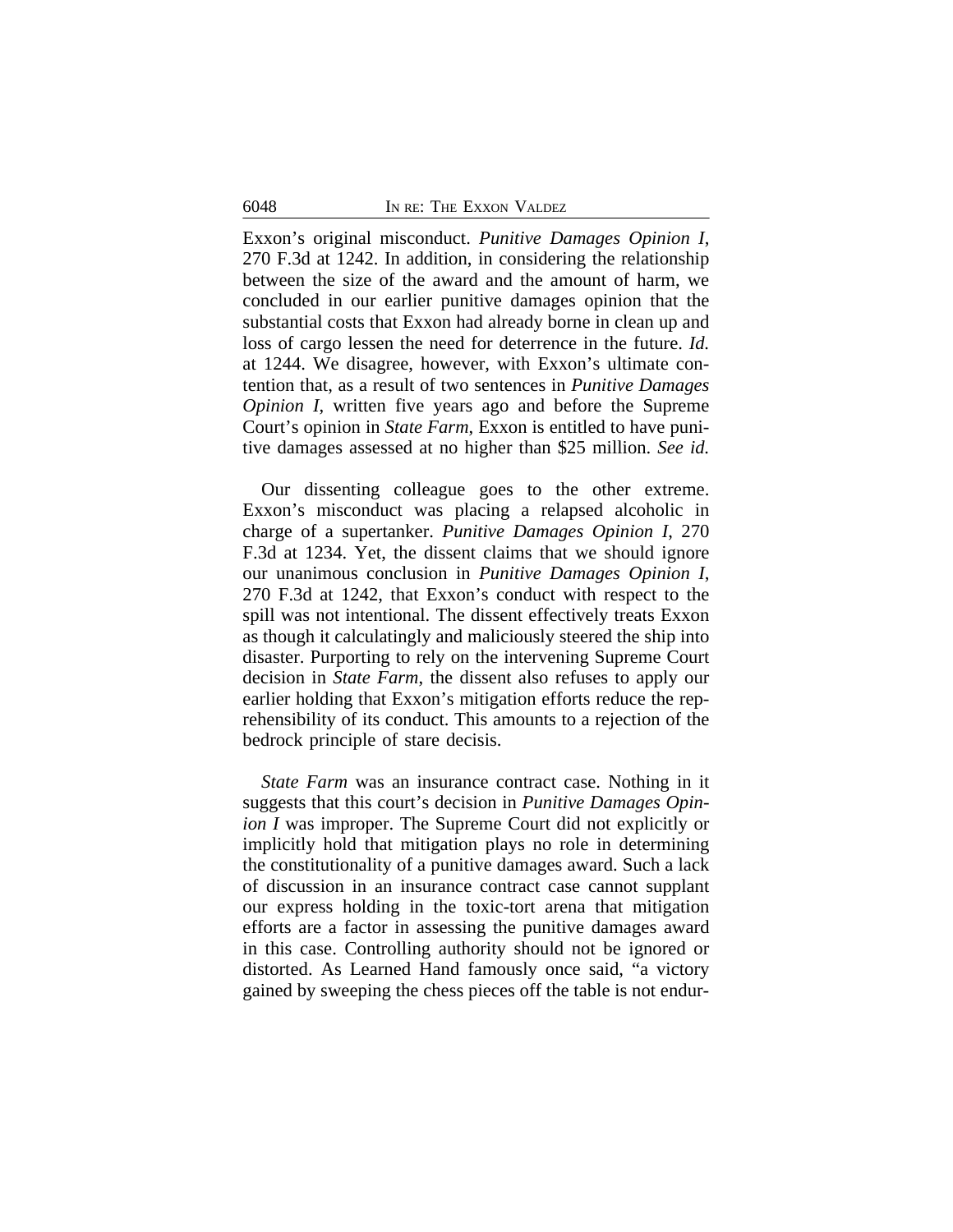ing." Learned Hand, Mr. Justice Cardozo, 52 HARV. L. REV. 361, 362 (1939).

We reiterate our previous holding that Exxon's conduct was not willful. Accordingly, a punitive damages award that corresponds with the highest degree of reprehensibility does not comport with due process when Exxon's conduct falls squarely in the middle of a fault continuum.

Because the history of this litigation tracks the recent jurisprudential history of punitive damages, our analysis is best made in light of a thorough understanding of that history. We therefore outline that history with what we hope is sufficient clarity and thoroughness.

#### II. LEGAL AND FACTUAL BACKGROUND

A. *From the Time of the Accident through the First Punitive Damages Award and Denial of Motion for New Trial: The Common Law through the Supreme Court Decision in* TXO.

The *Exxon Valdez* ran aground on Bligh Reef in Alaska's Prince William Sound on March 24, 1989. Punitive damages at that time were governed by general common law principles. At common law, the jury determined the punitives, and the trial judge conducted a limited review to determine whether the jury's verdict was the product of passion and prejudice, or whether the award was one that shocked the conscience. *See* Renee B. Lettow, *New Trial for Verdict Against Law: Judge-Jury Relations in Early Nineteenth Century America*, 71 Notre Dame L. Rev. 505, 542-51 (1996); Paul DeCamp, *Beyond State Farm: Due Process Constraints on Noneconomic Compensatory Damages*, 27 Harv. J.L. & Pub. Pol'y 231, 246-48 (2003); *see also Browning-Ferris Indus. of Vt., Inc. v. Kelco Disposal, Inc.*, 492 U.S. 257, 278 n.24 (1989) (affirming district court's application of Vermont's "grossly and manifestly excessive" standard for judicial review);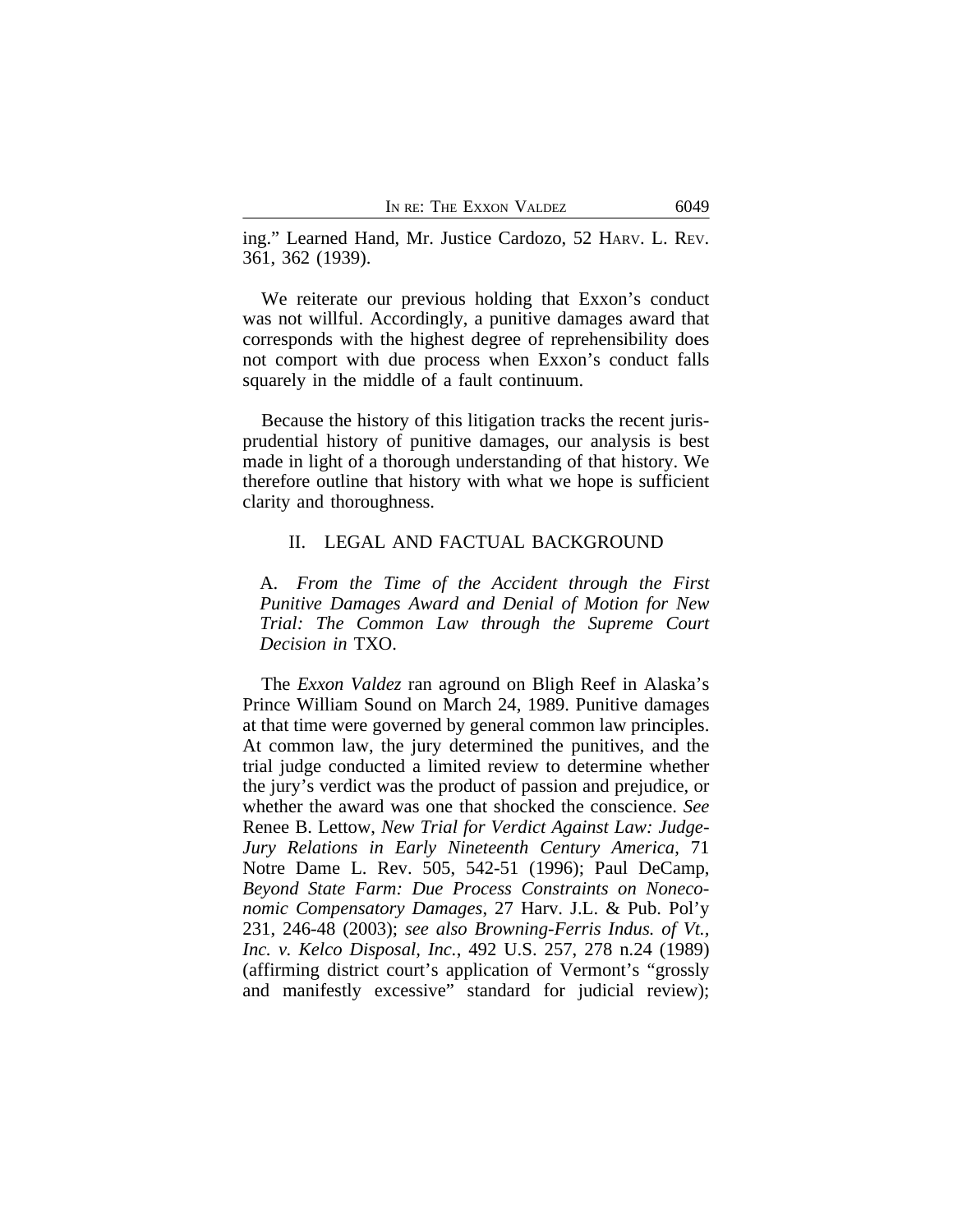*Honda Motor Co. v. Oberg*, 512 U.S. 415, 432 n.10 (1994). Although there were cases dating from the *Lochner* era that had suggested that there may be a due process ceiling on punitive damages, at the time of this accident in 1989, the Supreme Court had never invalidated an award on grounds that the size of the award violated due process. *See BMW v. Gore*, 517 U.S. at 600-01 (Scalia, J., dissenting) (discussing the history of due process review of punitive damages awards) (citing *Seabord Air Line R. Co. v. Seegers*, 207 U.S. 73, 78 (1907); *Southwestern Tel. & Tel. Co. v. Danaher*, 238 U.S. 482, 489-91 (1915); *Waters-Pierce Oil Co. v. Texas*, 212 U.S. 86, 111-12 (1909); *Standard Oil Co. of Ind. v. Missouri*, 224 U.S. 270, 286, 290 (1912); *St. Louis, I.M. & S.R. Co. v. Williams*, 251 U.S. 63, 66-67 (1919)).

In 1991, however, the Supreme Court decided *Pacific Mutual Life Insurance Co. v. Haslip*, 499 U.S. 1 (1993). There, for the first time in the modern era, the Court conducted a substantive review of an award of punitive damages. *Haslip* was an insurance fraud case, in which the agent pocketed the premiums and caused the plaintiff's insurance to lapse. *Id.* at 4-5. The Court upheld a punitive damages award that amounted to four times the award of compensatory damages and 200 times the out-of-pocket costs of the defrauded insured. *Id.* at 23-24. The Court noted that the ratios might be "close to the line," but said the award had to be upheld because it "did not lack objective criteria." *Id.* The Court therefore concluded that the punitive damages did not "cross the line into the area of constitutional impropriety." *Id.* The Supreme Court did not, at that time, and has not since, defined any bright line of constitutional impropriety. It has, repeatedly, indicated that there is none. *See, e.g.*, *State Farm*, 538 U.S. at 424-25.

In 1993, two years after *Haslip*, the Court took on another major punitive damages case. In *TXO Production Corp. v. Alliance Resources Corp.*, 509 U.S. 443 (1993), the Court reviewed a jury award of \$19,000 in compensatory damages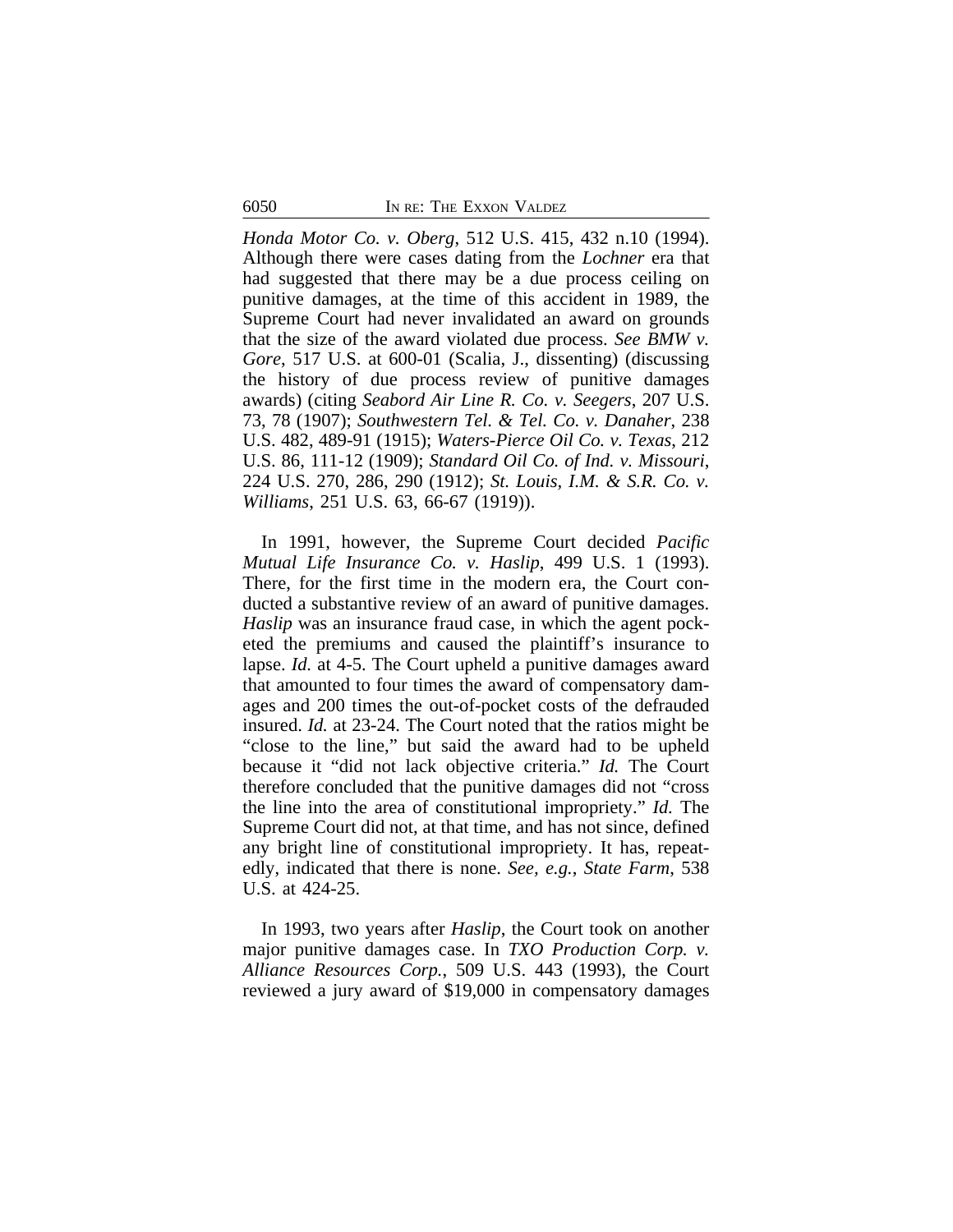and \$10 million in punitive damages. *Id.* at 451. That case arose out of an oil and gas development fraud scheme. *Id.* at 447-51. The case produced no majority opinion. The plurality, reiterating that due process places some limit on punitive damages, said that the award was not so "grossly excessive" that it should be overturned, thus invoking the standard used in *Haslip*. *Id.* at 462. The Court declined to provide any particular guidance in determining when an award would be "grossly excessive." *Id.* The plurality chose instead to say that the dramatic disparity between the actual financial loss and the punitive award was not controlling. *Id.* The award was upheld. *Id.*

It was against this background that the jury in this case was instructed in 1994. The jury was told to take into account the reprehensibility of the misconduct, the amount of actual or potential harm arising from the misconduct, and, additionally, to take into account mitigating factors such as the clean up costs and fines already imposed as deterrents. *District Court Opinion*, 296 F. Supp. 2d at 1081-82. The instructions were the product of mutual effort of the parties and the district court, and have not been seriously challenged. *Id.* They are not questioned here and were, in retrospect, quite forward looking.

On September 16, 1994, the jury returned a \$5 billion punitive damages verdict, having some time earlier imposed a compensatory award of \$287 million. The district court accepted the punitive award and entered judgment. Citing *Haslip* and *TXO*, the district court denied Exxon's motion for a new trial in January of 1995.

# B. *The Appeal of the Damage Allocation Plan and Our Decisions in* Baker *and* Icicle.

Prior to trial, several plaintiffs, many of the sea food processors, had entered into settlement agreements with Exxon. *Icicle Seafoods, Inc. v. Baker (In re the Exxon Valdez)*, 229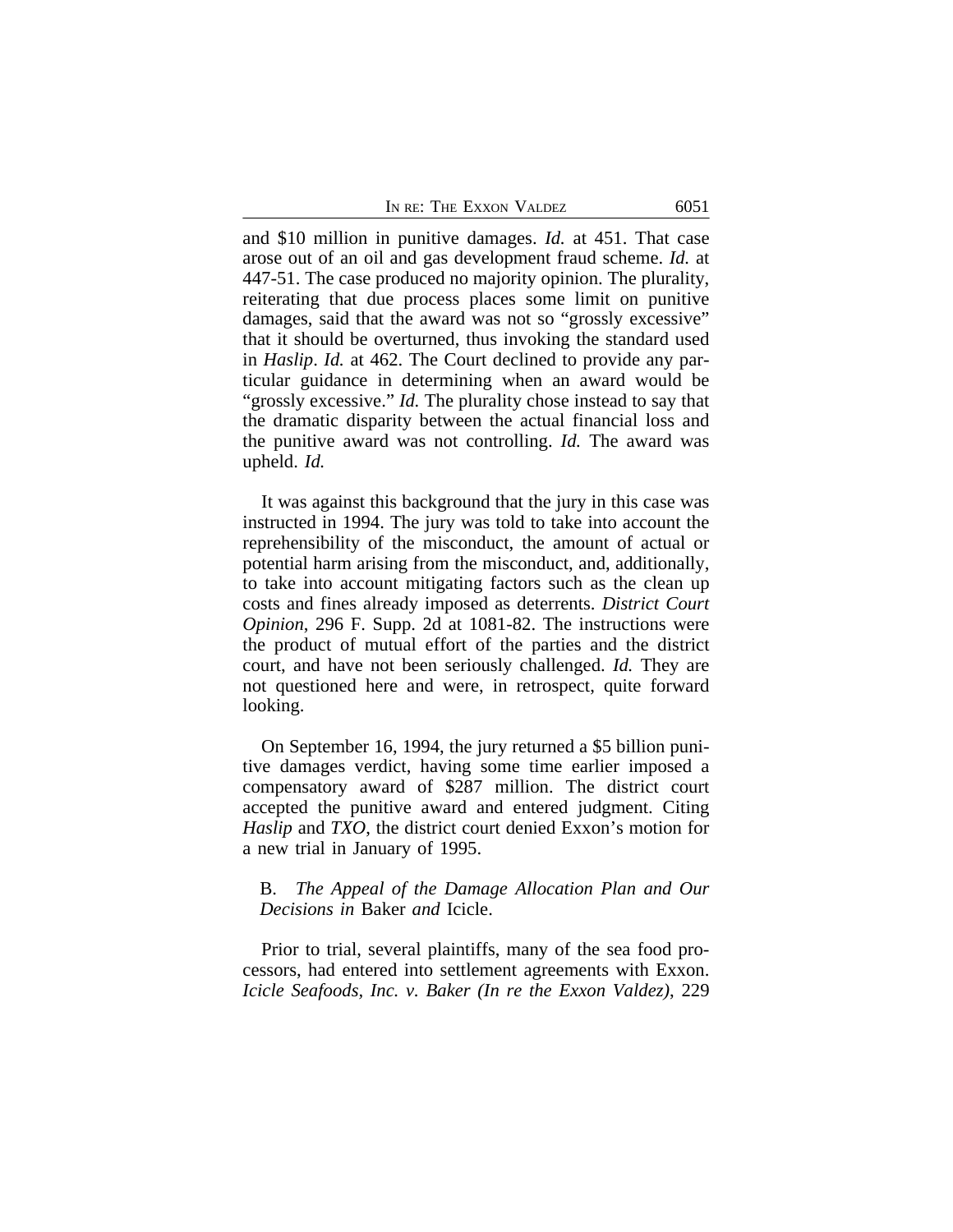F.3d 790, 792 (9th Cir. 2000) [hereinafter *Icicle*]; *Baker v. Exxon Corp. (In re the Exxon Valdez)*, 239 F.3d 985, 986 (9th Cir. 2001) [hereinafter *Baker*]. The agreements anticipated a sizable punitive damages award. *See Icicle*, 229 F.3d at 793; *Baker*, 239 F.3d at 986-87. In return for receiving substantial millions in payments from Exxon, the settling plaintiffs, in two separate agreements, agreed to allocate a portion of their punitive award to Exxon. One agreement was a so called "cede back agreement," *Icicle*, 229 F.3d at 793, and the other was an assignment of the future award, *Baker*, 239 F.3d at 986-87.

The district court, however, did not know of the agreements during trial. *Icicle*, 229 F.3d at 793. When the court did learn of them, during consideration of the parties' proposed damage allocation plan, and after the punitives had been imposed in accordance with the jury's verdict, the district court frowned on the settlements. *Id.* at 794. In the district court's view, Exxon should have told the jury about the agreements so that the jury would have known how much Exxon was actually going to have to pay in punitive damages. *Id.* The district court, therefore, refused to permit the settling plaintiffs to receive any of the punitive damages award, on the theory that Exxon should not benefit from the settlements. *Id.*; *Baker*, 239 F.3d at 987. Exxon pursued two appeals from the district court's refusal to enforce the agreements: one involving the cede back agreement, *Icicle*, 229 F.3d at 793, and the other involving the assignment agreement, *Baker*, 239 F.3d at 987- 88.

The two different forms of agreement were intended to have essentially the same effect: allowing Exxon to keep some portion of the eventual punitive award in exchange for settling compensatory damage claims. In *Icicle*, this panel considered the cede back agreement. In a thorough opinion, we held that the cede back agreement was valid and enforceable and that the jury quite properly was not told of its existence. *Icicle*, 229 F.3d at 800. We reasoned that had the jury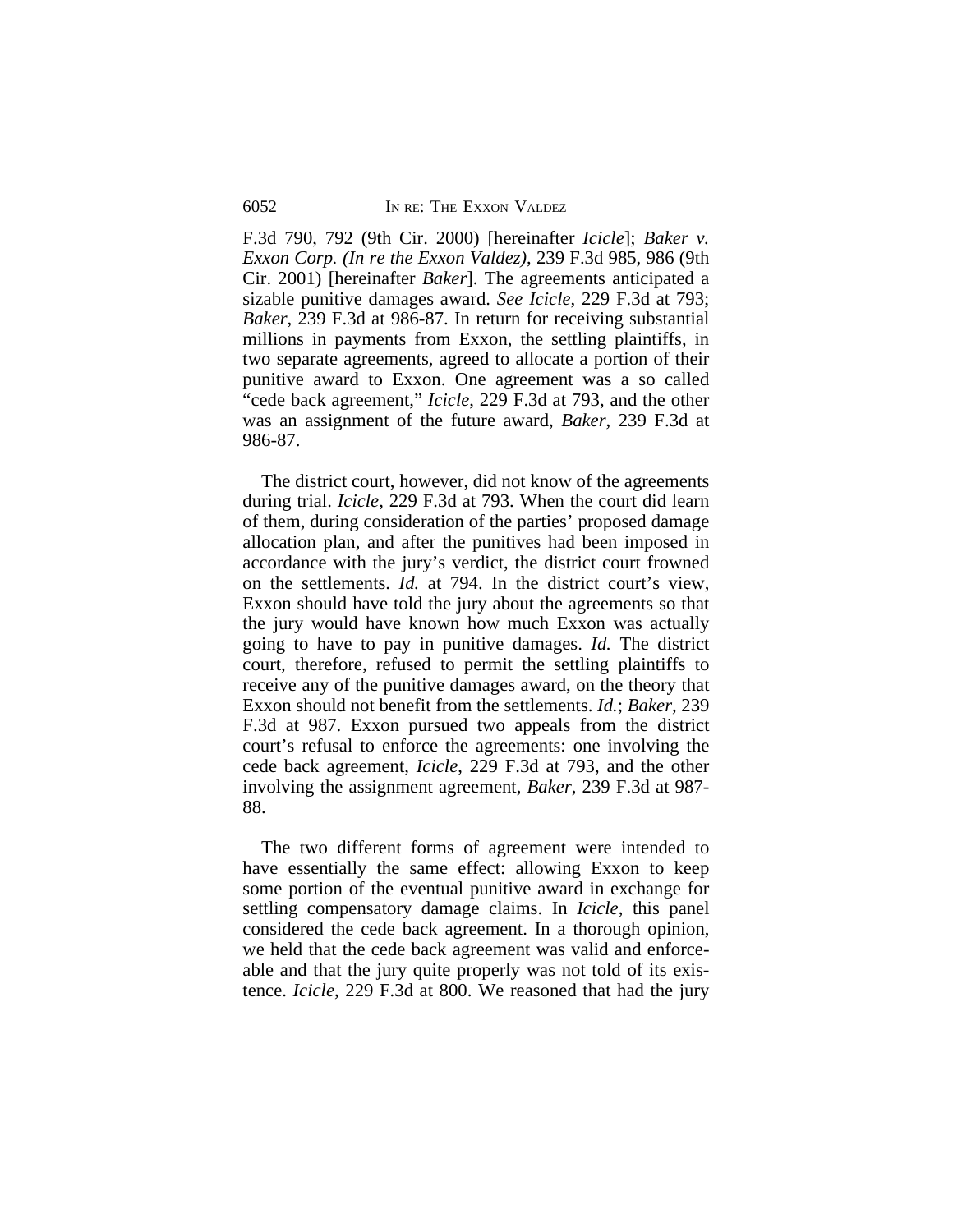been told of the agreement, it might well have compensated for the settlement by imposing more damages. *Id.* at 798. This, in turn, would have frustrated the efforts of parties to reach settlements. We pointed out that settlements should be encouraged, particularly in large class actions like this one. *Id.* "Far from being unethical, cede back agreements make it easier to administer mandatory class actions for the assessment of punitive damages and encourage settlement in mass tort cases. As a result, such agreements should typically be enforced." *Id.*

The second appeal, *Baker*, considered an assignment agreement. *Baker*, 239 F.3d at 987-88. Following the *Icicle* reasoning, this panel reached the same conclusion. *Id.* at 988.

#### C. *The Supreme Court's Decision in* BMW v. Gore.

As the parties were beginning their preparation for the first appeal of the \$5 billion punitive damages award, the Supreme Court issued its first major due process/punitive damages decision after *TXO*. In 1996, it decided *BMW of North America, Inc. v. Gore*, 517 U.S. 559 (1996). This was the Supreme Court's first attempt to describe specific factors that a court should consider in reviewing a jury's award of punitive damages. *See id.* at 575. The Court invoked the traditional concepts of due process to describe the purpose of the review as an assurance of fair notice to the defendant of the consequences of its conduct. *Id.* at 574.

The Court described three factors to be considered. *Id.* at 575. The first was the reprehensibility of the conduct. *Id.* The Court explained that reprehensibility is "[p]erhaps the most important indicium of the reasonableness of a punitive damages award," and said that an award should reflect "the enormity" of the offense. *Id.* (citations omitted).

The second factor was the disparity between the actual or potential harm to the plaintiffs flowing from that conduct, and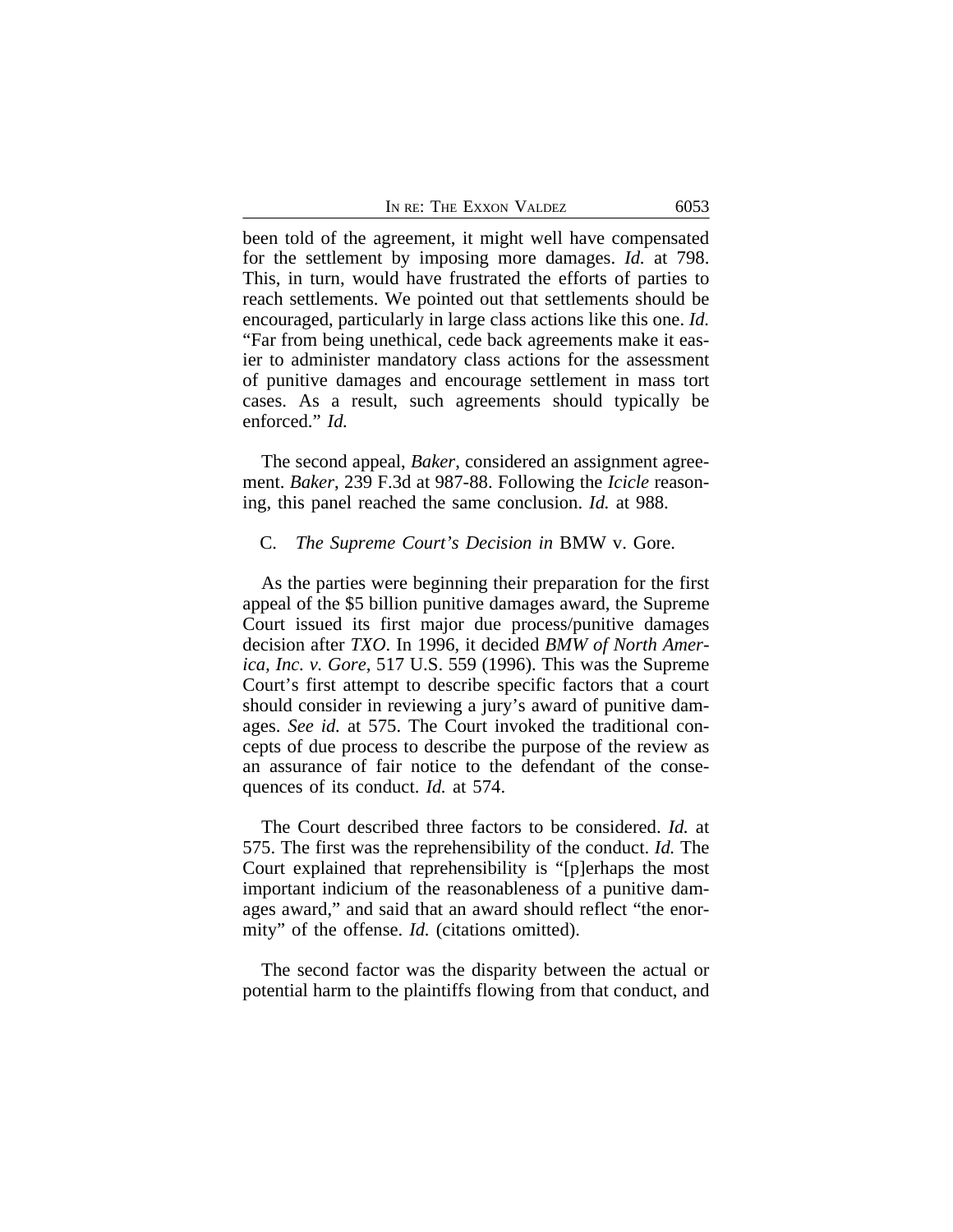the punitive damages assessed by the jury. The Court said that the disparity factor was the most commonly cited. *Id.* at 580. The Court reasoned this factor is important because it "has a long pedigree" extending back to English statutes from 1275 to 1753 providing for double, treble or quadruple damages. *Id.* at 580-81. Thus the critical measure here is the ratio between the punitive award and the amount of harm inflicted on the plaintiff, or plaintiffs, before the court.

The third factor was the difference between the punitives and the civil and criminal penalties authorized by the state for that conduct. *Id.* at 583. The Court indicated that reviewing courts should use this factor to "accord substantial deference to legislative judgments concerning appropriate sanctions for the conduct at issue." *Id.* at 583 (internal quotations omitted).

In *BMW v. Gore*, the defendant had engaged in a practice of repainting damaged cars and passing them off as neverdamaged cars with their original paint. *Id.* at 563-64. The plaintiff who had purchased one of these cars was awarded \$4,000 in compensatory damages and \$4 million in punitives. *Id.* at 565. The Alabama Supreme Court reduced the punitives to \$2 million, and the defendant petitioned for certiorari review. *Id.* at 567. The Supreme Court held the punitives were excessive. *Id.* at 585.

In examining the reprehensibility of the conduct, the Supreme Court in *BMW v. Gore* stressed that the only harm inflicted by the defendant was economic and not physical. *Id.* at 576. The Court also emphasized that the conduct to be considered was only the conduct of the defendant towards the plaintiff in the Alabama case and not other conduct that might be a part of a nationwide practice. *Id.* at 572. Justice Breyer's concurring opinion noted the danger in subjecting a defendant to punishment multiple times for the same conduct. *Id.* at 593 (Breyer, J., concurring).

Thus, in looking at the ratio between the punitives and the harm, and in stressing that the ratio must be a reasonable one,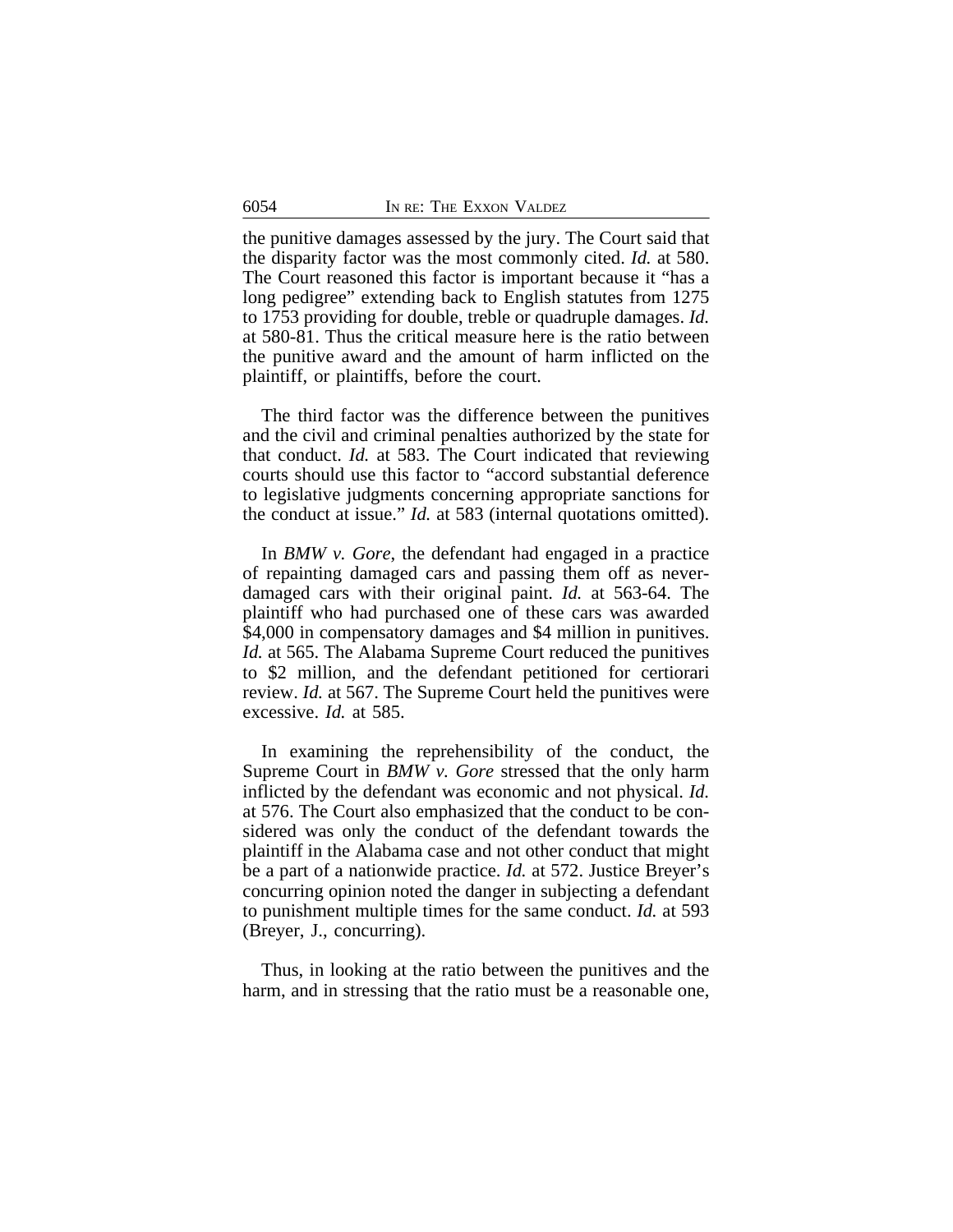the Court was holding that the ratio must be measured by the ratio of punitive damages to the harm suffered by the plaintiff in that case, without regard to harm that might have been experienced by others and for which the defendant might also be responsible. *Id.* at 580. It concluded that a ratio of 500 to 1 was grossly excessive. *Id.* at 583. Such an excessive ratio resulted from the jury's improperly measuring the punitives in relation to the damage inflicted on a nation of potential plaintiffs rather than the damage to the plaintiff before that jury. *Id.* at 573.

With respect to the third factor, the relationship between the punitive damages and the comparable penalties under state law, *BMW v. Gore* looked to the Court's federalism jurisprudence. The Court's opinion stressed that reviewing courts should be mindful of the need to pay due deference to the legislative judgments of states in assessing the reprehensibility of conduct. *Id.* at 583 ("[A] reviewing court engaged in determining whether an award of punitive damages is excessive should 'accord 'substantial deference' to legislative judgments concerning appropriate sanctions for the conduct at issue.' ") (quoting *Browning-Ferris*, 492 U.S. at 301 (O'Connor, J., concurring in part, dissenting in part)).

Again refusing to draw any kind of mathematical bright line between acceptable and unacceptable ratios, the Court described the 500 to 1 ratio in *BMW v. Gore* as "breathtaking." *Id.* It remanded for further, not inconsistent, proceedings, because, unlike *Haslip*, where the Court affirmed a questionable award, the Court in *BMW* was "fully convinced" that this award was "grossly excessive." *Id.* at 585-86.

# D. *The First Punitive Damages Appeal.*

It was against this background that briefing in the first appeal of the original \$5 billion punitive damages award in this case went forward. Exxon contended the amount of the award violated due process principles, as described in *BMW*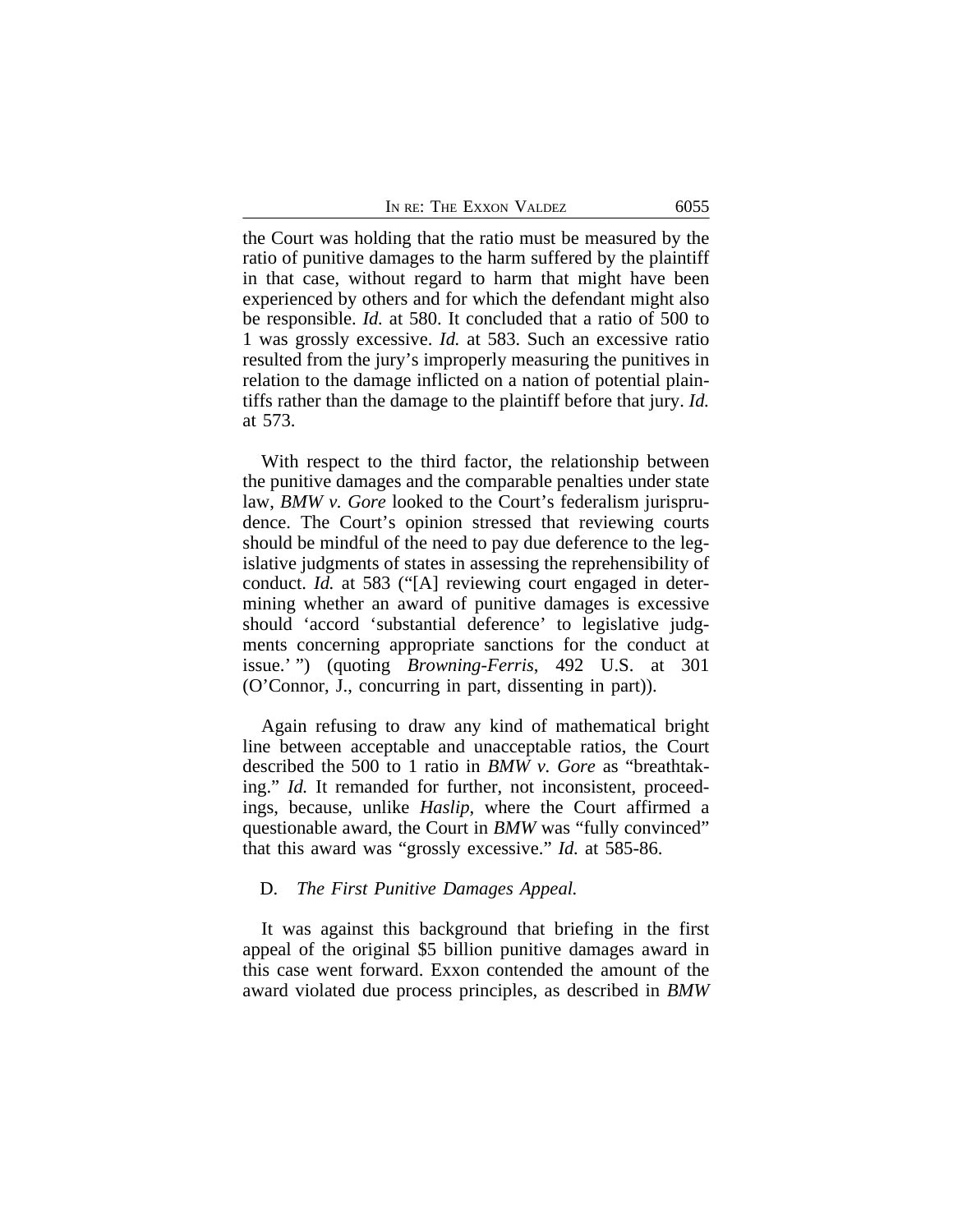*v. Gore*. *Punitive Damages Opinion I*, 270 F.3d at 1241. The district court had not had an opportunity to review *BMW v. Gore* before its original judgment became final and appealable upon denial of Exxon's motion for a new trial. *Id.*

In its appeal from the \$5 billion award, Exxon, in addition to challenging the amount of the punitive damages, challenged the sufficiency of the evidence supporting punitive damages; the jury instructions; the allowability of any punitive damages as a matter of public policy, maritime law and res judicata; and the preemption of punitive damages by other federal law. Needless to say, briefing was extensive. After appellate proceedings were stayed from January 1998 to September 1998 for the parties to pursue a limited remand, this panel heard argument in May of 1999.

While the case was under submission, the Supreme Court granted certiorari in another Ninth Circuit case, and in May 2001, decided *Cooper v. Leatherman Tool Group*. The Court there held our review of punitive damages was to be de novo. *Cooper*, 532 U.S. at 436. This did not ease our task.

#### E. *Punitive Damages Opinion I*.

We issued our first opinion on punitives damages in November, 2001. Our opinion went in detail through the facts of the disaster and the conduct of Exxon, and of Captain Hazelwood, because they bore so heavily on the consideration of the issues on appeal. *Punitive Damages Opinion I*, 270 F.3d at 1221-24. In an opinion of more than 40 pages, we rejected Captain Hazelwood's separate appeal, and dealt at some length with all of the issues raised by Exxon. We ultimately rejected all of them except the challenge to the amount of punitive damages. *Id.* at 1254.

Referring to the "unique body of law" that governs punitive damages, we focused on the two Supreme Court opinions that had been decided after the district court's decision in the case,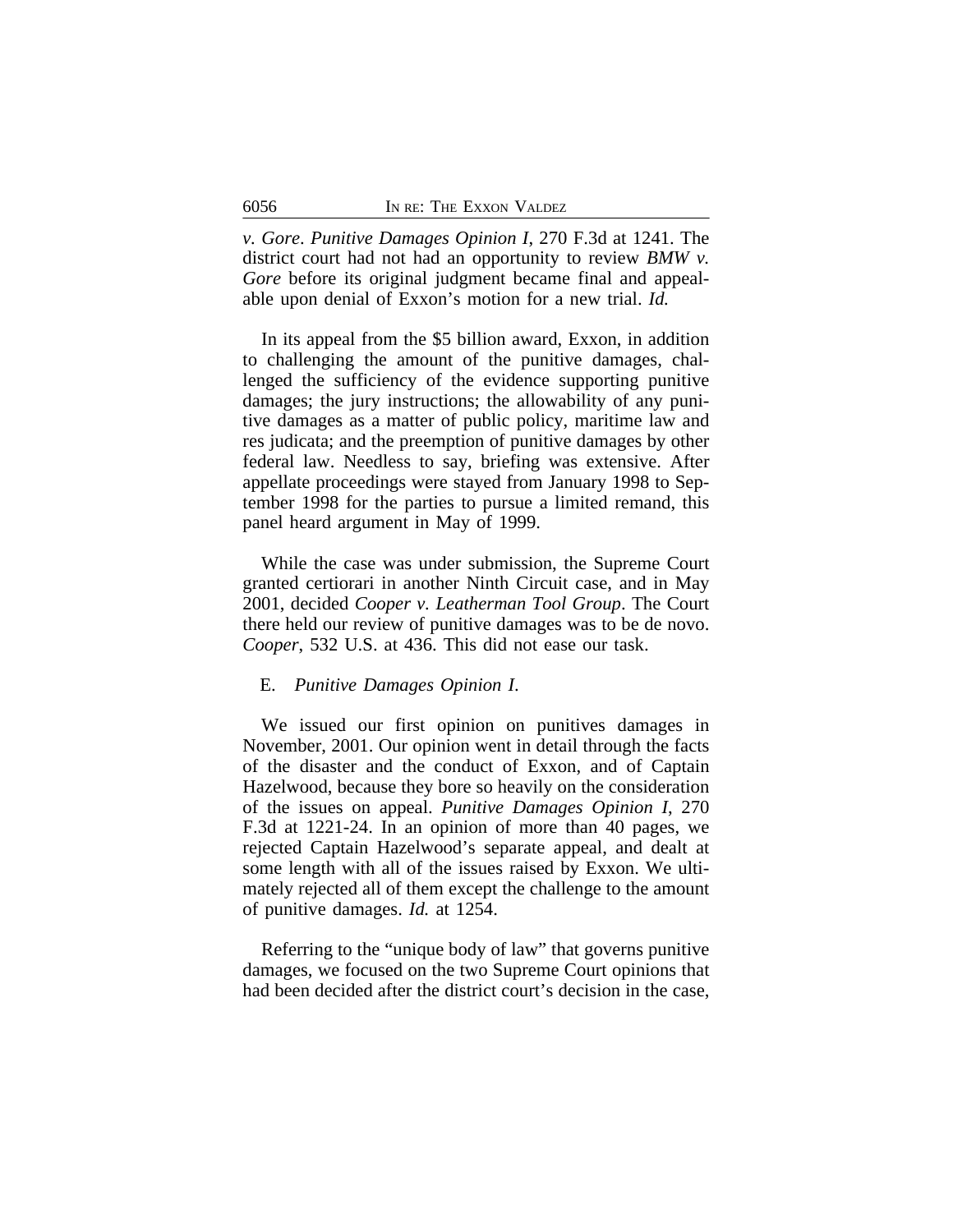and we termed them "critical." *Id.* at 1239. These were *BMW v. Gore* and *Cooper v. Leatherman Tool Group*. We said:

In *BMW*, the Supreme Court held that a punitive damage award violated the Due Process Clause of the Fourteenth Amendment because it was so grossly excessive that the defendant lacked fair notice that it would be imposed. Dr. Gore's car was damaged in transit, and BMW repainted it but did not tell Dr. Gore about the repainting when it sold him the car. The jury found that to be fraudulent, and awarded \$4,000 in compensatory damages for reduced value of the car and \$4 million in punitive damages. The Alabama Supreme Court cut the award to \$2 million, but the Court held that it was still so high as to deny BMW due process of law for lack of notice, because the award exceeded the amounts justified under the three "guideposts." The *BMW* guideposts are: (1) the degree of reprehensibility of the person's conduct; (2) the disparity between the harm or potential harm suffered by the victim and his punitive damage award; and (3) the difference between the punitive damage award and the civil penalties authorized or imposed in comparable cases. We apply these three guideposts to evaluate whether a defendant lacked fair notice of the *severity* of a punitive damages award, and to stabilize the law by assuring the uniform treatment of similarly situated persons.

*Id.* at 1240-41 (internal quotations omitted). We noted that in *Cooper v. Leatherman Tool Group* the Supreme Court decided that "considerations of institutional competence" require de novo review of punitive damages awards. *Id.* at 1240 (quoting *Cooper*, 532 U.S. at 440).

We went on to observe that the district court had not reviewed the award under the standards announced in those cases because neither case had been decided by the time the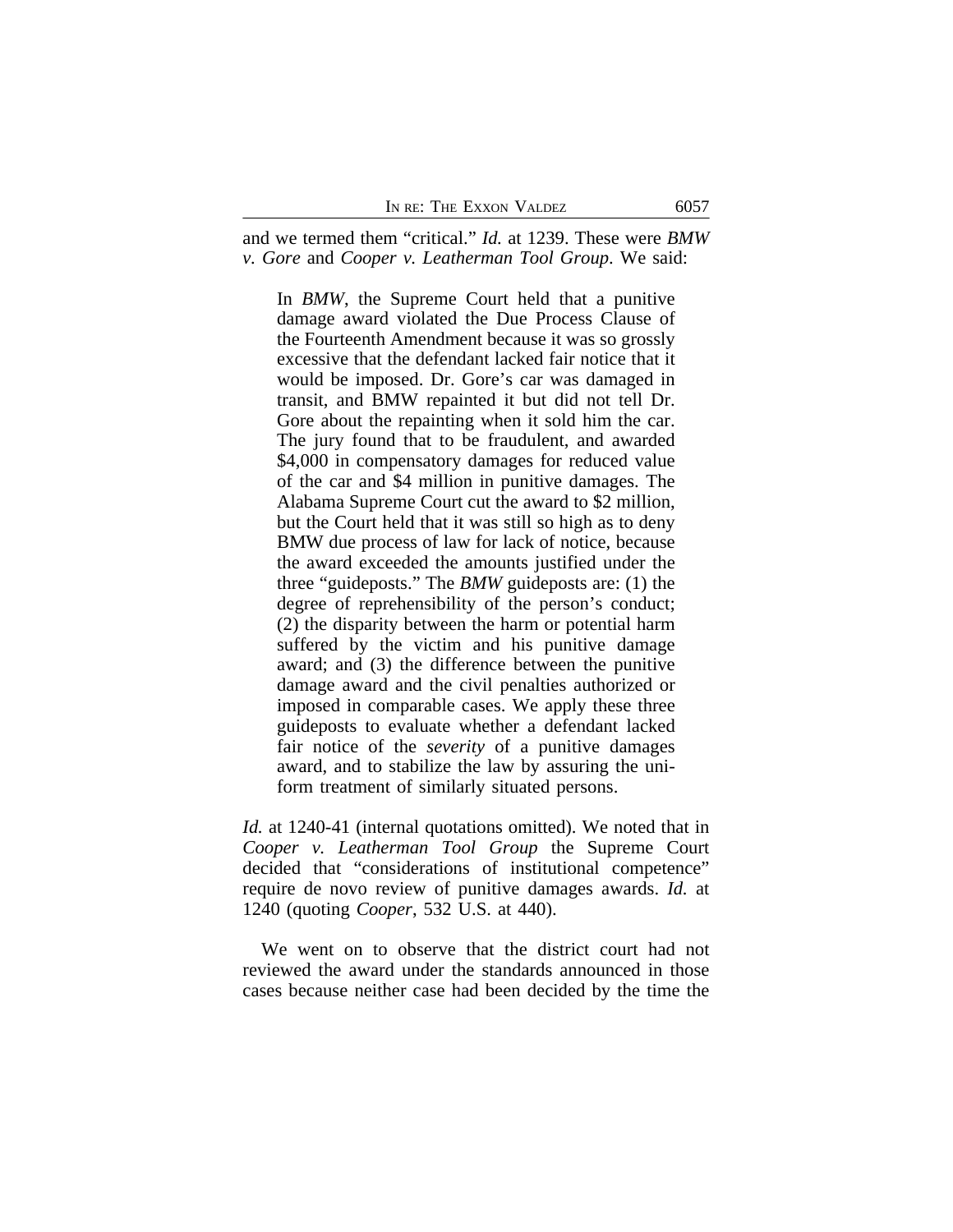jury returned its verdict, and Exxon had never challenged the amount of the award on constitutional grounds until after the jury's verdict. *Id.* at 1241. In view of the need for de novo review and the intervening decisions of *BMW v. Gore* and *Cooper v. Leatherman Tool Group*, we remanded for reconsideration of punitive damages. *Id.* We also provided some observations on possible alternative analyses of punitive damages under the *BMW v. Gore* factors. *Id.* at 1241-46.

These observations began with the factor of reprehensibility, quoting the Supreme Court's admonition in *BMW v. Gore* that it is "[p]erhaps the most important indicum of the reasonableness of a punitive damage award." *Id.* at 1241. We pointed to the Court's analogy to criminal cases, and its statement that nonviolent crimes are less reprehensible than violent ones. *Id.* We drew an analogy to the facts of this case, where Exxon's conduct was reckless, but there was no intentional spilling of oil "as in a midnight dumping case." *Id.* at 1242. We agreed with the plaintiffs that Exxon's conduct was reprehensible in that it knew of the risk of an oil spill in transporting huge quantities of oil through the Sound, and it knew Hazelwood was a relapsed alcoholic. *Id.* at 1242. We observed, however, that such reprehensibility went more to justify punitive damages than to justify such a high amount. *Id.* We noted some mitigating factors, including prompt ameliorative action and the millions spent in clean up. *Id.*

We then turned to the ratio of actual harm caused by the misconduct to punitive damages awarded. *Id.* at 1243. Again analyzing *BMW v. Gore*, we said that it was difficult to determine what we called the "numerator," that is, the value of the harm caused by the spill. *Id.* We used the jury award of \$287 million in compensatory damages as one possible numerator and also, as alternative numerators, the district court's estimates of harm, which at that time ranged from \$290 million to \$418 million. *Id.* We noted that if compensatory liability were used, any amounts Exxon had voluntarily paid in settlements should not be taken into account. We said that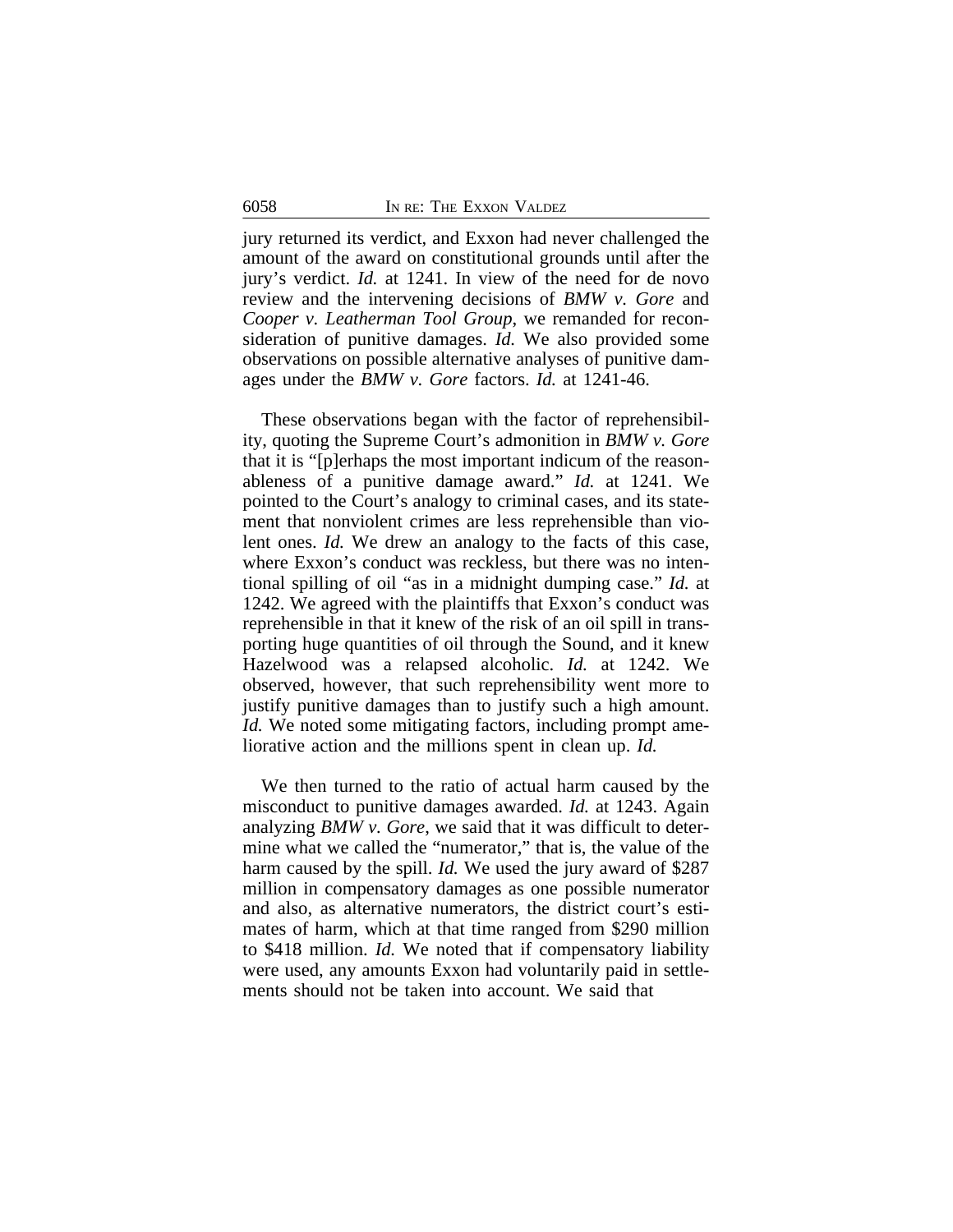[t]he amount that a defendant voluntarily pays before judgment should generally not be used as part of the numerator, because that would deter settlements prior to judgment. "[T]he general policy of federal courts to promote settlement before trial is even stronger in the context of large scale class actions."

# *Id.* at 1244 (citing *Icicle*, 229 F.3d at 795; *Baker*, 239 F.3d at 988).

As a final observation on the relationship between the punitive damages award and the harm, we pointed out that the substantial clean up costs and other losses to Exxon from the oil spill had already had considerable deterrent effect. We indicated such deterrence should, depending on the circumstances, call for a lower, rather than a higher ratio. *Id.*

Turning to the third *BMW v. Gore* factor, we observed that the nature of criminal fines, which are potential state and federal penalties, might be useful in reviewing punitives. *Id.* at 1245. We observed that "[c]riminal fines are particularly informative because punitive damages are quasi-criminal." *Id.* We then looked to the general federal statutory measure for fines and discussed a number of alternative guideposts. *Id.* We noted the federal fines could range from \$200,000 to \$1.03 billion. *Id.* We looked as well at the ceiling of civil liability under the Trans-Alaska Pipeline Act and noted it was \$100 million in strict liability for anyone who spills oil from the pipeline. *Id.*

In addition to those possible penalties, we looked at the actual penal evaluation made in the case by the Attorneys General of the United States and of the state of Alaska. *Id.* at 1245-46. Agreeing with the district court that they did not establish a limit, we noted that they did represent an adversarial judgment, by executive officers, of an appropriate level of punishment. *Id.* at 1246. Finally, without necessarily exhausting available analogies in the penalty field, we noted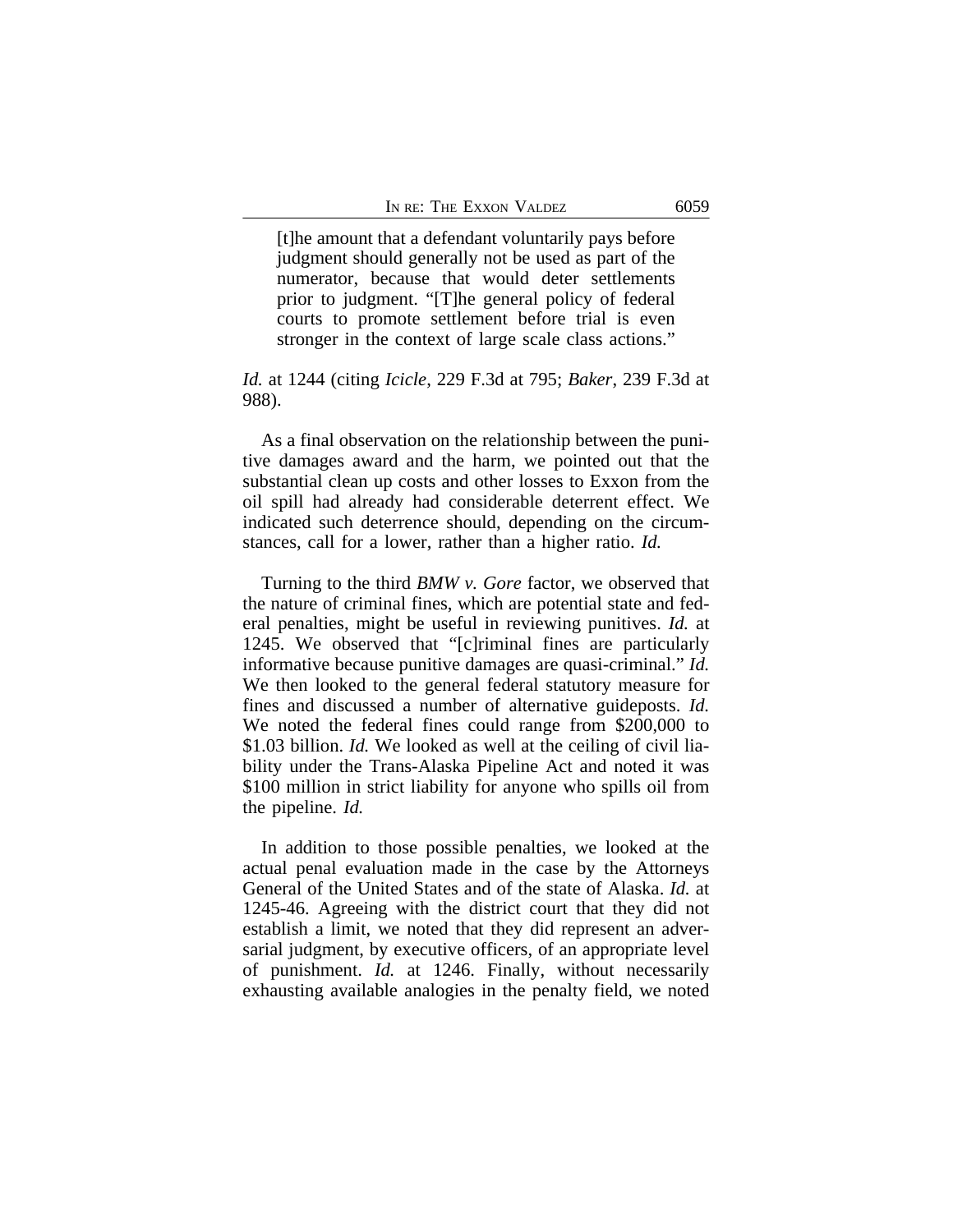that Congress had subsequently amended the statute to increase the amount of civil penalties for grossly negligent conduct, and that the maximum penalty here under the new federal statue would be a maximum of \$786 million. *Id.* The federal penalties are based upon the number of barrels of oil spilled. 33 U.S.C. § 1321(b)(7).

In suggesting various possible guidelines to assess whether the \$5 billion was "grossly excessive" we did not imply that any single guidepost would be controlling. Concluding that the \$5 billion was too high to withstand the review we were required to give it under *BMW v. Gore* and *Cooper v. Leatherman Tool Group*, and noting that those cases came down after the district court had ruled, we remanded for it to apply the due process analysis required under those decisions, with what we hoped would be helpful guidance from our opinion. *Id.* at 1241. No district court analysis of *BMW v. Gore* was before us and we thus could not have decided any specific issue arising from any such analysis arising from its guideposts. *Id.* We offered only guidance culled from what was then controlling Supreme Court precedent and general principles applicable to the calculation of damage liability. *Id.*

# F. *The District Court Opinion on our First Remand*.

The district court again did an extensive analysis of the relative reprehensibility of Exxon's misconduct and of the harm it caused. *In re the Exxon Valdez*, 236 F. Supp. 2d at 1054-60. Though noting that an accurate assessment of the full extent of the plaintiffs' actual harm was impossible, the district court attempted to reconstruct that harm by adding together the jury's compensatory damages verdict of \$287 million, judgments in related cases, as well as payments and settlements made to plaintiffs before and during the punitive damages litigation. *Id.* at 1058-60. The district court concluded that the actual harm was just over \$500 million. *Id.* at 1060. The district court also concluded that the circumstances of this case justified a ratio of punitive damages to harm of 10 to 1. *Id.* at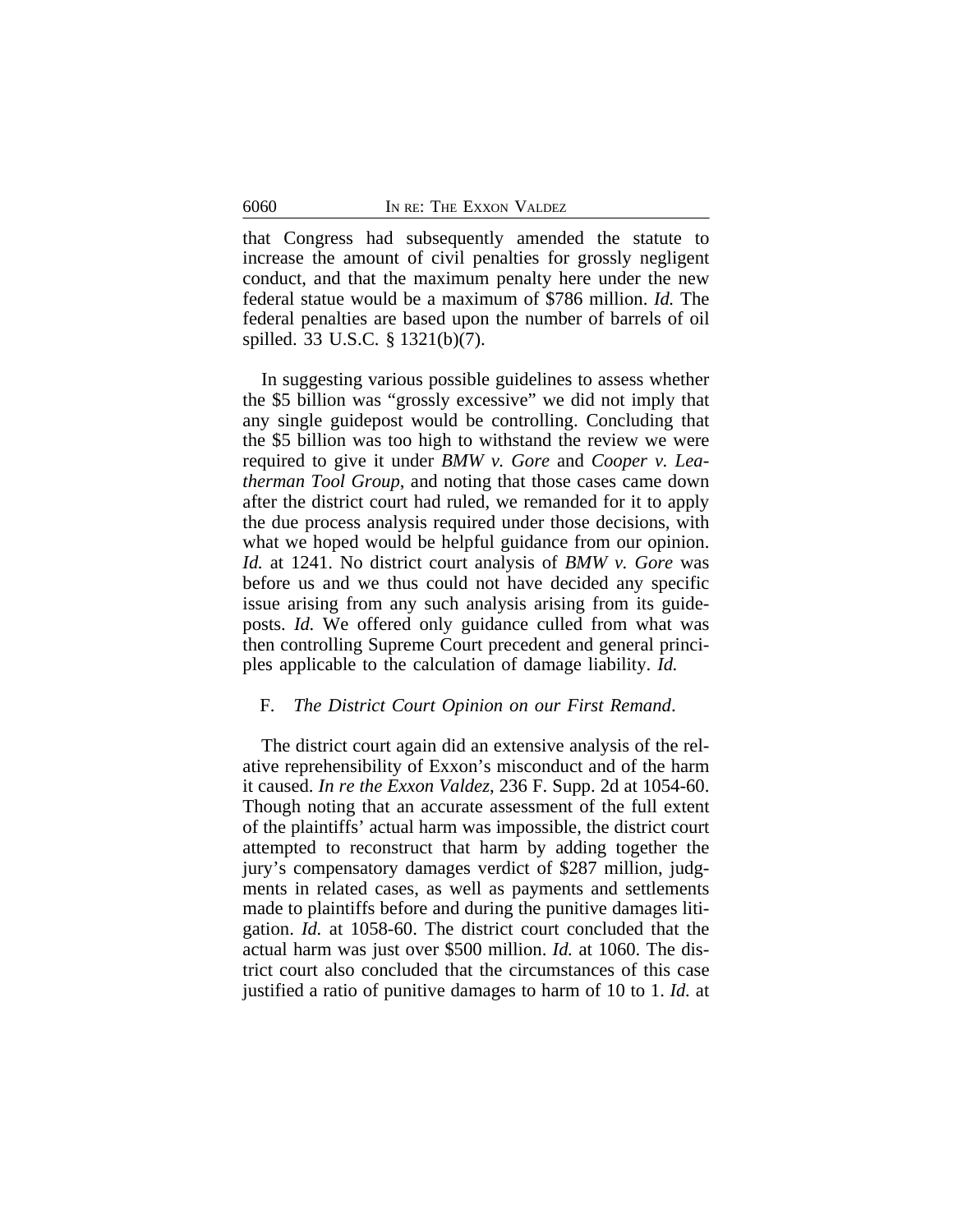1065. This calculation would have supported the original \$5 billion award. *Id.* The district court nevertheless reduced the punitive damages to \$4 billion, to conform to what it viewed as our mandate. *Id.* at 1068.

# G. *The Second Appeal, the Supreme Court's Opinion in* State Farm*, and our Second Remand*.

Not surprisingly, Exxon appealed again. And, not surprisingly, the Supreme Court issued an opinion in still another punitive damages case while the appeal was pending. *State Farm Mut. Auto Ins. Co. v. Campbell*, 538 U.S. 408 (2003).

The plaintiffs in *State Farm*, the Campbells, were involved in a head-on collision and sued their automobile insurer, State Farm, for bad faith. *Id.* at 413. The claim was based on State Farm's rejection of an offer to settle the Campbells' claims at the policy limit, State Farm's assurances to them that they had no liability for the accident, State Farm's resulting decision to take the case to court despite the substantial likelihood of an excess judgment, and its subsequent refusal to pay an adverse judgment over three times the policy limits. *Id.* at 413-14. The case was similar to *BMW v. Gore* in that there were only two plaintiffs before the jury. *Id.* Nevertheless, as in *BMW v. Gore*, the jury was allowed to consider the effects of similar but unrelated misconduct on many potential plaintiffs who were not before the court. *Id.* at 415. Final judgment after appeal to the Utah Supreme Court was for \$1 million in compensatory and \$145 million in punitive damages. *Id.* at 412. The United States Supreme Court remanded for the Utah courts to reduce the award. *Id.* at 429.

The Supreme Court in *State Farm* once again emphasized that the "most important indicium" of a punitive damages award's reasonableness is the relative reprehensibility of the defendant's conduct. *Id.* at 419; *see also BMW v. Gore*, 517 U.S. at 575. Yet *State Farm* significantly refined the reprehensibility analysis by instructing courts to weigh five spe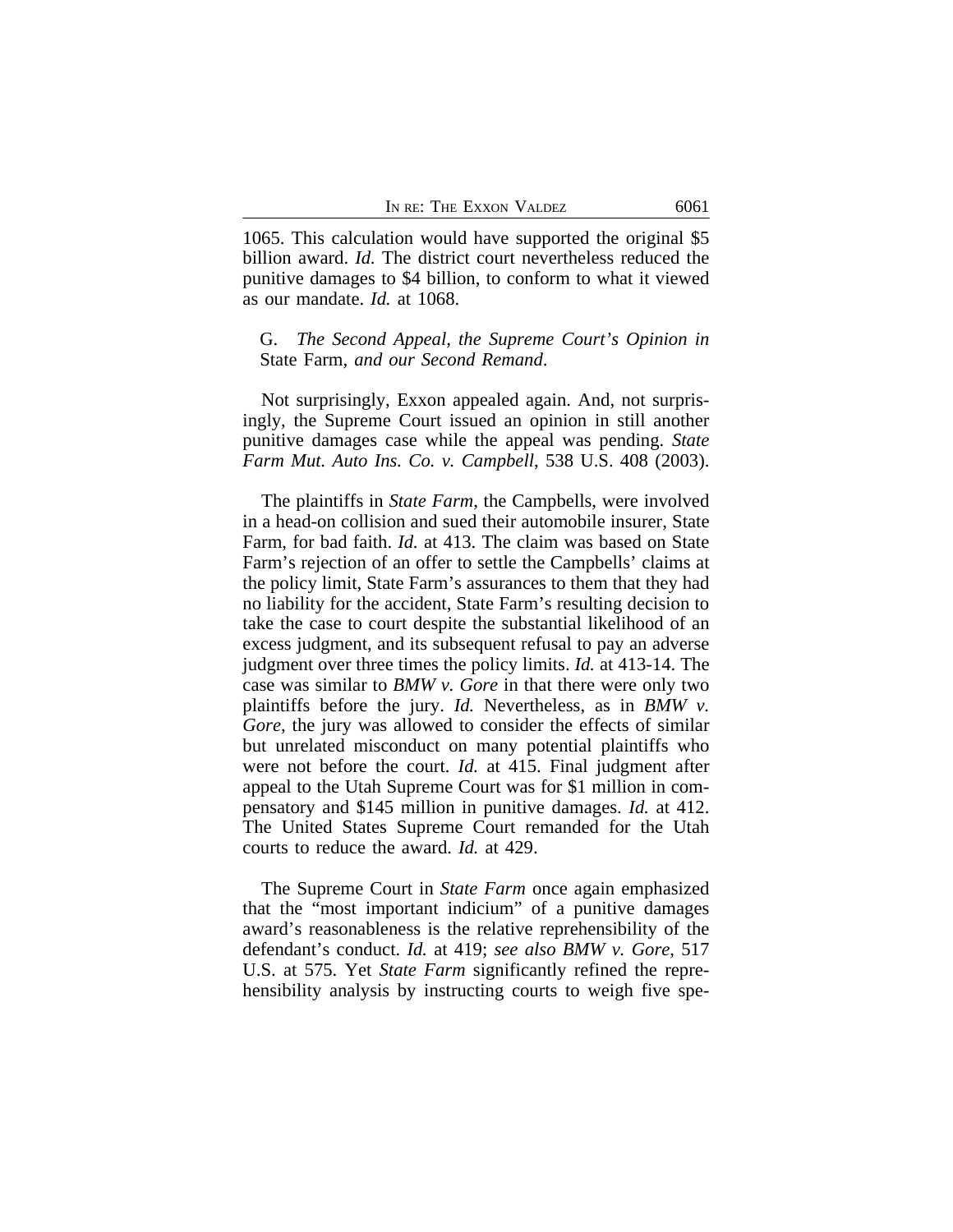cific considerations: (1) whether the harm caused was physical as opposed to economic; (2) whether the conduct causing the plaintiff's harm showed "indifference to or a reckless disregard of the health or safety of others;" (3) whether the "target of the conduct" was financially vulnerable; (4) whether the defendant's conduct involved repeated actions as opposed to an isolated incident; and (5) whether the harm caused was the result of "intentional malice, trickery, or deceit, or mere accident." 538 U.S. at 419. The Court did not rank these factors. It did explain, however, that only one factor weighing in a plaintiff's favor may not be sufficient to support a punitive damages award, and the absence of all factors makes any such award "suspect." *Id.*

As to *BMW v. Gore's* second guidepost, the ratio between harm or potential harm to the plaintiff and the punitive damages award, the Court "decline[d] again to impose a brightline ratio which a punitive damages award cannot exceed." *Id.* at 425. But it provided some sharper guidance than it had in previous cases.

First, it indicated that ratios in excess of single-digits would raise serious constitutional questions, and that single-digit ratios were "more likely to comport with due process." *Id.* In fact, despite the Court's disclaimer that "there are no rigid benchmarks that a punitive damages award may not surpass," the Court strongly indicated the proportion of punitive damages to harm could generally not exceed a ratio of 9 to 1. *Id.* at 425 ("[F]ew awards exceeding a single-digit ratio between punitive and compensatory damages, to a significant degree, will satisfy due process.").

Second, the Court discussed particular combinations of factors that would justify relatively higher or lower ratios. For example, where a "particularly egregious act has resulted in only a small amount of economic damages" or where "the injury is hard to detect or the monetary value of the noneconomic harm might have been difficult to determine," ratios in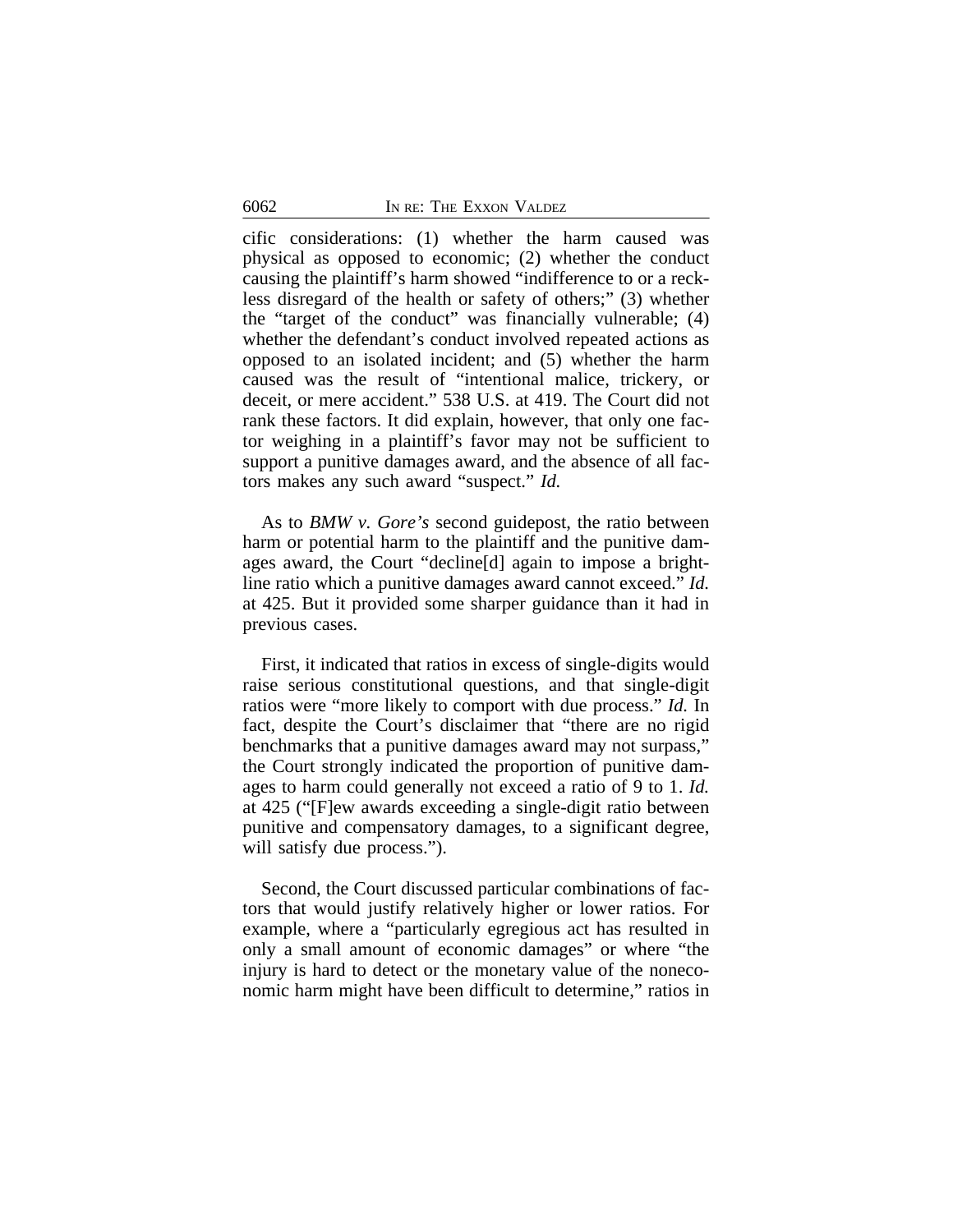the high single-digits and perhaps even higher might be warranted. *Id.* (quoting *BMW v. Gore*, 517 U.S. at 582). Conversely, "[w]hen compensatory damages are substantial, then a lesser ratio, perhaps only equal to compensatory damages, can reach the outermost limit of the due process guarantee." *Id.*

Finally, the Court minimized the relevance of criminal penalties as a guide, saying that they were not particularly helpful in determining fair notice. *Id.* at 428. Indeed, the Court did not analyze State Farm's potential criminal penalty at all, characterizing it as a "remote possibility." *Id.* As to civil penalties, the Court noted only that the \$145 million punitive damages award "dwarfed" the \$10,000 maximum applicable fine. *Id.* 

The Supreme Court's opinion in *State Farm* was filed in 2003, after the district court, on our first remand, had already reviewed the punitive damages award. Because the district court performed its review without the benefit of the more focused guidance provided by the Court in *State Farm*, we remanded the second appeal summarily for the district court to reconsider the punitive damages award in light of *State Farm*. *Sea Hawk*, No. 03-39166.

# H. *The District Court Opinion on our Third Remand and this Appeal*.

On remand for the third time, the district court, in an assessment similar to that in its opinion after our first remand, calculated plaintiffs' harm at \$513.1 million. *District Court Opinion*, 296 F. Supp. 2d at 1103. Interpreting *State Farm* as holding that "single-digit multipliers pass constitutional muster for highly reprehensible conduct," and citing our decision in *Zhang v. American Gem Seafoods, Inc.*, 339 F.3d 1020 (9th Cir. 2003), the district court decided to increase punitives from \$4 billion to \$4.5 billion. 296 F. Supp. 2d at 1110. The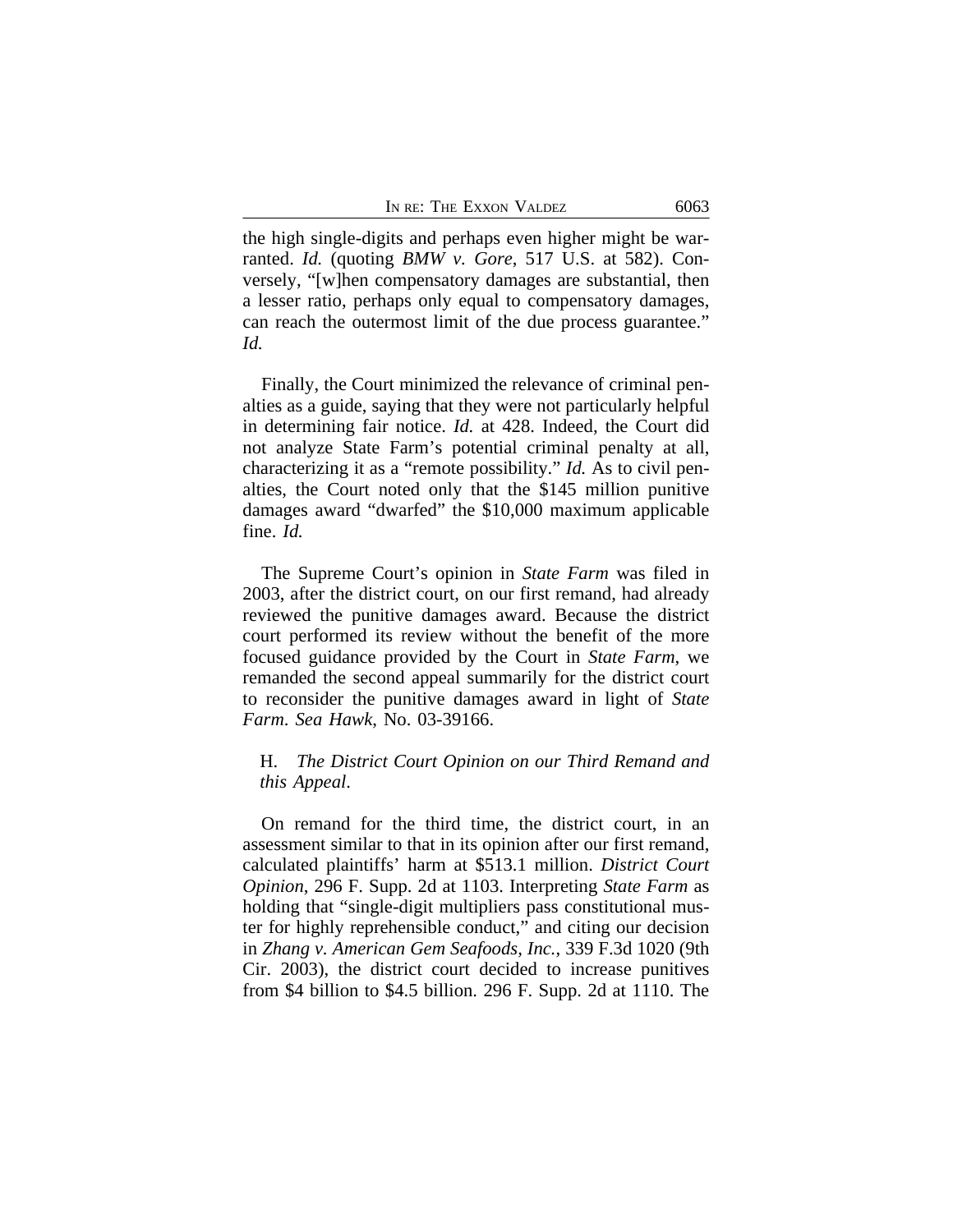final punitive damages award represented a ratio of just under 9 to 1. *Id.*

Once again, Exxon appealed. The plaintiffs also appealed, seeking to reinstate the jury's full \$5 billion punitive damages verdict.

In this appeal, Exxon has focused intensively on the sentences in our earlier opinion where we noted that prejudgment payments generally should not be part of the "numerator" to avoid deterring pre-judgment settlements. *Punitive Damages Opinion I*, 270 F.3d at 1242. Exxon has argued strenuously in the district court and to us that all of its settlement and other pre-judgment compensatory payments to plaintiffs must be subtracted from the over \$500 million amount of actual harm in the ratio of punitive damages we use to review the award pursuant to the *BMW v. Gore/State Farm* factors. This would reduce the harm to the relatively paltry figure of \$20.3 million.

We recognized in *Punitive Damages Opinion I* that Exxon, soon after the spill, instituted a claims payment system that almost fully compensated plaintiffs for their economic losses and did so promptly. *Id.* We also recognized that Exxon's prompt payment of compensatory damages should be a substantial mitigating factor in our review of punitives. *Id*.

In Exxon's appeal, major issues therefore relate to how, after *State Farm*, to assess the reprehensibility of Exxon's conduct and the effect of the mitigating factors. An important subsidiary issue is the extent to which we are bound to give literal effect to the sentences in our earlier opinion concerning subtracting the pre-judgment payments from actual harm, even though *State Farm* suggests the mitigating factors should be taken into account differently. For the reasons more fully explained in this opinion, we do not accept the minimal bottom line figure urged by Exxon and properly rejected by the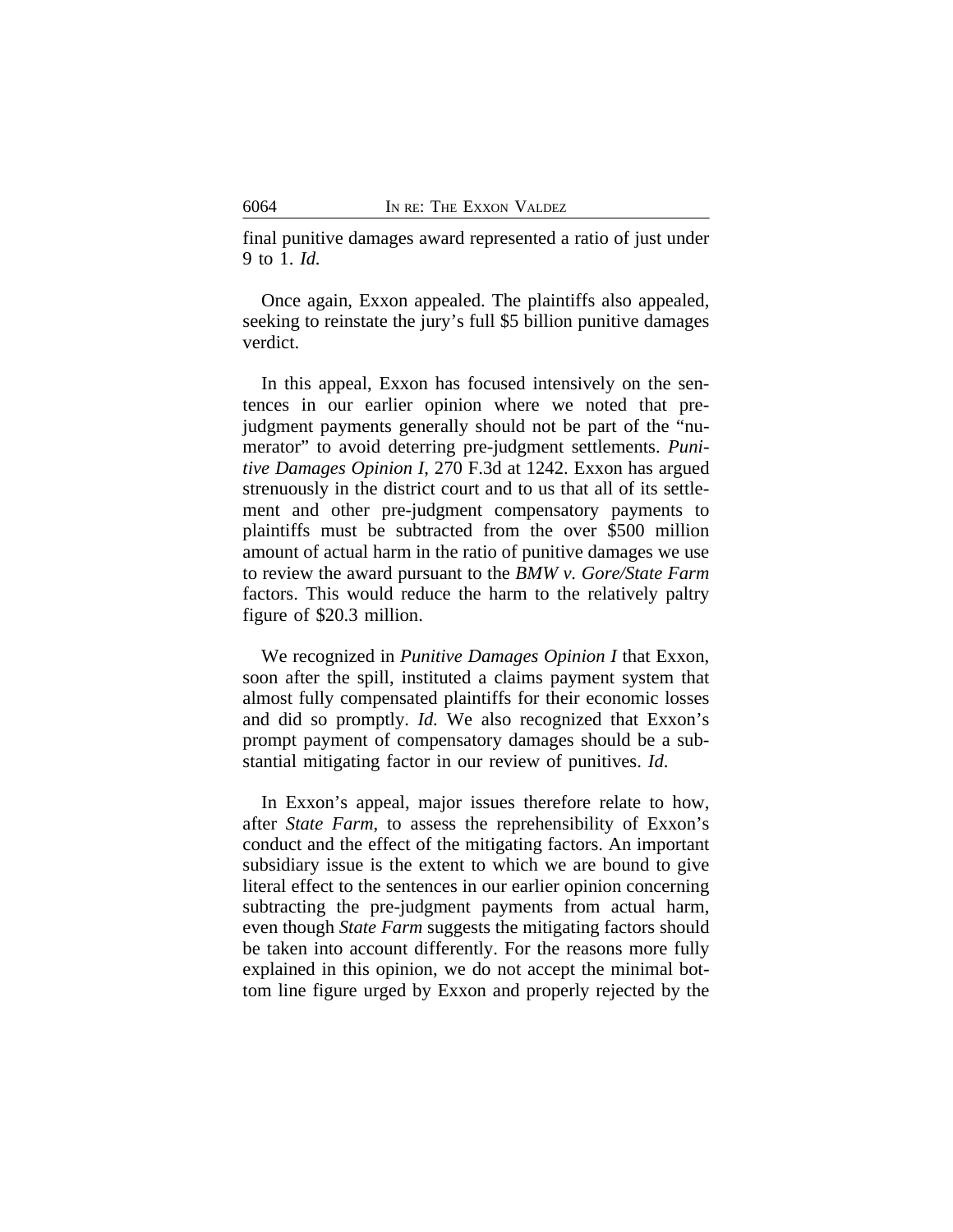district court. We do, however, conclude there is merit to Exxon's contention that punitives should be reduced.

In their cross appeal, plaintiffs seek a reinstatement of the original \$5 billion punitive award. We do not fully adopt their position either because doing so would peg the ratio of punitive damages to harm at a level *State Farm* reserves only for the most egregious misconduct. There was no intentional infliction of harm in this case. In addition, because Exxon's mitigating efforts after the accident diminish the relative reprehensibility of its original misconduct for purposes of reviewing punitive damages, such a high ratio is not warranted in this case.

# III. ANALYSIS

#### A. *Lessons From History*.

The history of the experience of the Supreme Court with punitive damages over the last decade-and-a-half reflects an evolutionary, not a revolutionary, course. In its first opinion in *Haslip*, the Court suggested that there might be a bright line of demarcation between punitive damages that comport with constitutional protections, and punitive damages that do not. *Haslip*, 499 U.S. at 23. Although it did not say what "the line" would be, it termed ratios of punitive damages to compensatory damages of 4 to 1, and to out-of-pocket costs of 200 to 1, to be close to it. *Id.*

In subsequent cases, however, the Court expressly avoided a rigid mathematical formula or limit, while refining its ratio analysis, concluding in *State Farm* that a ratio of punitive damages to actual harm of less than 10 to 1 was more likely to comport with due process than an award with a higher ratio. *State Farm*, 538 U.S. at 425. Along the way, the Court's experience reflects efforts to comport with the tried and true concepts inherent in due process, i.e., those of notice and fairness. *See, e.g.*, *Mullane v. Cent. Hanover Bank & Trust Co.*,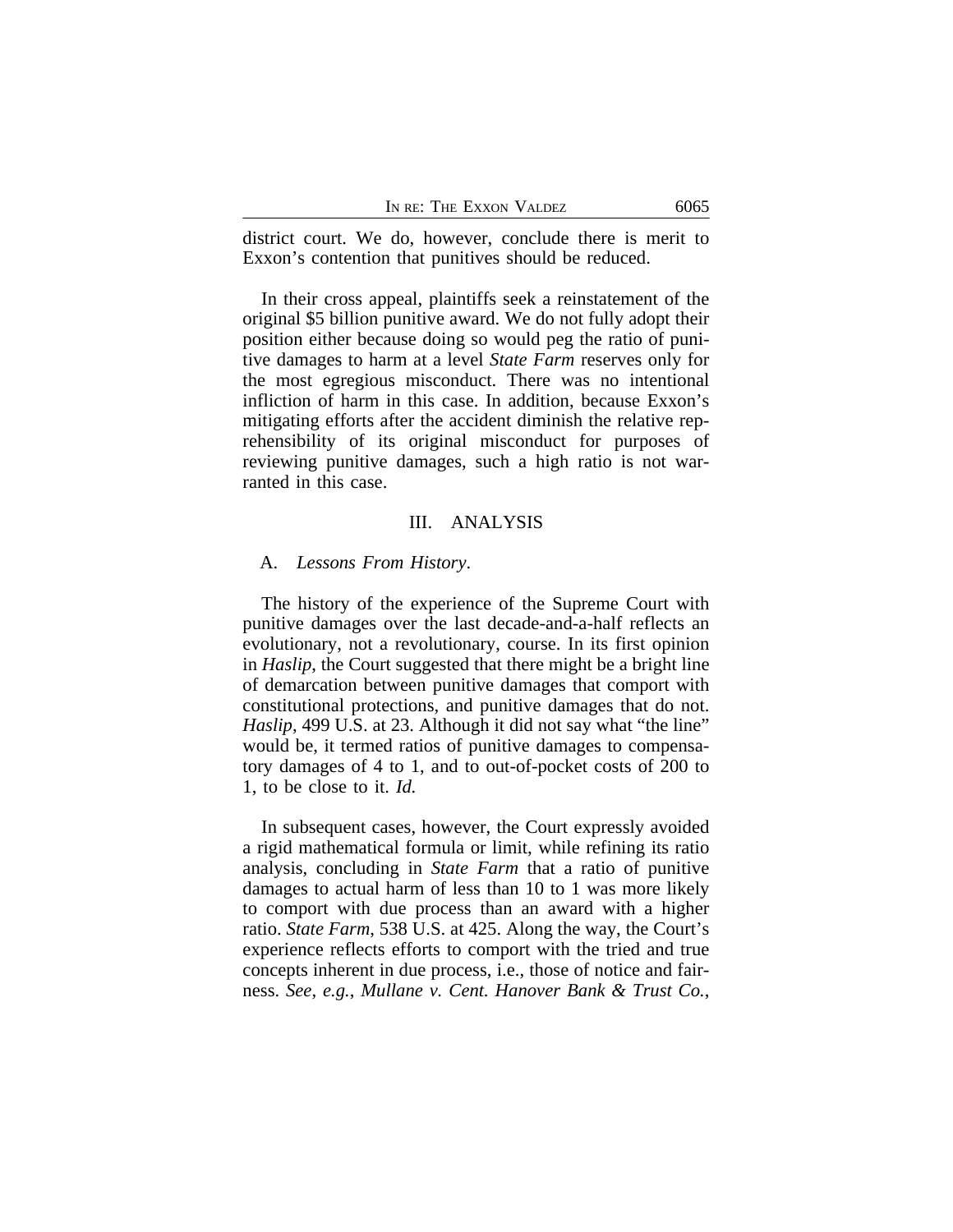339 U.S. 306 (1950); *Int'l Shoe Co. v. Washington*, 326 U.S. 310 (1945).

In *State Farm*, the Court expressly noted its concern that the jury had been allowed to take into account the effect of conduct that may have taken place nationwide on thousands of potential plaintiffs. *State Farm*, 938 U.S. at 422. The unfairness of a defendant being hit with punitive damages many times for the same conduct was central to the Court's analysis in remanding. *Id.* The Court explained, "[p]unishment on these bases creates the possibility of multiple punitive damages awards for the same conduct; for in the usual case non-parties are not bound by the judgment some other plaintiff obtains." *Id.* at 423.

Indeed, in *State Farm*, the Court stressed that the most important factor is the reprehensibility of the particular conduct in the case. *State Farm*, 538 U.S. at 419. This is because, in assessing the foreseeability of the possible effects of the defendant's conduct as it might bear on punitive damages, the reviewing court is in reality dealing with the traditional concept of the need for fair notice of the possible legal consequences of one's misconduct. *Id.* at 417.

Perhaps because such traditional elements of due process are flexible, the Supreme Court has not often taken on the task of reviewing the amount of punitive damages and has, in fact, overturned only two punitive awards because of their size. Each of them exceeded by a multiple of more than 100 the amount of compensatory payments necessary to compensate a plaintiff for the actual harm caused by the defendant's misconduct. *BMW v. Gore*, 517 U.S. at 582 (striking down a 500:1 ratio); *State Farm*, 538 U.S. at 429 (striking down a 145:1 ratio).

# B. BMW v. Gore/State Farm *Guideposts*.

**[1]** *BMW v. Gore* identified three guideposts for reviewing punitive damages, and *State Farm* added important refine-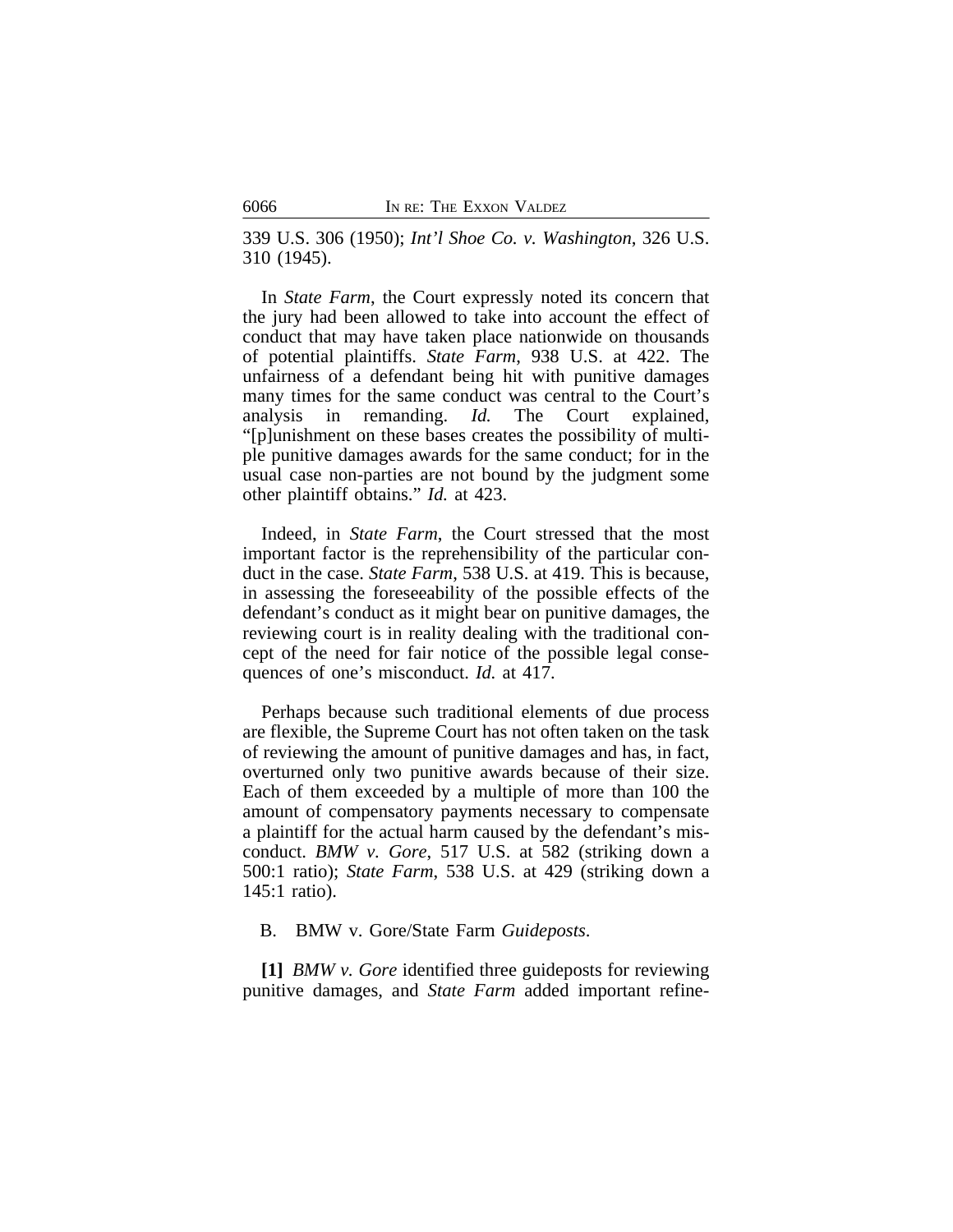ments. The guideposts are (1) the reprehensibility of the defendant's misconduct, (2) the ratio of punitives to harm, and (3) comparable statutory penalties. They need not be rigidly or exclusively applied, for we agree with our sister circuit that "[t]hese guideposts should not be taken as an analytical straight jacket." *Zimmerman v. Direct Federal Credit Union*, 262 F.3d 70, 81 (1st Cir. 2001). We must, nevertheless, examine them in the context of this case.

#### 1. *Reprehensibility*.

The most important guidepost is the reprehensibility of Exxon's misconduct. *State Farm*, 538 U.S. 419 (quoting *BMW v. Gore*, 517 U.S. at 575). In our prior opinion, we defined the relevant misconduct supporting punitive damages as Exxon's keeping Hazelwood in command with knowledge of Hazelwood's relapse into alcoholism. We said that "Exxon knew Hazelwood was an alcoholic, knew that he had failed to maintain his treatment regimen and had resumed drinking, knew that he was going on board to command its supertankers after drinking, yet let him continue to command the *Exxon Valdez* through the icy and treacherous waters of Prince William Sound." *Punitive Damages Opinion I*, 270 F.3d at 1237- 38. We see no need to reconsider this issue, despite Exxon's invitation to do so.

To evaluate the reprehensibility of the misconduct, *State Farm* refers to five sub-factors: (1) the type of harm, (2) whether there was reckless disregard for health and safety of others, (3) whether there were financially vulnerable targets, (4) whether there was repeated misconduct and (5) whether it involved intentional malice, trickery, or deceit, rather than mere accident. *State Farm*, 538 U.S. at 419.

**[2]** We must also consider mitigating factors. In *Punitive Damages Opinion I*, in the context of this particular case, we looked to Exxon's response to the catastrophe, including its prompt cleanup and compensatory payments. We held they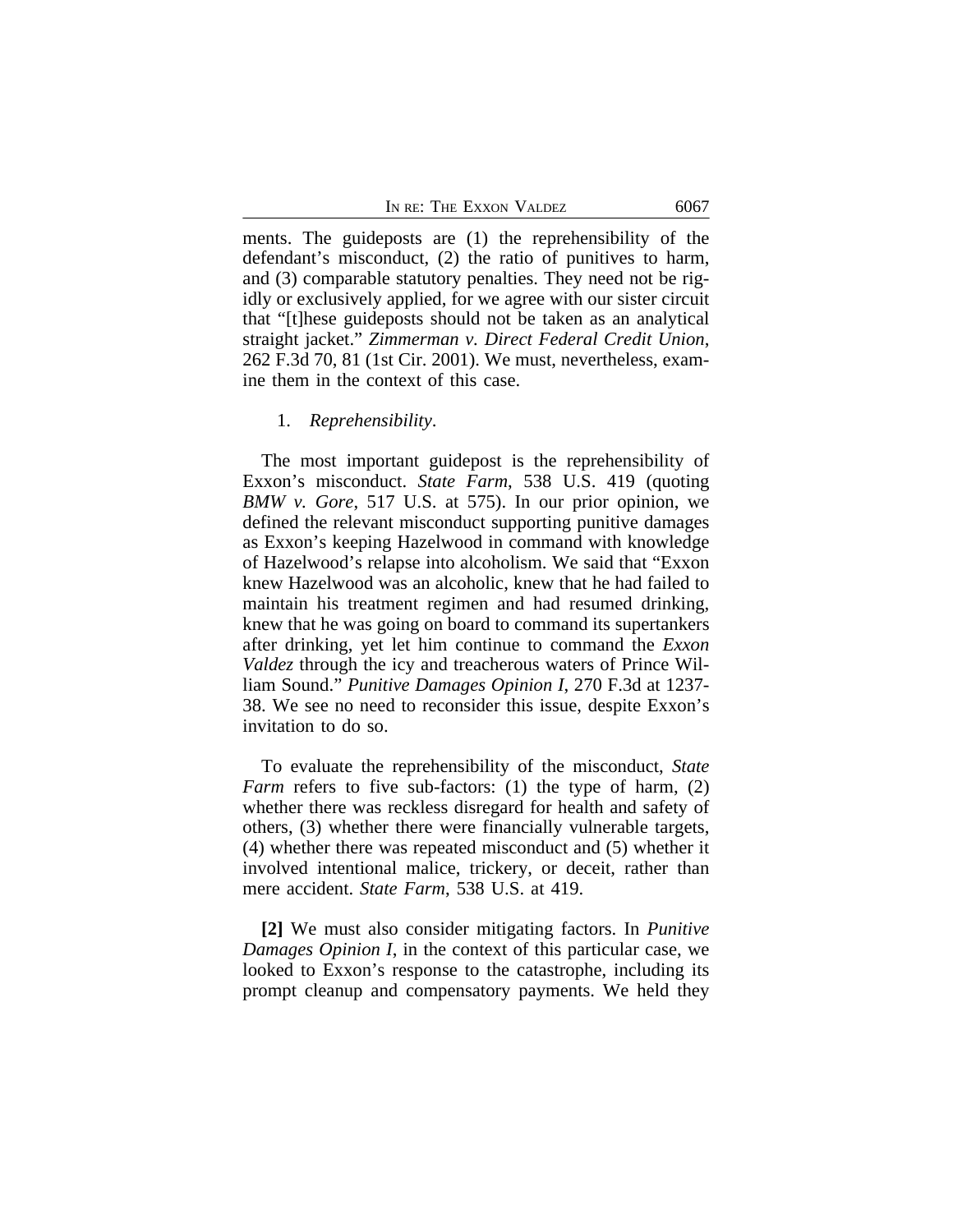were factors mitigating the reprehensibility of the original misconduct. *Punitive Damages Opinion I*, 270 F.3d at 1242. "Reprehensibility should be discounted if defendants act promptly and comprehensively to ameliorate any harm they cause in order to encourage such socially beneficial behavior." *Id.*

The dissent takes issue with two components of our *BMW v. Gore* analysis. Its reasons, however, are surprising, because they contradict our unanimous holding in *Punitive Damages Opinion I*, 270 F.2d at 1242, that the spill was not intentional nor Exxon's conduct malicious. *See Dissent* at 6105 (characterizing Exxon's conduct as "malicious"). Then, the dissent misapplies the Supreme Court's mandate that we must perform an exacting appellate review to ensure that "an award of punitive damages is based upon an 'application of law, rather than a decisionmaker's caprice.' " *State Farm*, 538 U.S. at 418 (citing *BMW v. Gore*, 517 U.S. at 587).

First, the dissent maintains that the value of defendant's pre-litigation mitigation efforts should not affect punitive damages because the Supreme Court did not explicitly provide for such a calculus in *State Farm*. *Dissent* at 6096. Thus, the dissent would reject the principle of *stare decisis* and the law of the case and overturn our holding in *Punitive Damages Opinion I*, 270 F.3d at 1242, that Exxon's voluntary compensation to the plaintiffs effectuated good public policy in making an injured party whole as quickly as possible. We are not prepared to question the soundness of our unanimous conclusion in *Punitive Damages Opinion I* merely because intervening Supreme Court jurisprudence in the insurance context did not address the issue. *See State Farm*, 538 U.S. 408. By contrast here, we have already held that mitigation is both relevant and conscientious in the toxic-tort setting. It would be unwise in reviewing punitive damages to ignore the prompt steps of a defendant to take curative action in a mass tort case.

The dissent also claims that we improperly treat *BMW*'s fifth factor, the fault analysis, as a dichotomy with two mutu-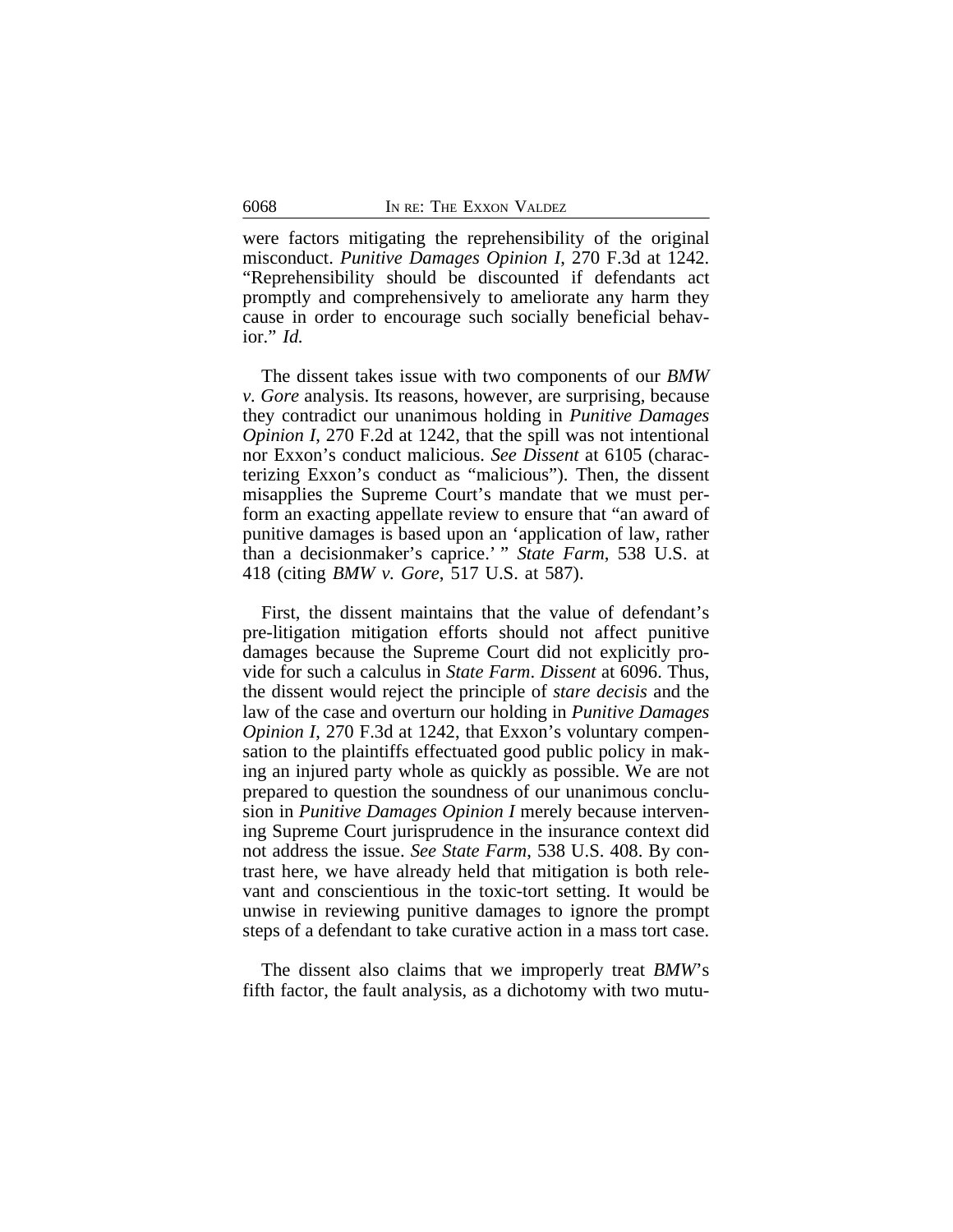ally exclusive options: finding Exxon's conduct intentional and thus grossly reprehensible, or finding it accidental and thus to a large degree excusable. *Dissent* at 6099-6100. This is not our analysis. We acknowledge that Exxon's conduct was not intended to cause an oil spill, but neither was allowing a relapsed alcoholic to command a supertanker "mere accident." *Majority* at 6075. Exxon's reckless malfeasance falls in the middle of a continuum between accidental and intentional conduct. Accordingly, the fifth subfactor of the reprehensibility analysis supports neither high nor low reprehensibility on the part of Exxon.

The Supreme Court has reserved the upper echelons of constitutional punitive damages (a 9 to 1 ratio) for conduct done with the most vile of intentions. Thus, an affirmance of the district court's application of such a ratio in this case, where the defendant's conduct was reckless but not intentional, would transgress the requisite constitutional boundaries as the Supreme Court has explained them to date.

We turn now to the specific *State Farm* reprehensibility subfactors. These demonstrate that a 5 to 1 ratio more appropriately comports with due process.

#### a. *Type of Harm — Physical versus Economic*.

**[3]** To evaluate the type of harm, *State Farm* instructs us to consider whether "the harm was physical as opposed to economic," because conduct producing physical harm is more reprehensible. *State Farm*, 538 U.S. at 419. In this case the district court found that Exxon's conduct caused no actual physical harm to people, but caused more than mere economic harm to them, because the economic effects of its misconduct produced severe emotional harm as well. We agree with the district court's explanation that "the spilling of 11 million gallons of crude oil into Prince William Sound and Lower Cook Inlet disrupted the lives (and livelihood) of thousands of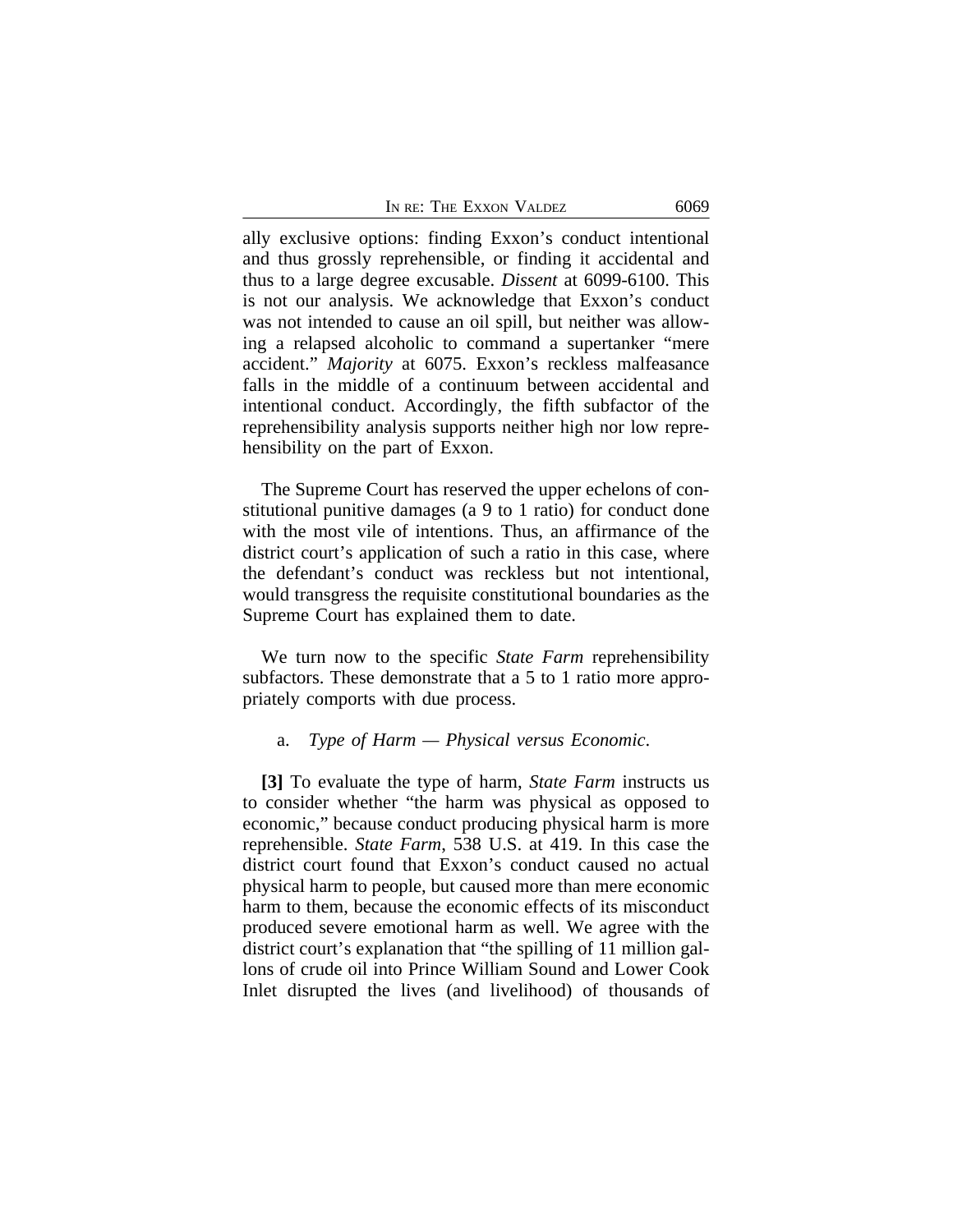claimants for years." *District Court Opinion*, 296 F. Supp. 2d at 1094.

**[4]** The Supreme Court has recognized conduct causing emotional as well as economic harm can be more reprehensible than conduct causing mere economic harm. *See BMW v. Gore*, 517 U.S. at 576 n.24. There it cited *Blanchard v. Morris*, 15 Ill. 35, 36 (1853), a case affirming a \$700 punitive award against individuals who caused no physical harm and only \$13 of economic harm, but used mental torture to extort it.

In *Bains LLC v. Arco Products Co.*, 405 F.3d 764, 775 (9th Cir. 2005), we held that "intentional, repeated ethnic harassment" increased the level of reprehensibility beyond the merely economic. *See also Swinton v. Potomac Corp.*, 270 F.3d 794, 818 (9th Cir. 2001). The gratuitous, intentional mental oppression of the victims made it "highly reprehensible conduct, though not threatening to life or limb." *Id.* At 777. In *Planned Parenthood v. American Coalition of Life Activists*, 422 F.3d 949, 958 (9th Cir. 2005), we held that a "true threat" increased reprehensibility even though it was not carried out, because the threat was intended to intimidate, and the economic component went beyond reducing the victim's wealth or income to trying to drive the victims away from their practices of medicine. Our *Planned Parenthood* decision was consistent with *BMW*'s citation with approval of older decisions upholding awards based on the "mental fear, torture, and agony of mind" caused by the threat of violence. *BMW* 517 U.S. at 575-76, n.24.

The district court concluded that the mental distress caused by the oil spill to the fishermen and property owners who were harmed economically justified a higher level of reprehensibility, and Exxon urges that emotional distress damages were not before the jury. Because our review must be *de novo* under *Cooper Indus., Inc. v. Leatherman Tool Group, Inc.*, 532 U.S. 424, 436 (2001), we are not bound by the district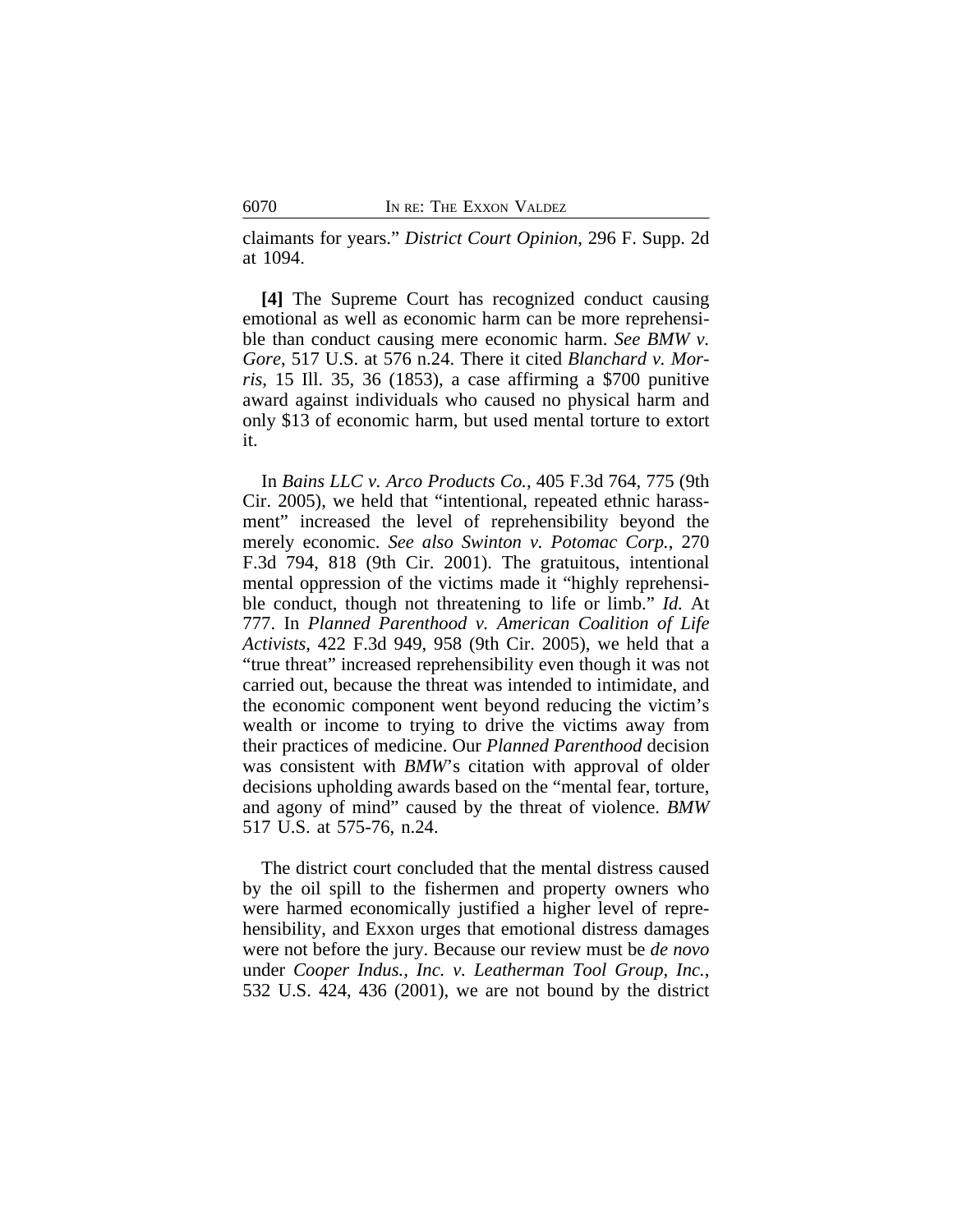court's rationale. The cases discussed above show that punitive damages can — and traditionally do — consider the effects of the tortfeasor's conduct on the victim's mentality, not just his pocketbook. On the other hand, they may not go so far, and we need not, as to justify punitive damages for accidentally causing mental distress. *State Farm* states that compensatory damages for mental distress generally include a punitive element, so including mental distress in punitive damages may be duplicative. 538 U.S. at 426.

**[5]** What comes to something near the same result in this case, though it would not in most cases, is the entirely foreseeable disruption to the way tens of thousands people live their lives if a giant oil tanker were to run aground and spill its cargo. When tens of thousands of people have to change the way they make their living, their mental distress is not comparable to a BMW owner, or even a large number of BMW owners, being distressed because their cars were scratched or dented during shipment and repaired without their knowledge. Anyone setting an oil tanker loose on the seas under command of a relapsed alcoholic has to know that he is imposing this massive risk. Though spilling the oil is an accident, putting the relapsed alcoholic in charge of the tanker is a deliberate act. The massive disruption of lives is entirely predictable when a giant oil tanker goes astray. Thus, Exxon's reprehensibility goes considerably beyond the mere careless imposition of economic harm.

# b. *Reckless Disregard for Health and Safety of Others*.

**[6]** The second subfactor we consider in assessing reprehensibility is whether Exxon displayed a reckless disregard for the health and safety of others. *State Farm*, 538 U.S. at 418. We conclude this subfactor also militates toward greater reprehensibility. When Exxon trusted an officer it knew was incompetent to command the *Exxon Valdez* through the treacherous waters of Prince William Sound, Exxon acted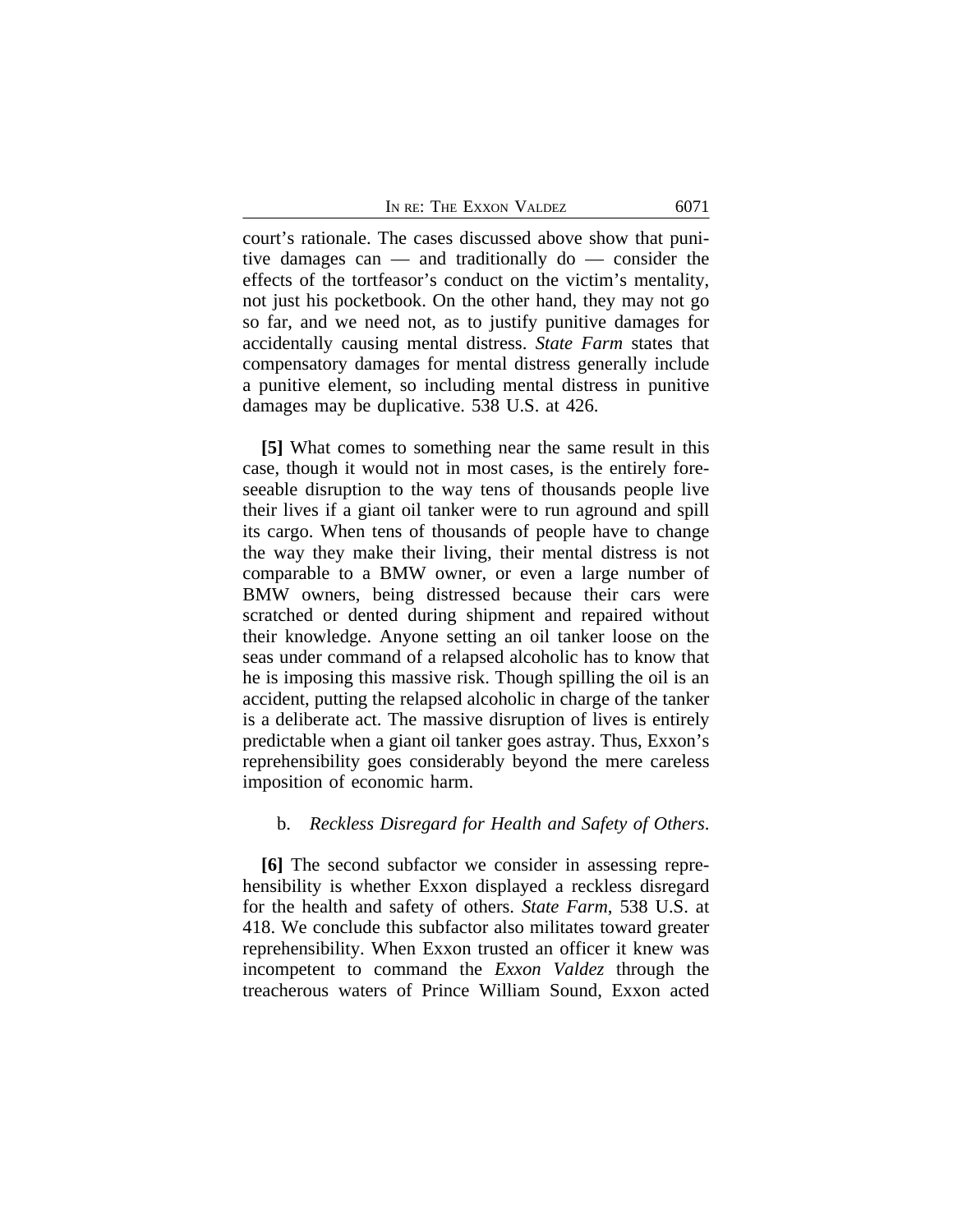with reckless disregard for the health and safety of all those in the vicinity.

The *Exxon Valdez* grounding created a grave risk of physical harm for the crew and those who had to come to its rescue. The district court found that something as simple as an electro-static discharge could have ignited the crude oil and incinerated everyone in the vicinity. *District Court Opinion*, 296 F. Supp. 2d at 1095. We therefore agree with the district court that Exxon acted with reckless disregard of the health and safety of others when it put in command a person not competent to perform that role.

Exxon argues that *State Farm* requires us to ignore Exxon's disregard of the potential harm to the crew and rescuers because they are not plaintiffs to this litigation. Exxon misreads *State Farm*. *State Farm* disapproved punishing defendants for conduct in other states in which it might be lawful. 538 U.S. at 1522. Likewise, we had held in *White v. Ford Motor Company*, before *State Farm* came down, that a jury's punitive damages award based on extraterritorial conduct (plaintiff's lawyer had made a "send them a message" argument addressing nationwide conduct) violated principles of federalism established in *BMW v. Gore*. 312 F.3d 998, 1013- 14 (9th Cir. 2002). These cases do not prohibit consideration of the potential harm to individuals merely because they are not plaintiffs. *See* 538 U.S. at 1522. The lesson is that the award in the other litigation "should have been analyzed in the context of the reprehensibility guidepost only." *Id.*; *BMW v. Gore*, 517 U.S. at 574 n.21. *State Farm* therefore holds it is appropriate to look at the risk to others in analyzing reprehensibility. *State Farm*, 538 U.S. at 427.

*State Farm* does warn against considering dissimilar acts of the defendant, or what is described as acts "independent from the acts upon which liability was premised." *Id.* at 422. The Court explained this is because "[a] defendant should be punished for the conduct that harmed the plaintiff, not for being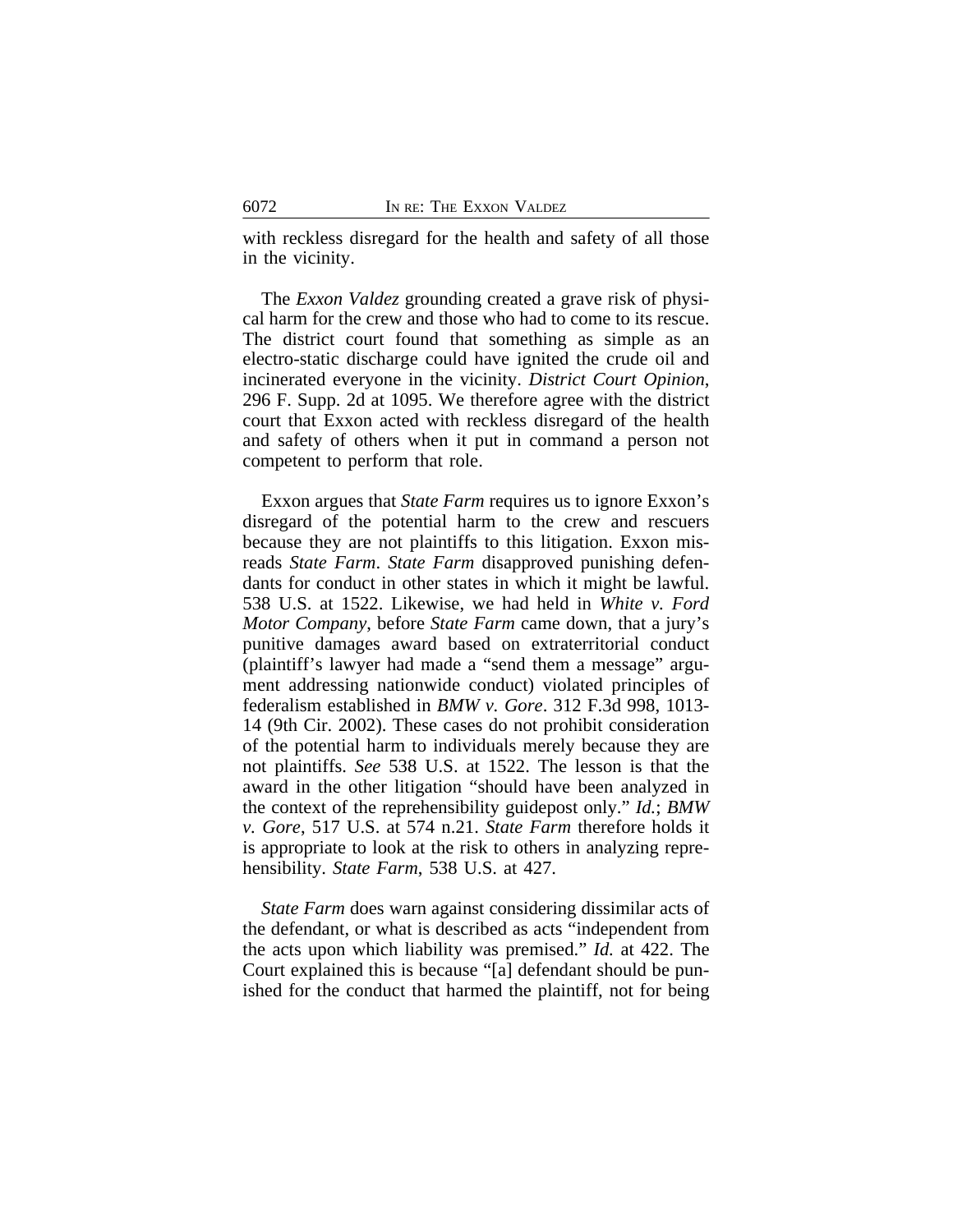an unsavory individual or business." *Id.* at 423. Here, however, the conduct that threatened the safety of the crew and rescuers is the same conduct that harmed the plaintiffs, and is the conduct that underlies this punitive damages litigation: Exxon's knowingly placing a relapsed alcoholic in charge of the *Exxon Valdez*. The prohibition in *State Farm* against considering dissimilar acts does not apply here because taking into account the potential harm to the crew and rescuers punishes Exxon for the same conduct that harmed the plaintiffs. We have made this point before. See, for example, *Hangarter v. Provident Life and Accident Insurance Co.*, 373 F.3d 998, 1015 n.11 (9th Cir. 2004), where we analyzed company-wide policies in a single-plaintiff lawsuit and distinguished *State Farm's* warning against considering dissimilar acts. We said "unlike in *State Farm*, a legally sufficient nexus existed between Defendant's allegedly widespread corporate policies and the termination of [the plaintiff's] benefits." *Id.*

**[7]** Accordingly, where the same conduct risked harm to all, the risk to all can be considered as a factor in assessing reprehensibility. The district court did not err in recognizing that Exxon recklessly disregarded the physical safety of the crew and rescuers, and thereby increased the reprehensibility of its conduct in putting Hazelwood in command.

#### c. *Financially Vulnerable Targets*.

The district court found Exxon's conduct harmed financially vulnerable subsistence fishermen. *District Court Opinion*, 296 F. Supp. 2d at 1095. Exxon does not dispute that subsistence fishermen were financially vulnerable or that its reckless actions harmed them. It does contend that this factor applies only in fraud cases when a defendant intentionally defrauds financially vulnerable targets, such as the sick or elderly. While we do not believe the subfactor is so limited, we agree there must be some kind of intentional aiming or targeting of the vulnerable that did not occur here.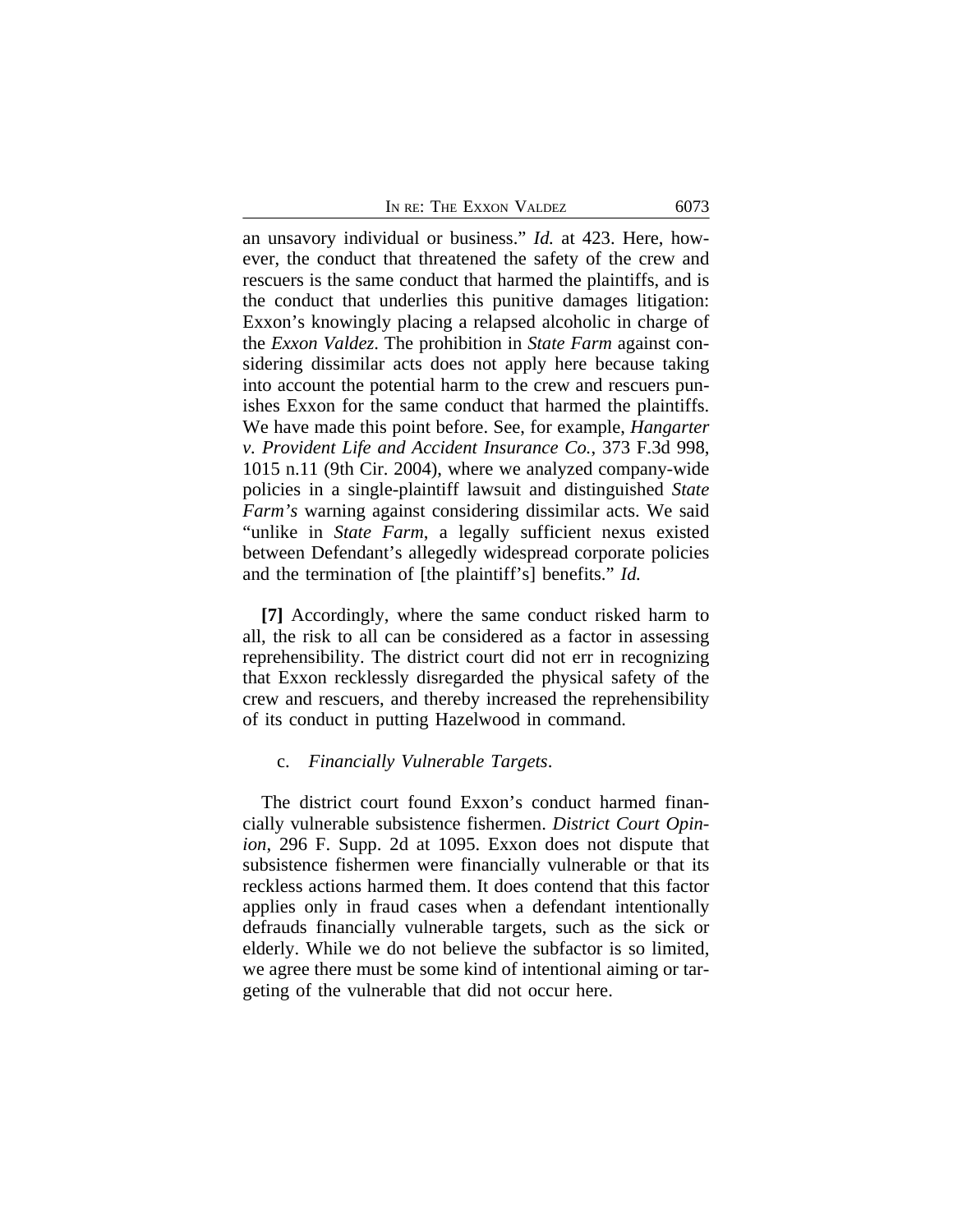The purpose of reprehensibility analysis is to determine "the enormity" of the offense, which "reflects the accepted view that some wrongs are more blameworthy than others." *BMW v. Gore*, 517 U.S. at 575. The notion of "targeting" connotes some element of intent to harm particular individuals or categories of individuals. *See Planned Parenthood*, 422 F.3d at 958-59 (holding plaintiffs were financially vulnerable because the defendants' threats attempted to scare the plaintiffs into quitting the jobs on which the plaintiffs' livelihoods depended). Exxon did not intentionally target subsistence fishermen.

We conclude in this case that this consideration does not materially affect our assessment of the reprehensibility of Exxon's conduct.

# d. *Repeated Action*.

**[8]** The district court found that the conduct was repetitive because Exxon repeatedly allowed Hazelwood to command its supertankers for three years after it knew he had resumed drinking. *District Court Opinion*, 296 F. Supp. 2d at 1096. As the district court observed, Exxon did so, even though Exxon was fully aware of the tremendous risk of harm that it entailed. *Id.* "Over and over again, Exxon did nothing to prevent Captain Hazelwood [from sailing] into and out of Prince William Sound with a full load of crude oil." *Id.* 

**[9]** Exxon argues that the relevant conduct is the grounding, not the knowledge of Hazelwood's incapacity to command. That is not consistent with our description of the relevant misconduct in *Punitive Damages Opinion I* as putting (and leaving) Captain Hazelwood in command. *Punitive Damages Opinion I*, 270 F.2d at 1237-38. The district court's finding of repetitive misconduct was not clearly erroneous. *Planned Parenthood*, 422 F.3d at 954. It militates in favor of increased reprehensibility.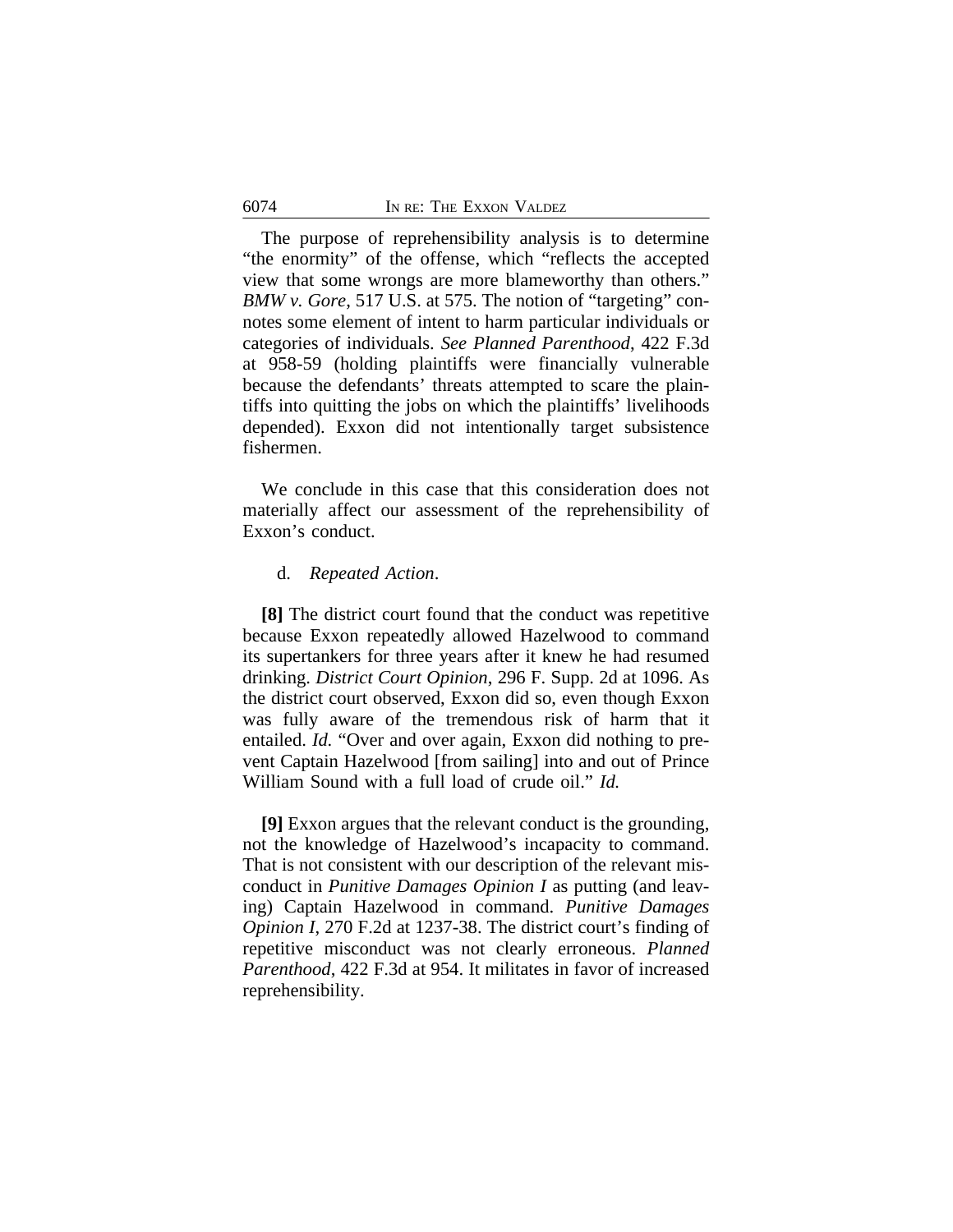#### e. *Intentional Malice or Mere Accident*.

Putting Captain Hazelwood in command of the supertanker was knowing and reckless misconduct. We agree with the district court that this misconduct was not "mere accident." *District Court Opinion*, 296 F. Supp. 2d at 1096.

Exxon points out that relieving Hazelwood of command would have denied Hazelwood an employment opportunity on the basis of alcoholism and theoretically subjected Exxon to a disability discrimination lawsuit. While Exxon's concerns may have been appropriate considerations in its evaluation of the risk, they do not justify the dangers its decision created to the livelihoods of tens of thousands of individuals. Spilling the oil was an accident, but putting a relapsed alcoholic in charge of a supertanker was not. And anyone doing so would know they were imposing a tremendous risk on a tremendous number of people who could not do anything about it. Exxon's knowing disregard of the interests of commercial fishermen, subsistence fishermen, fish processors, cannery workers, tenders, seafood brokers and others dependent on Prince William Sound for their livelihoods, cannot be regarded as merely accidental.

**[10]** At the same time, we must acknowledge that Exxon acted with no intentional malice towards the plaintiffs. We have consistently treated intentional conduct as more reprehensible than other forms of conduct subject to punitive damages. *See Zhang*, 339 F.3d at 1043; *Bains LLC v. Arco Products Co.*, 405 F.3d 764, 775 (9th Cir. 2005); *Southern Union Co. v. Southwest Gas Corp.*, 415 F.3d 1001, 1011 (9th Cir. 2005). In this case, however, as we have already recognized, "as bad as the oil spill was, Exxon did not spill the oil on purpose." *Punitive Damages Opinion I*, 270 F.3d at 1242- 43. While the reprehensibility of Exxon's conduct that produced economic harm to thousands of individuals is high, the conduct did not result in intentional damage to anyone. This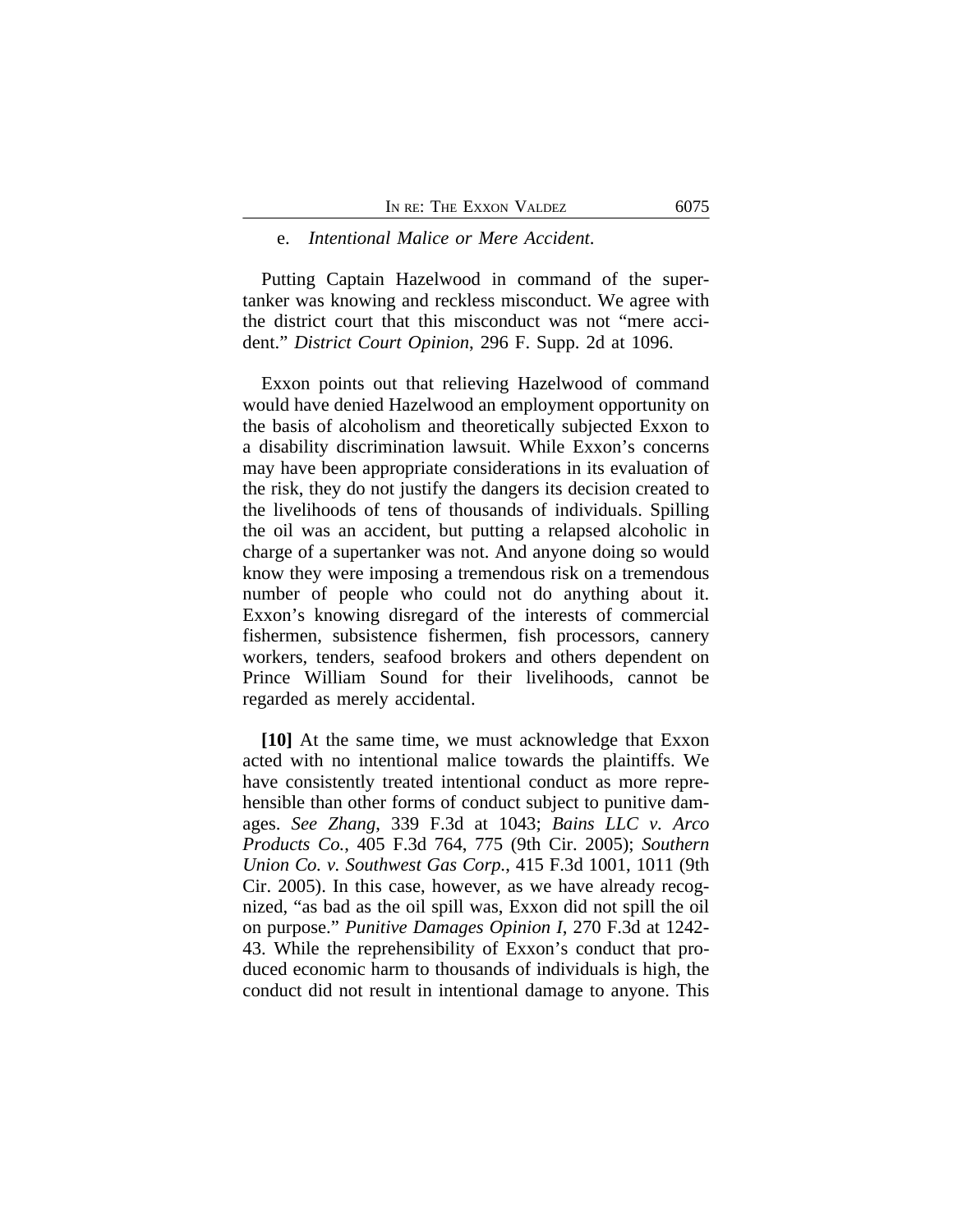subfactor thus militates against viewing Exxon's misconduct as highly reprehensible. *Id.*

# f. *Mitigation of Reprehensibility*.

**[11]** In assessing reprehensibility, we must not only take into account the reprehensibility of the original misconduct, but we have held that we must also take into account what has been done to mitigate the harm that the misconduct caused. *Punitive Damages Opinion I*, 270 F.3d at 1242; *see also Swinton*, 270 F.3d at 814-15 (discussing weight and relevance of post-tort mitigation evidence). As we said in *Punitive Damages Opinion I*, mitigation is to be considered "in order to encourage such socially beneficial behavior." *Punitive Damages Opinion I*, 270 F.3d at 1242. Here, Exxon instituted a system of voluntary payments to plaintiffs and it undertook prompt cleanup efforts. We agree with what we said before: "Exxon spent millions of dollars to compensate many people after the oil spill, thereby mitigating the harm to them and the reprehensibility of its conduct." *Id.*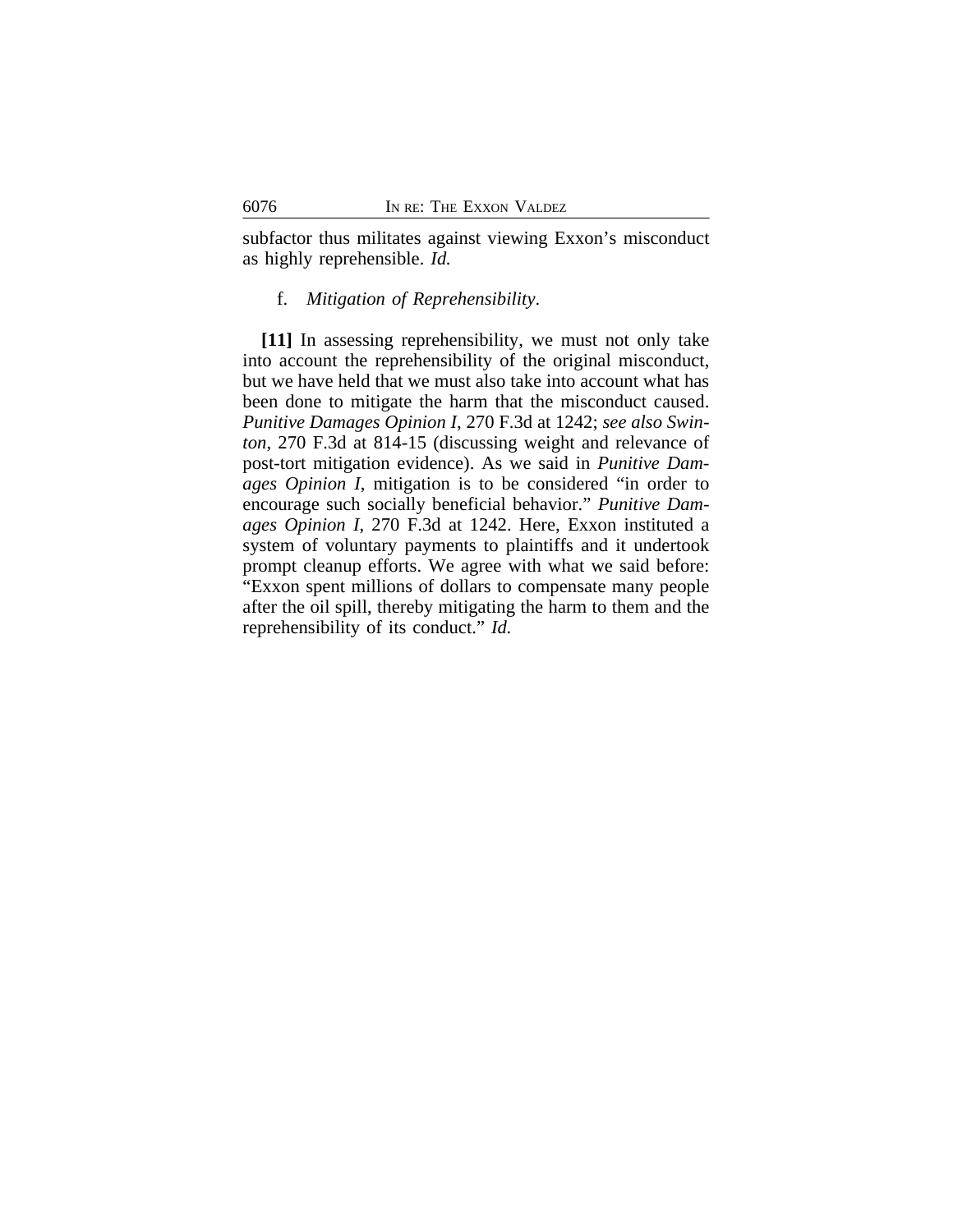# **Volume 2 of 2**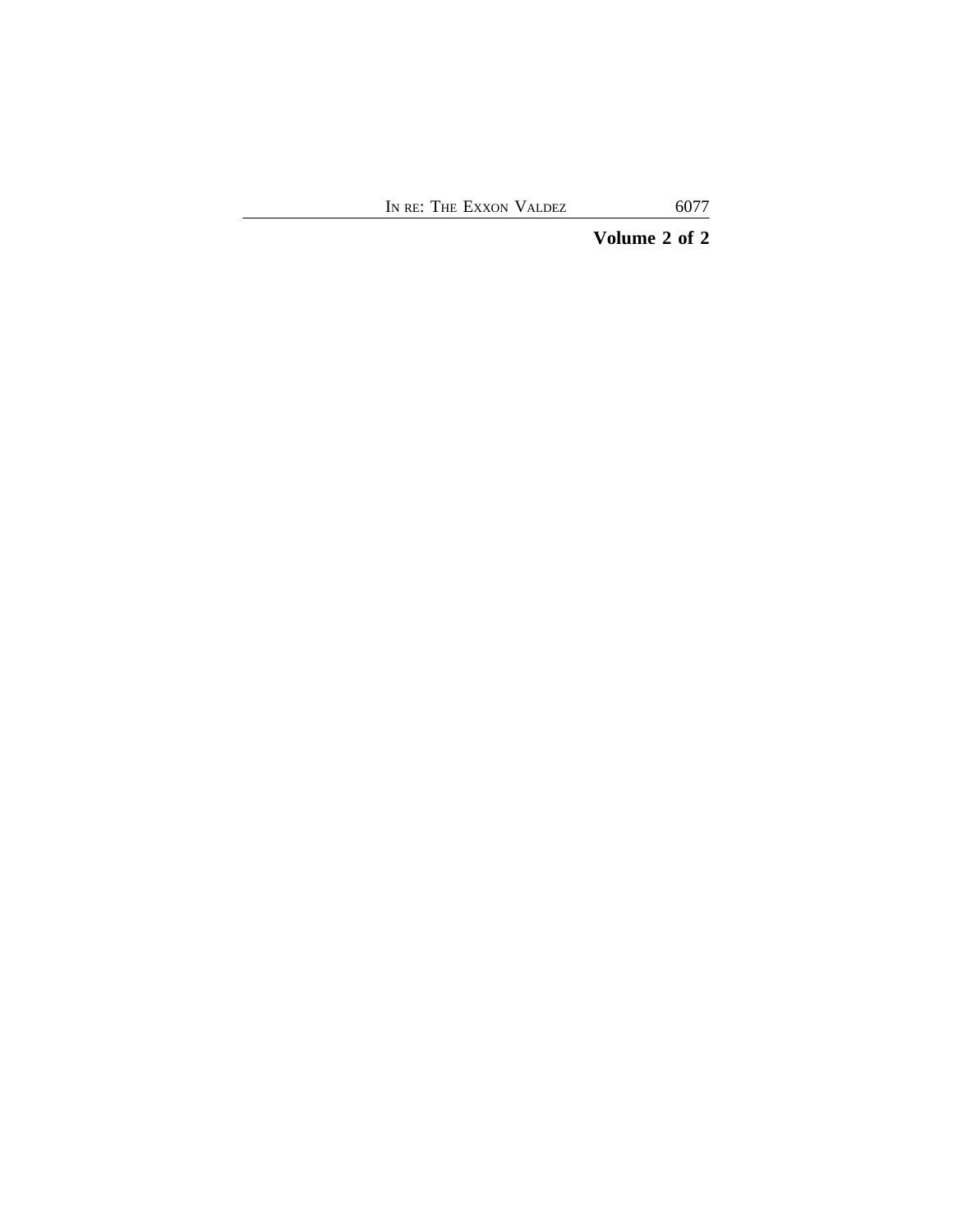# g. *Evaluation of Reprehensibility*.

Placing a relapsed alcoholic in control of a supertanker was highly reprehensible conduct. As a result, Exxon disrupted the lives of thousands of people who depend on Prince William Sound for their livelihoods, and endangered its own crew and their rescuers. Over the span of three years, Exxon could and should have relieved Captain Hazelwood of command of supertankers, but it did not do so. At the same time, however, Exxon did not act with malice toward plaintiffs or anyone else; Exxon did not intend to damage plaintiffs' livelihoods or cause them the emotional grief that went with the economic loss.

**[12]** Thus, Exxon's conduct is in the higher realm of reprehensibility, but not in the highest realm. In addition Exxon's post-grounding efforts to mitigate the harm serve materially to reduce the reprehensibility of the original misconduct. They reduce the reprehensibility for purposes of our review to, at most, a mid range.

# 2. *Ratio of Harm to Punitives*.

The second *BMW* guidepost, as reiterated and refined by *State Farm*, is the "ratio between harm, or potential harm, to the plaintiff and the punitive damages award." *State Farm*, 538 U.S. at 424. The goal of our review at this guidepost is to "ensure that the measure of punishment is both reasonable and proportionate to the amount of harm to the plaintiff and to the general damages recovered." *Id.* at 426.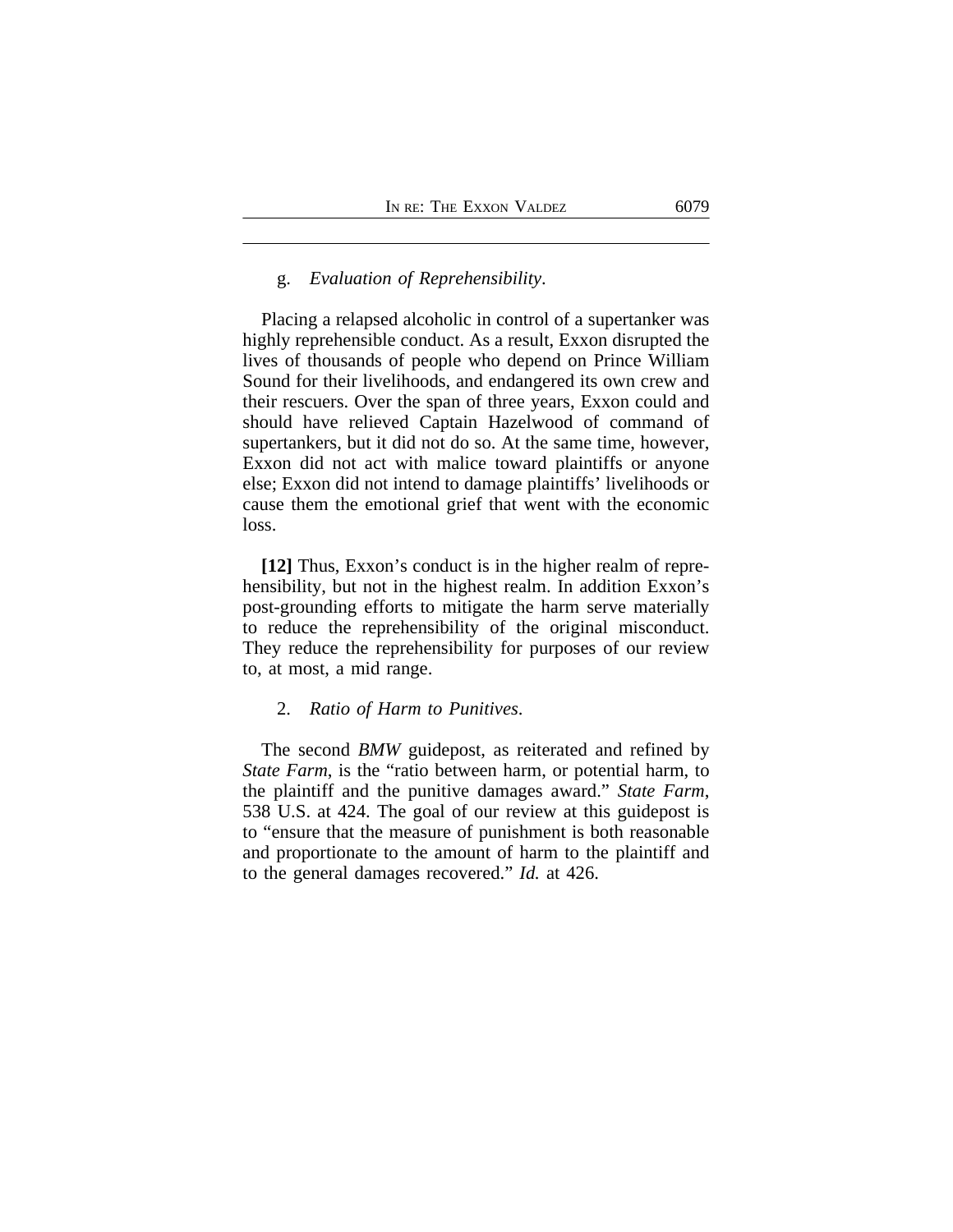### a. *Calculating The Harm.*

In this case, the figure the district court used to represent the harm to plaintiffs was \$513.1 million. *District Court Opinion*, 296 F. Supp. 2d at 1103. Calculating the total harm to plaintiffs proved to be difficult because, in addition to considerable economic losses, the spill caused other undeniable, if not easily quantifiable, harms. *See id.* at 1094. The district court eventually calculated the harm figure by adding the compensatory damages verdict from the second phase of the trial to the actual judgments, settlements, and other recoveries various plaintiffs obtained as a result of the spill. *Id.* at 1099- 1101.

Exxon does not dispute that the district court's finding of \$513.1 million in harm is fundamentally a valid measure of the actual harm caused by the spill. However, it disagrees that it should be the figure we ultimately use as part of the ratio of punitive damages to harm that we review as the second guidepost.

Exxon's principal contention is that, before establishing the harm figure in the ratio, we must first deduct millions of dollars of payments and costs from the figure representing the total actual harm caused by the spill. Exxon would have us subtract a sum of about \$493 million representing amounts paid to plaintiffs through Exxon's voluntary claims program and other settlements. Exxon would then have us use that reduced figure to represent the total harm in assessing the ratio of punitives to harm.

**[13]** This brings us to the central argument Exxon makes in this appeal. Exxon focuses on the language of our prior opinion in *Punitive Damages Opinion I* where we said, in a lengthy discussion of formulating possible ratios pursuant to *BMW v. Gore*, "[t]he amount that a defendant voluntarily pays before judgment should generally not be used as part of the numerator, because that would generally deter settlements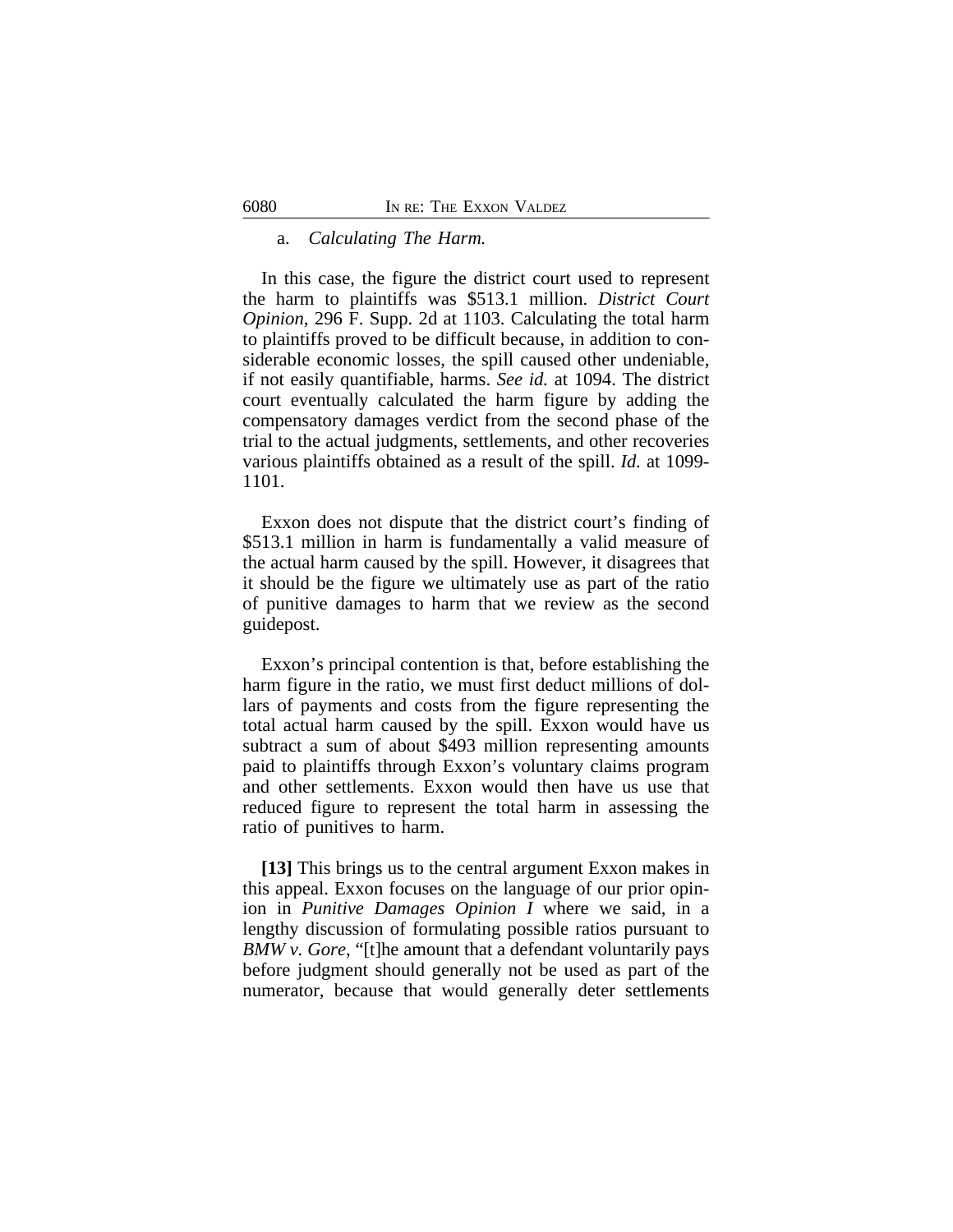|  | In re: The Exxon Valdez | 6081 |
|--|-------------------------|------|
|  |                         |      |

prior to judgment." 270 F.3d at 1244. Exxon contends this now means that in assessing the ratio of harm to punitives after *State Farm*, we should ignore the total harm in favor of a figure that in fact more closely approximates Exxon's remaining post-judgment liability for compensatory damages.

If we were to adopt Exxon's interpretation of that sentence as binding us now, the measure of harm would be a meager \$20.3 million. Applying the ratio of close to 1 to 1 that Exxon asserts is appropriate, Exxon contends we should cap punitive damages at \$25 million. Under Exxon's theory, even using a ratio of 9 to 1, which approaches the highest allowable under *State Farm*, punitive damages would be capped at \$182.7 million. This would be the limit, even though Exxon's recklessness led to more than \$500 million in harm. We said, in discussing the nature of the relationship between punitive damages and harm:

The "reasonable relationship" is intrinsically somewhat indeterminate. The numerator is "the harm likely to result from the defendant's conduct." [*BMW v. Gore*, 571 U.S. at 581]. The denominator is the amount of punitive damages. Because the numerator is ordinarily arguable, applying a mathematical bright line as though that were an objective measure of how high the punitive damages can go would give a false suggestion of precision. That is one reason why the Supreme Court has emphasized that it is not possible to "draw a mathematical bright line between the constitutionally acceptable and the constitutionally unacceptable that would fit every case." [*BMW v. Gore*, 517 U.S. at 576]. . . .

Although it is difficult to determine the value of the harm from the oil spill in the case at bar, the jury awarded \$287 million in compensatory damages, and the ratio of \$5 billion punitive damages to \$287 million in compensatory damages is 17.42 to 1. The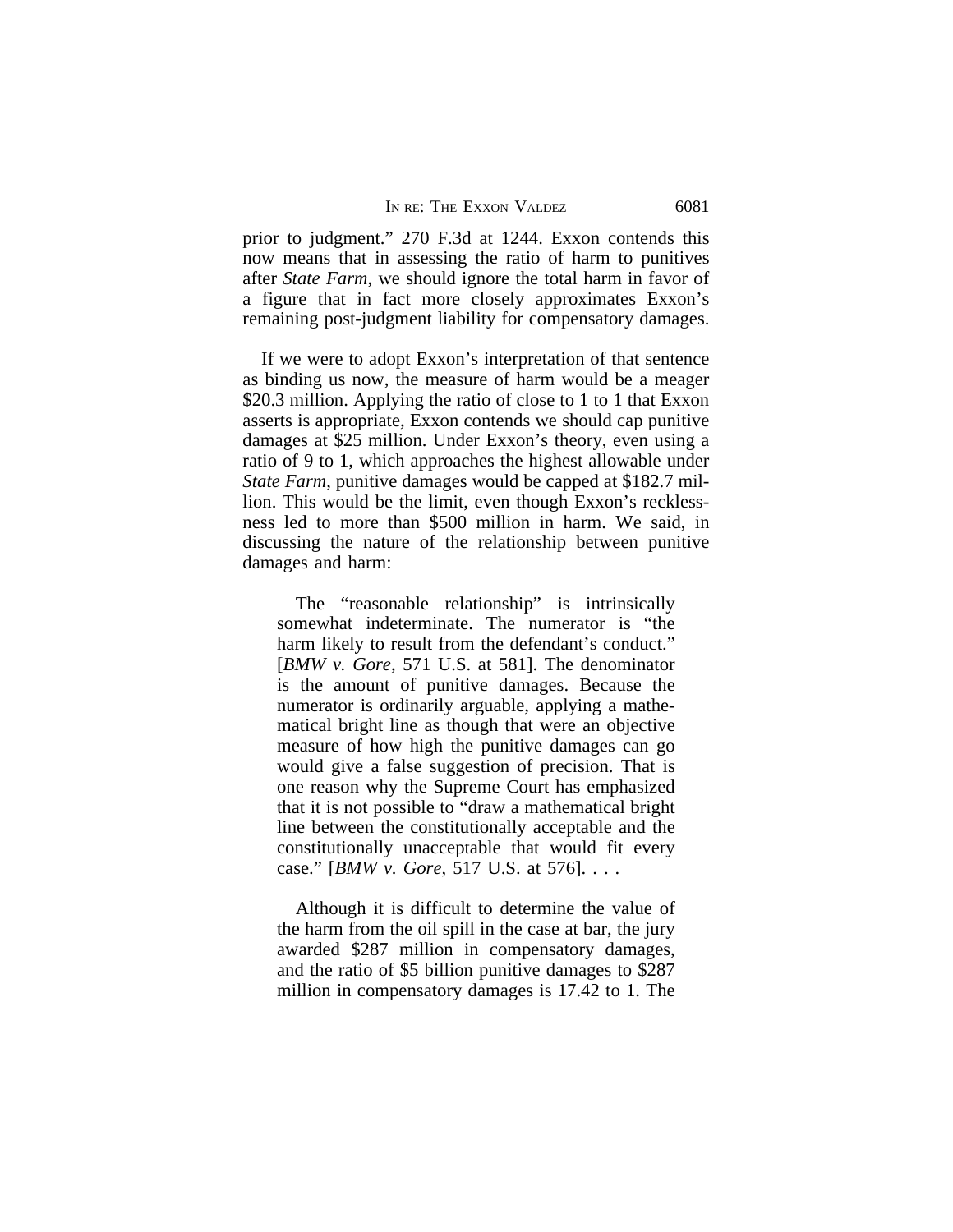district court determined that "total harm could range from \$287 million to \$418.7 million," which produces a ratio between 12 to 1 and 17 to 1. This ratio greatly exceeds the 4 to 1 ratio that the Supreme Court called "close to the line" in *Pacific Mutual Life Ins. Co. v. Haslip*[, 499 U.S. at 23].

The amount that a defendant voluntarily pays before judgment should generally not be used as part of the numerator, because that would deter settlements prior to judgment. "[T]he general policy of federal courts to promote settlement before trial is even stronger in the context of large scale class actions," such as this one. [*Cf. Icicle*, 229 F.3d at 795; *Baker*, 239 F.3d at 988].

#### *Punitive Damages Opinion I*, 270 F.3d at 1243-44.

The district court rejected the proposition that voluntary payments before judgment should not generally be used as part of the calculation of harm. But our prior decision did not constrain the ratio analysis so firmly as Exxon contends. We did not say that voluntary payments before judgment could not be considered in calculating the numerator for purposes of comparing the numerator with the amount of the award; we said that they "generally" could not. Considerations of settlement, critical to our analysis in *Icicle*, 229 F.3d 790, bear on the due process concerns at the heart of *BMW*'s discussion. Whenever a defendant governed by a board is sued for conduct egregious enough to create a genuine risk of punitive damages, those making its litigation decisions have to try to predict what may happen in court. Some may recommend obdurate resistance, and some may recommend settlement, or prejudgment payments even without settlement, each making arguments based on predictions. Those recommending payment can reasonably predict that the entity will not be hammered as hard as if it obstinately resisted acceptance of any responsibility. And their prediction would be reasonable.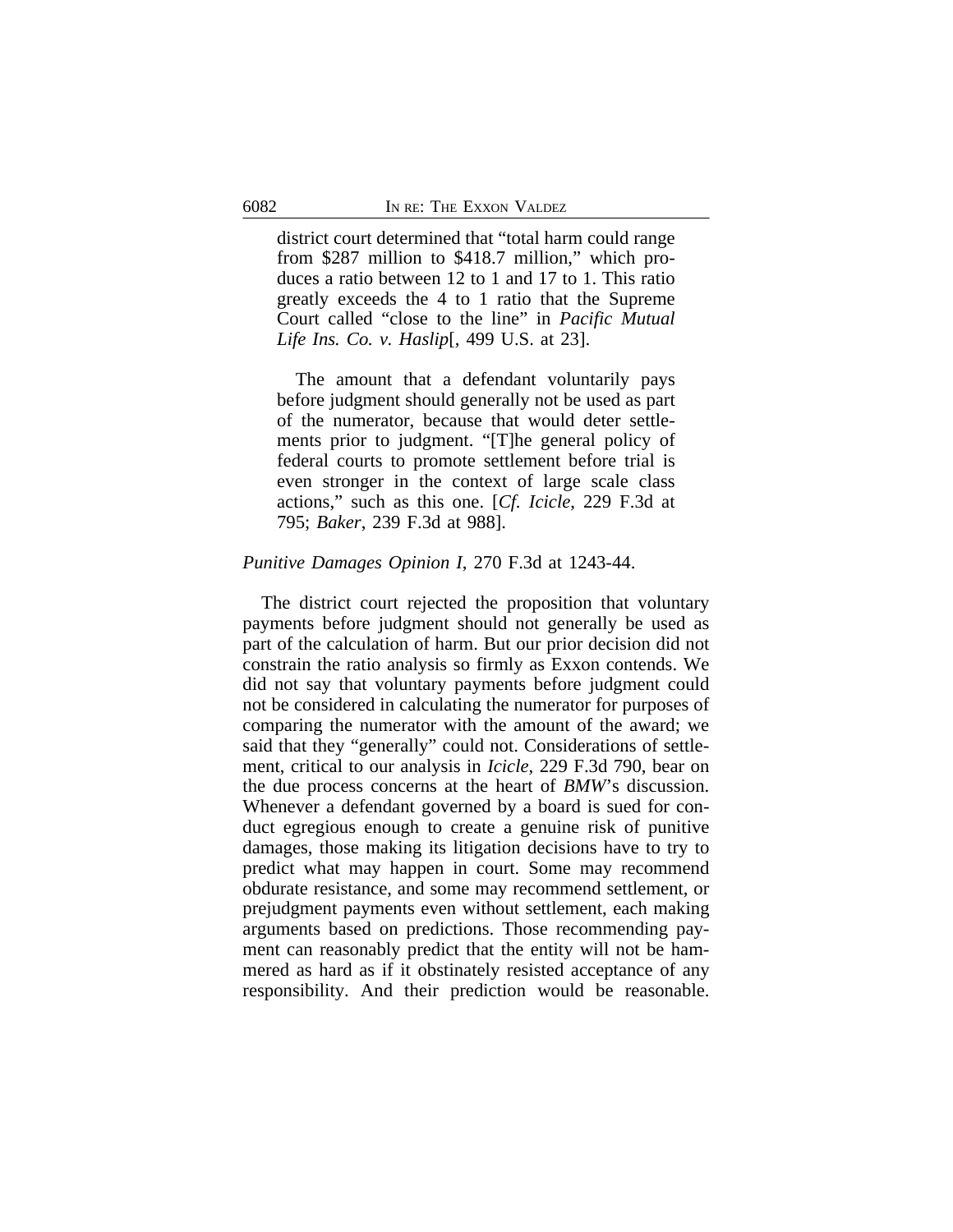Criminal penalties have always been somewhat more lenient for those who accepted responsibility prior to judgment, *see United States v. Gonzalez*, 897 F.2d 1018, 1021 (9th Cir. 1990) (upholding the constitutionality of U.S.S.G. §3E1.1), and punitive damages are but a civil version of punishment for wrongdoing. It makes no practical sense to disarm all those in the future who want their boards to accept some responsibility by cutting out all the benefit their firms would get.

**[14]** There is a limit, however, to how far acceptance of responsibility goes in both contexts. No criminal defendant guilty of a serious wrong ordinarily resulting in lengthy imprisonment could reasonably assume that he would receive no imprisonment at all if he promptly pleaded guilty. And no defendant's board could reasonably predict that the defendant could escape all punishment by paying predicted compensatory damages before judgment. While "generally" prepayments should not be used as part of the calculation of harm, *Punitive Damages Opinion I*, 270 F.3d at 1244, that is not a mechanical arithmetic limit, just as the nine to one limit is not a mechanical arithmetic limit. *See State Farm*, 538 U.S. at 425; *Planned Parenthood*, 422 F.3d at 962; *Bains*, 405 F.3d at 776-77. Due process considerations limit punitive damages to what the wrongdoer could reasonably foresee, and that works both ways.

**[15]** Therefore, Exxon's argument goes too far. It would produce, in Exxon's analysis, a \$25 million limit on punitive damages where the harm was \$513 million but \$493 million was paid before judgment. For purposes of notice to a tortfeasor of its liability risk, \$25 million for causing a half billion loss would obviously be too good to be true. A defendant cannot buy full immunity from punitive damages by paying the likely amount of compensatory damages before judgment.

There are also some secondary issues relating to calculating harm. One concerns payments made by Aleyska Pipe Lines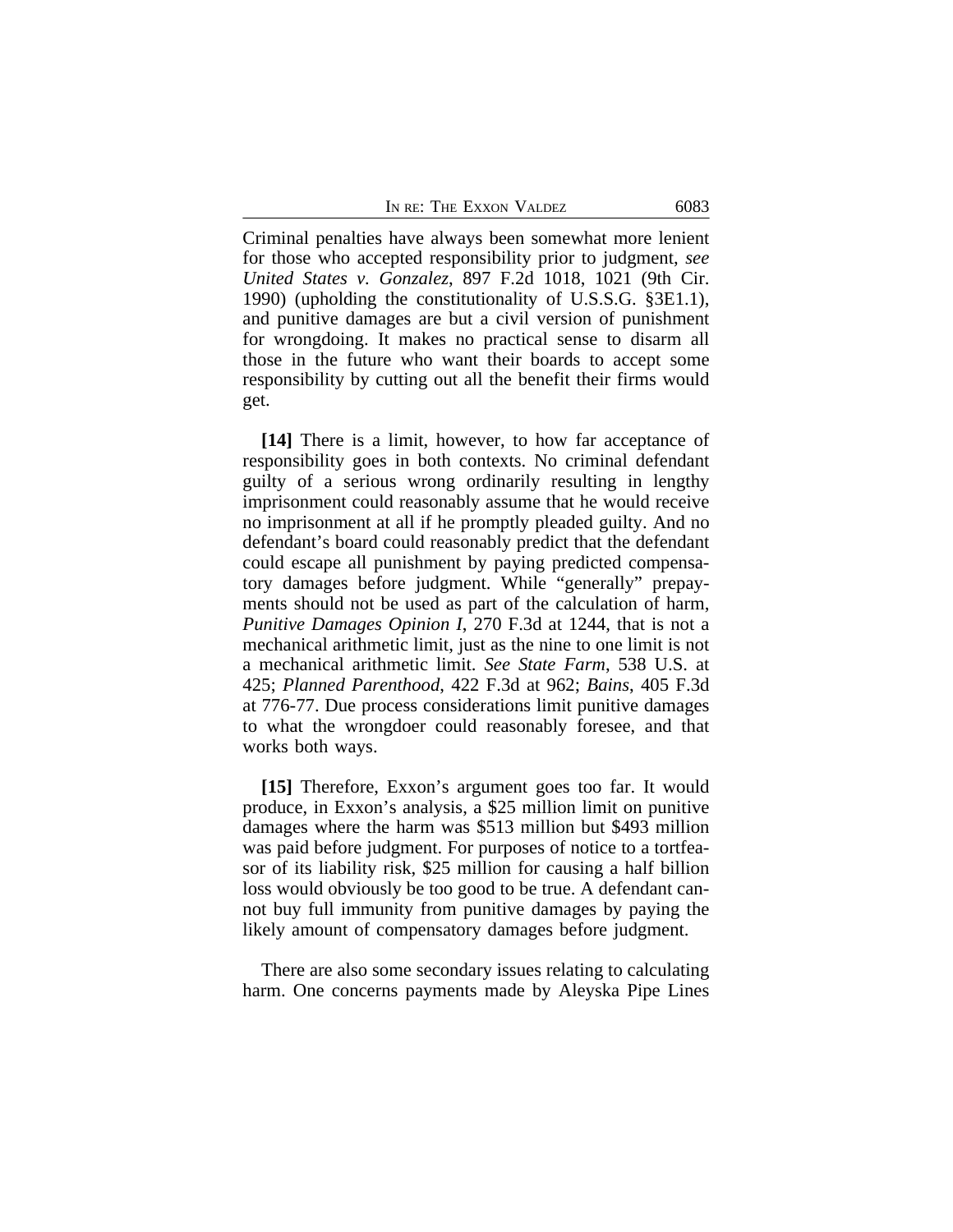Service Corporation. Exxon asks us to set off \$98 million that its original co-defendant Alyeska Pipe Lines Service Corporation paid in settlement of plaintiffs' claims. A consortium of oil companies, including Exxon, had contracted with Alyeska to respond to any oil spill in the area. After the *Exxon Valdez* disaster, plaintiffs sued Alyeska for negligence in its response to the spill, and eventually settled all claims against Alyeska, including punitive damages, for \$98 million. Exxon's argument here is that this \$98 million payment represents harm attributable to Alyeska's negligence, not Exxon's recklessness, and therefore should not be used to calculate damages designed to punish and deter Exxon's own harmful conduct.

There are two major reasons why Exxon's position is not correct. First, the harm caused by the oil spill is attributable to Exxon under tort law principles. Exxon knowingly placed a relapsed alcoholic in control of a supertanker loaded with millions of gallons of oil. When it did so, Exxon accepted the foreseeable risk from its choice of captain that the tanker would have an accident causing an oil spill, and that Alyeska might further aggravate the harm. *See* Restatement (Second) of Torts  $\S\S 433(a)$  cmt. c,  $447(c)$ ,<sup>1</sup> cmt. e.**2** In fact, William Stevens, the President of Exxon, testified

<sup>&</sup>lt;sup>1</sup><sup>t</sup>The fact that an intervening act of a third person is negligent in itself or is done in a negligent manner does not make it a superseding cause of harm to another which the actor's negligent conduct is a substantial factor in bringing about, if . . . (c) the intervening act is a normal consequence of a situation created by the actor's conduct and the manner in which it is done is not extraordinarily negligent."

<sup>&</sup>lt;sup>2</sup><sup>*a*</sup>The words 'extraordinarily negligent' denote the fact that men of ordinary experience and reasonable judgment, looking at the matter after the event and taking into account the prevalence of that 'occasional negligence,' which is one of the incidents of human life,' would not regard it as extraordinary that the third person's intervening act should have been done in the negligent manner in which it was done. Since the third person's action is a product of the actor's negligent conduct, there is good reason for holding him responsible for its effects, even though it be done in a negligent manner, unless the nature of the negligence is altogether unusual."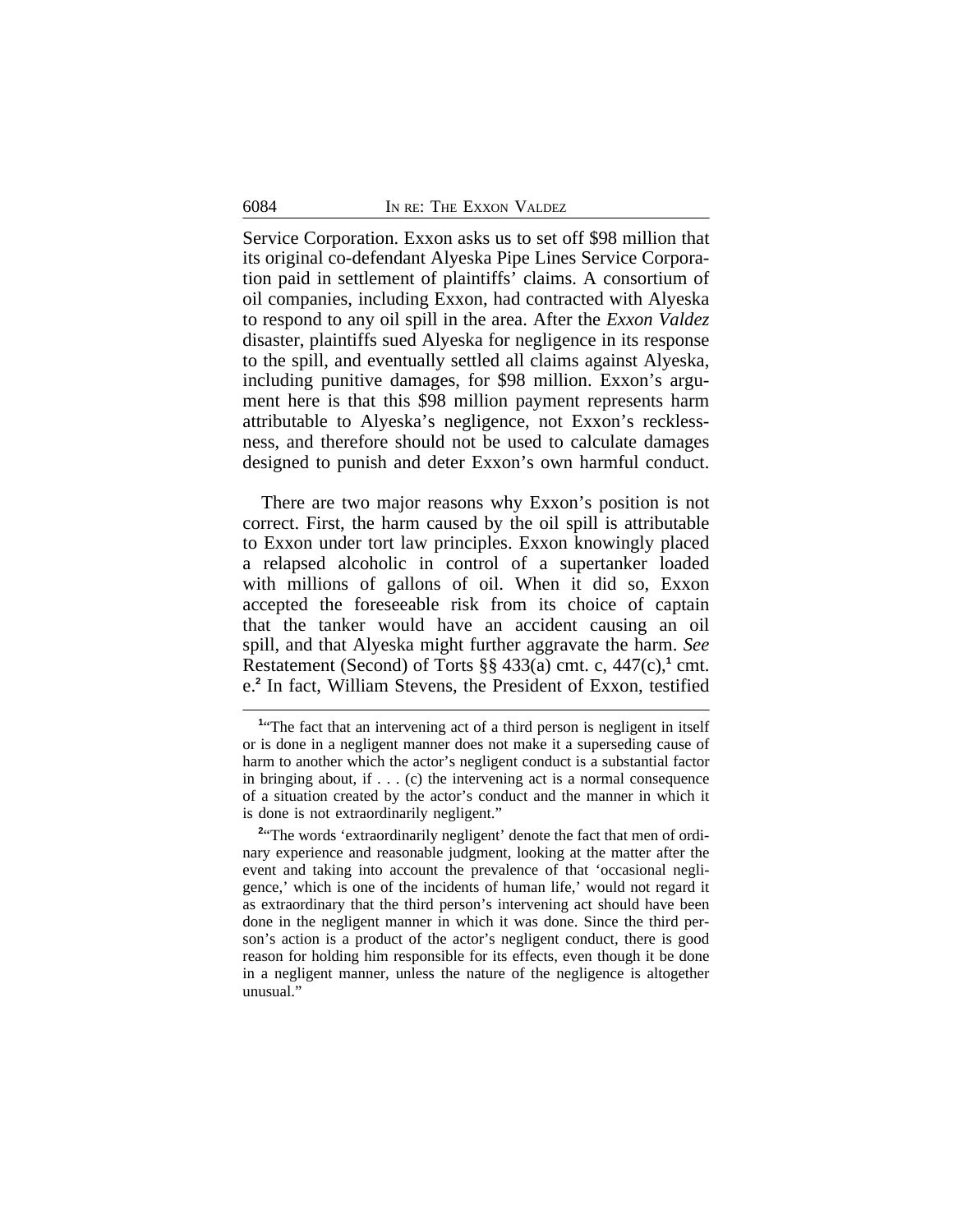before Congress that Exxon knew Alyeska was not prepared to contain a spill of the size caused by the *Exxon Valdez*. Because Exxon could be held liable for this foreseeable risk, the district court properly included the harm caused by Alyeska's response as the natural consequence of the harm caused by Exxon.

**[16]** Second, the situation Exxon now complains of is strictly of its own making. In 1994, the Supreme Court held that the proportional fault rule governs calculation of nonsettling defendant's liability for compensatory damages in maritime torts. *See McDermott, Inc. v. AmClyde*, 511 U.S. 202 (1994). Instead of following *McDermott*, Exxon agreed with plaintiffs to proceed as if a pro tanto rule with respect to co-defendants' settlements still governed.**<sup>3</sup>** Exxon apparently thought it more advantageous at the time to have the \$98 million deducted from the final compensatory damage award after the fact, rather than have the jury make a proportionate fault finding. Since Exxon has already agreed that the \$98 million does not represent harm attributable to Alyeska, Exxon is not warranted in asserting that this is what it represents now.

<sup>&</sup>lt;sup>3</sup>The stipulation between the parties reads in relevant part:

<sup>&</sup>quot;[N]otwithstanding the rule of proportionate shares set out in *McDermott, Inc. v. AmClyde*, credit for the Aleyska settlement . . . shall be deducted from the sum that would, in the absence of this stipulation, be the aggregate amount of any judgment or judgment in favor of plaintiffs . . . and the liability of Exxon and Shipping for compensatory damages to any and all plaintiffs herein shall be reduced by the aggregate sum of \$98 million. . . . The parties expressly recognize and agree that the sum of \$98 million is not necessarily a fair measure of what would be Alyeska's proportionate share of liability to plaintiffs[,] but the parties are entering into this Stipulation in order to avoid the alteration of their trial preparation that would result from a lastminute overturning of the parties' assumption that [the pro tanto approach] would govern at trial and from requiring litigation of Alyeska's proportionate share."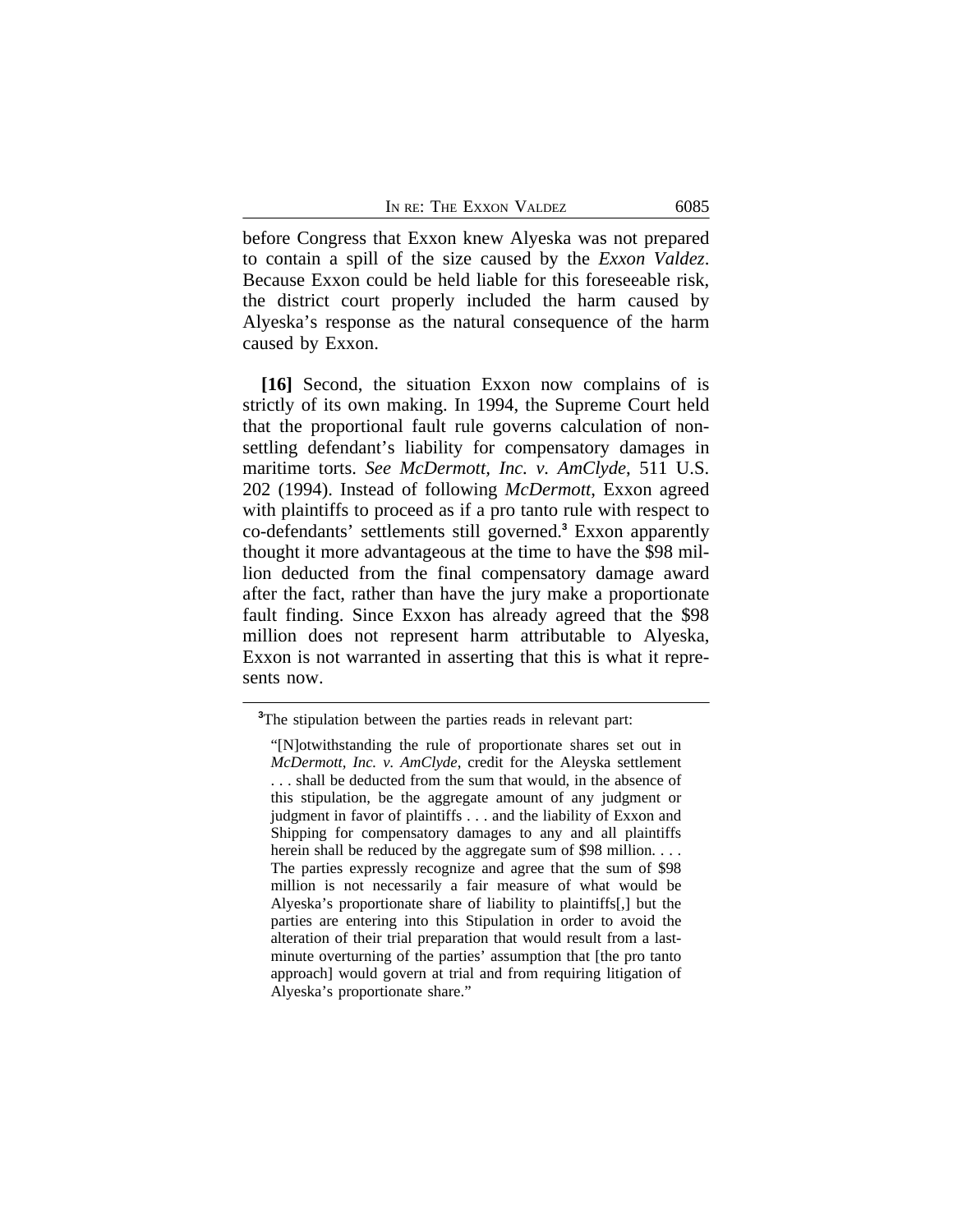Exxon also contends that some \$34 million included in the district court's harm finding should not properly be considered harm at all. This figure represents an apparent \$9 million overpayment by the Trans-Alaska Pipeline Liability Fund, \$13.4 million from the Phase IV settlement Exxon claims is already accounted for elsewhere in the district court's calculations, and \$11.5 million paid to Native corporations and municipalities for environmental clean up.

We conclude that the \$9 million overpayment, inadvertently included in the district court's findings, should be subtracted from the total harm. Because Exxon does not specify where the \$13.4 million in double-counting is reflected in other parts of the district court's calculation, however, we are unable to determine from our own review of the record where they might be included. Therefore, Exxon has failed to convince us that this figure should be reduced from the harm.

Finally, the \$11.5 million Exxon paid to the plaintiffs for clean up, like its early settlement of plaintiffs' prospective commercial losses, is a mitigating factor relevant to our judgment about whether this punitive damages award is appropriate. Like the earlier settlements the proper place for its influence is as a mitigating circumstance to be considered in our overall determination of the ratio's reasonableness. It does, however, represent a part of the total harm for which Exxon is accountable.

**[17]** In sum, the district court's attempt to approximate the actual harm by adding together the various judgments, settlements, and liabilities that Exxon had already acknowledged was sound. Subtracting the \$9 million Trans-Alaska Pipeline Liability Fund overpayment that the district court inadvertently overlooked, we conclude this record supports a total harm component of \$504.1 million for purposes of analyzing the ratio of harm to punitives.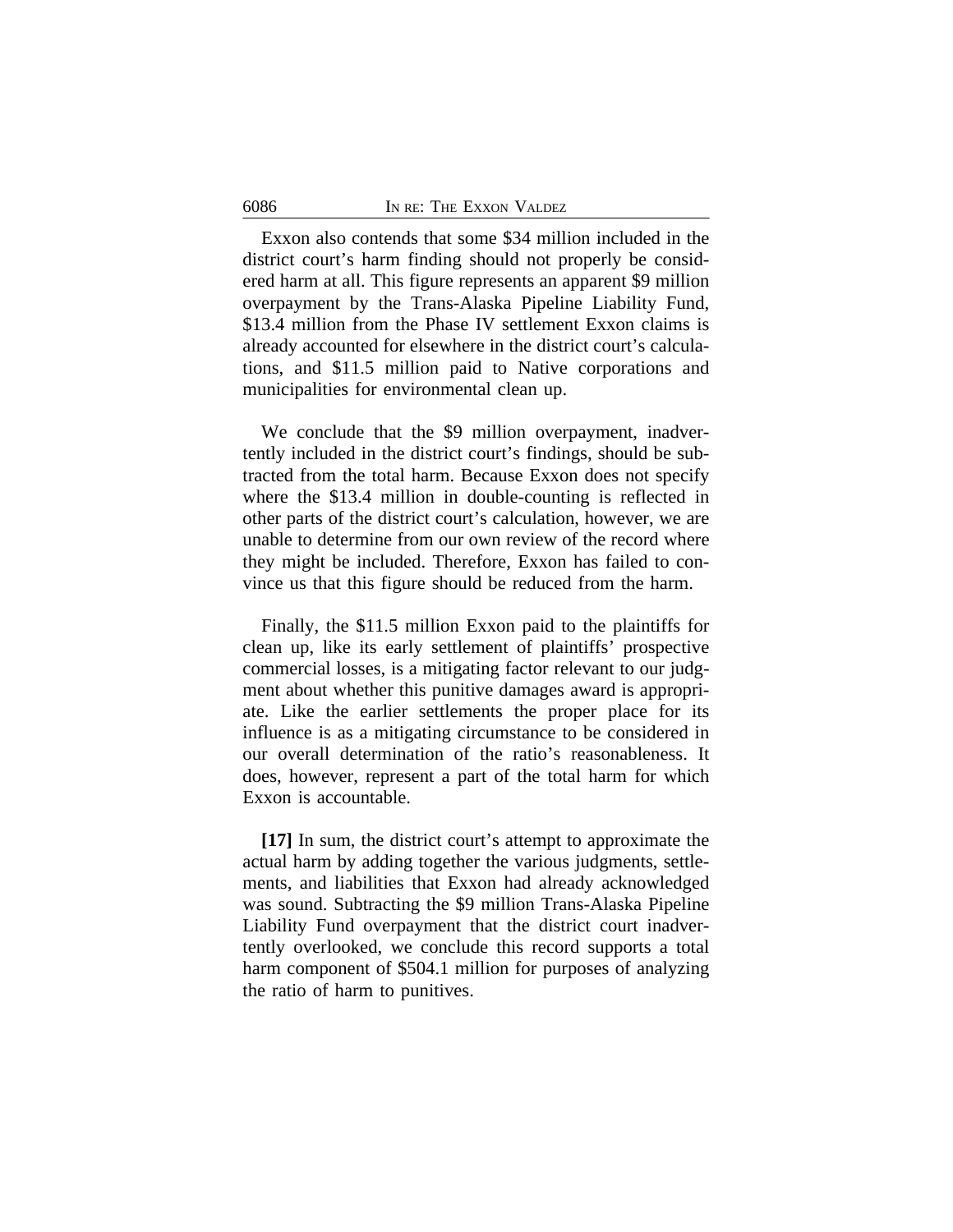# b. *Evaluating the Reasonableness of the Ratio of Harm to Punitives.*

After our second remand, the district court reduced the original punitive damages award of \$5 billion to \$4.5 billion. This yielded a punitive damages to harm ratio of 8.77 to 1. After our \$9 million adjustment to the harm figure, that ratio now stands at 8.93 to 1—a proportion bordering on the presumption of constitutional questionability. *See State Farm*, 538 U.S. at 425.

**[18]** In *State Farm*, the Supreme Court explained that "few awards exceeding a single-digit ratio between punitive and compensatory damages, to a significant degree, will satisfy due process." *Id.* at 425. Relatively high single-digit ratios and perhaps even double-digit ratios may comply with due process where "a particularly egregious act has resulted in only a small amount of economic damages" or where "the injury is hard to detect or the monetary value of the noneconomic harm might have been difficult to determine." *Id.* (quoting *BMW v. Gore*, 517 U.S. at 582). Conversely, lower single-digit ratios, even as low as 1 to 1, might mark the outer limits of due process where compensatory damages are substantial. *Id.* This strongly suggests the ratio here is too high.

Our own decisions are also helpful. In *Planned Parenthood*, we used this guidance from *State Farm* to construct a "rough framework" for determining the appropriate ratio of punitive damages to harm. *See* 422 F.3d at 962. We held that in cases where there are "significant economic damages" but behavior is not "particularly egregious," a ratio of up to 4 to 1 "serves as a good proxy for the limits of constitutionality." *Id.* (citing *State Farm*, 538 U.S. at 425). In cases with significant economic damages and "more egregious behavior," however, a single-digit ratio higher than 4 to 1 "might be constitutional." *Id.* (citing *Zhang*, 339 F.3d at 1043-44; *Bains*, 405 F.3d at 776-77). Finally, in cases where there are "insignificant" economic damages and the behavior is "particularly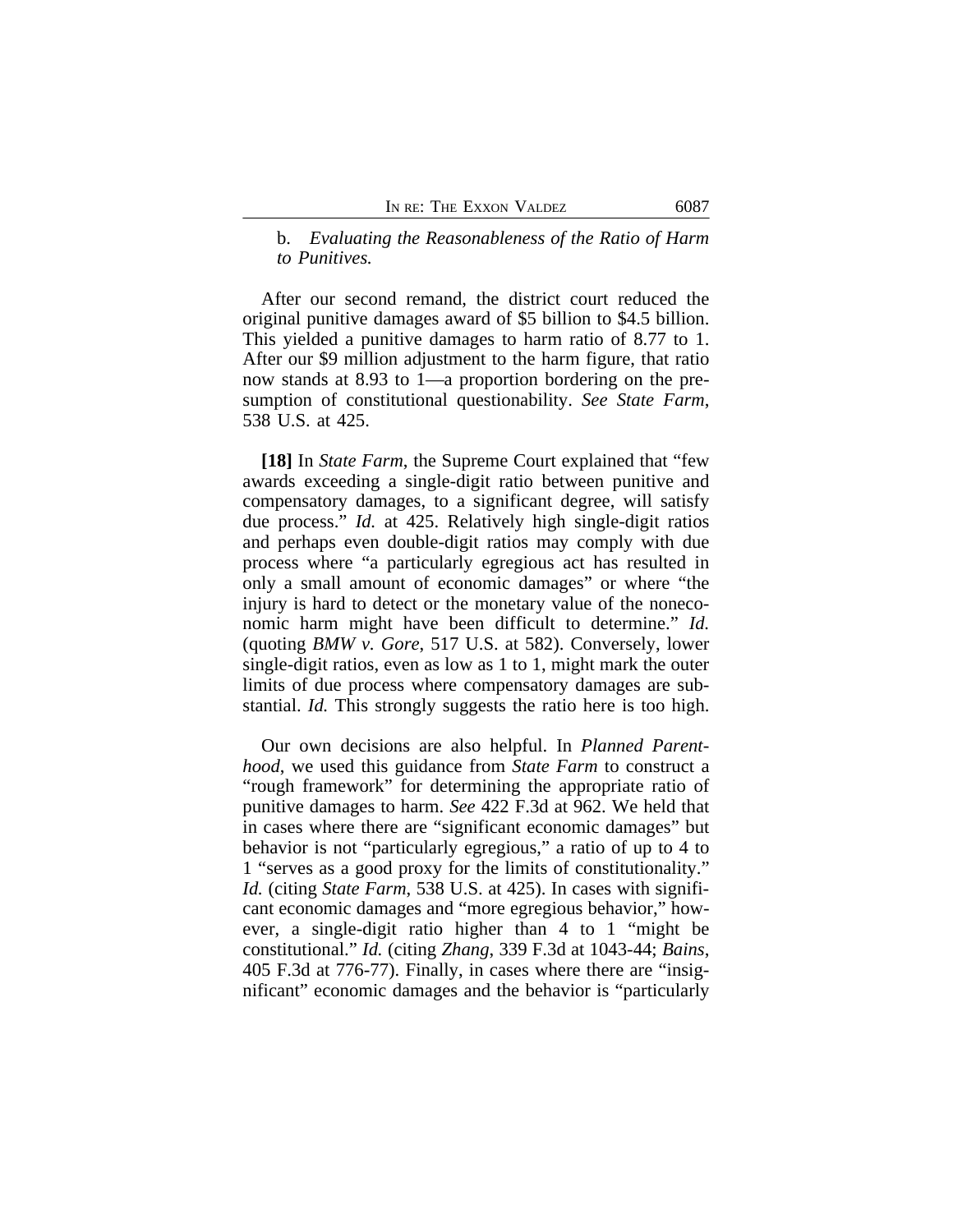egregious," we said that "the single-digit ratio may not be a good proxy for constitutionality." *Id.* 

The circumstances of this case fit into the second class of cases in the *Planned Parenthood* framework. Exxon's reckless decision to risk the livelihood of thousands by placing a relapsed alcoholic in command of a supertanker, while mollified by its prompt settlement and clean up policies, was "particularly egregious." Moreover, the \$500 million of loss is well within the range of "significant" economic damages. Thus, under *Planned Parenthood*, an appropriate ratio would be above 4 to 1.

**[19]** Our review of the reprehensibility and mitigation under the first guidepost of reprehensibility, however, compels us to conclude the award should be toward the lower end of that range. Our cases have generally reserved high singledigit ratios for the most egregious forms of intentional misconduct, such as threats of violence and intentional racial discrimination. *See Zhang*, 339 F.3d at 1044 (upholding a ratio of 7:1 for intentional racism); *Bains*, 405 F.3d at 776-77 (remanding for district court to set a ratio between 6:1 and 9:1 for intentional racism); *Planned Parenthood* 422 F.3d at 952, 963 (remitting to a 9:1 ratio for threats of violence). Exxon's conduct in this case, while inexcusable, did not involve any intentional conduct that would normally be required to support a punitive damages award with a high single-digit ratio.

**[20]** Here mitigating factors also come into play. Exxon instituted prompt efforts to clean up the spill and to compensate the plaintiffs for their economic harm. As we earlier observed, if a defendant acts promptly to ameliorate harm for which it is responsible, the size of a punitive damages award should be reduced to encourage socially beneficial behavior. *Punitive Damages Opinion I*, 270 F.3d at 1242. Moreover, the costs that Exxon incurred in compensating the plaintiffs and cleaning up the oil spill have already substantially served the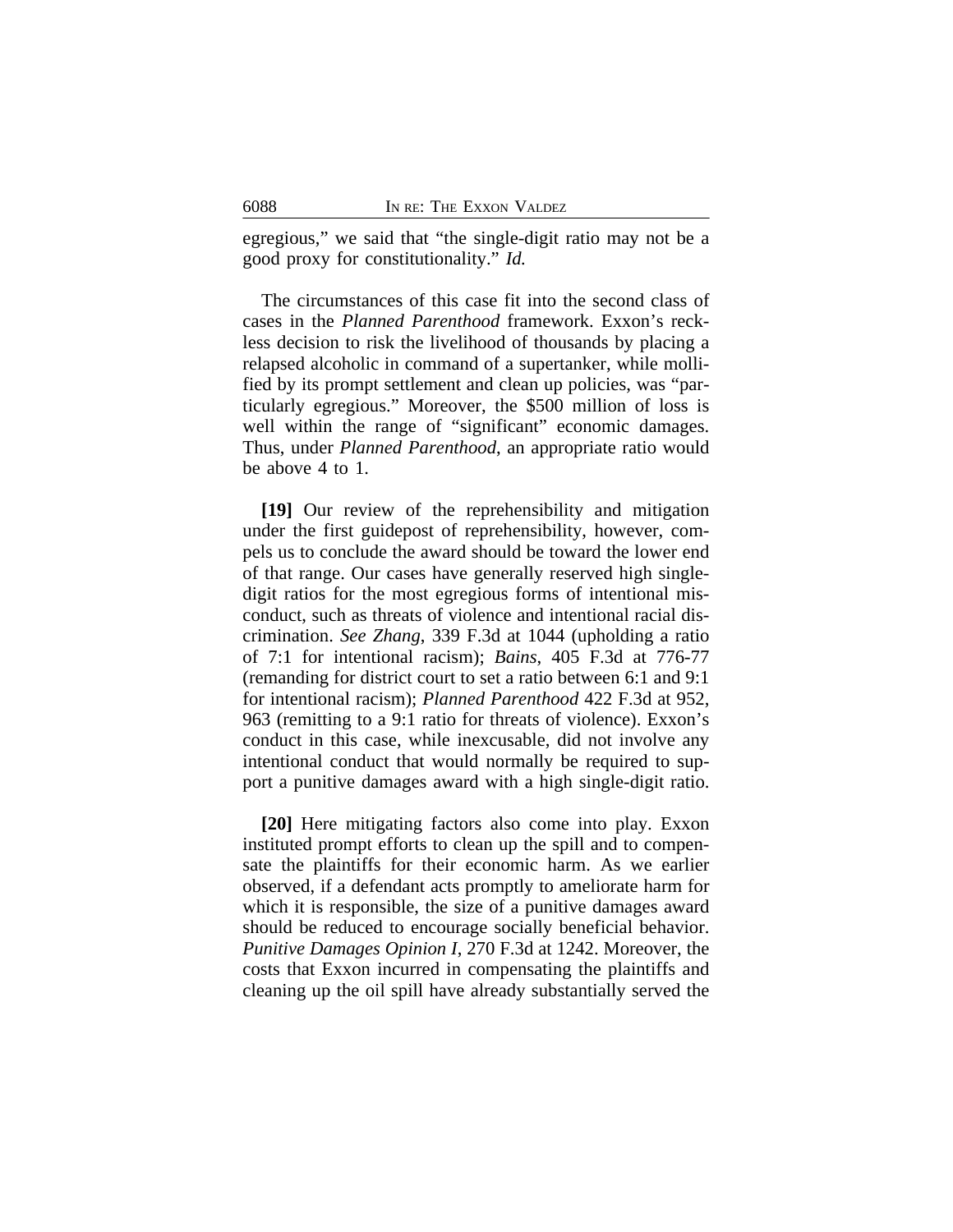purposes of deterrence, lessening the need for a high punitive damages award. *Id.* at 1244.

**[21]** Thus, Exxon's conduct was particularly egregious and involved significant economic damages. Nevertheless, its conduct was not intentional and it promptly took steps to ameliorate the harm it caused. With these considerations in mind, we conclude that a punitive damages to harm ratio of more than 5 to 1 would violate due process standards under current controlling Supreme Court and Ninth Circuit authority.

#### 3. *Comparable Penalties*.

The third *BMW v. Gore/State Farm* guidepost is comparable legislative penalties. Given the emphasis on this factor in *BMW v. Gore*, we went to some lengths in *Punitive Damages Opinion I* to extrapolate the comparable penalties that would be imposed under state and federal law for the spill, the highest being approximately \$1.03 billion dollars.

In *State Farm*, however, the Supreme Court stated that "need not dwell long on this guidepost." *State Farm*, 538 U.S. at 428. In that case, the comparable penalties were not particularly informative: the comparable civil penalty was easily "dwarfed" by the punitive award, and as to criminal penalties, the Court explained that although their existence "does have bearing on the seriousness with which a State views the wrongful action," they had "less utility" "[w]hen used to determine the dollar amount of the award." *Id*.

In our own circuit's more recent post-*BMW v. Gore* and *State Farm* cases, we have generally not attempted to quantify legislative penalties. We have looked only to whether or not the misconduct was dealt with seriously under state civil or criminal laws. *See, e.g.*, *Planned Parenthood*, 422 F.3d at 963. In several recent decisions we have not discussed the factor at all. *See Southern Union Co.*, 415 F.3d at 1009-11 (9th Cir. 2005); *Hangarter*, 373 F.3d at 1014-15. This may be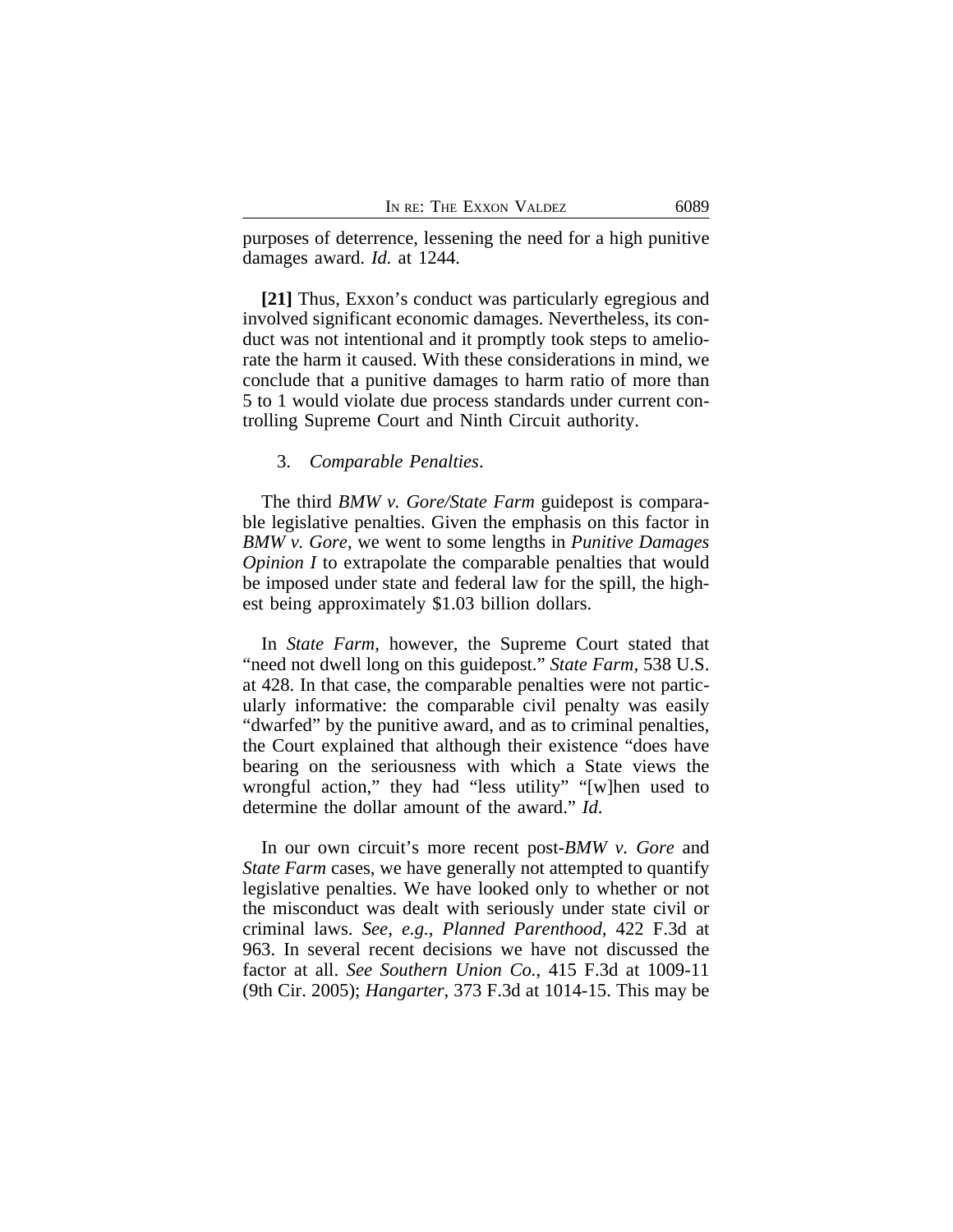because legislative judgments, unlike jury verdicts, do not represent an individualized assessment of reprehensibility.

Here, the matter of spilling oil in navigable water has clearly been taken quite seriously by legislatures, with Congress enacting a specific statute after the spill, and state and federal law having already authorized substantial penalties. *See Punitive Damages Opinion I*, 270 F.3d at 1245-46. Thus, the third *BMW v. Gore/State Farm* factor, substantial legislative penalties, supports our conclusion that Exxon's reckless conduct merits substantial punitive damages.

# IV. CONCLUSION

For the foregoing reasons, Exxon's reckless misconduct in placing a known relapsed alcoholic in command of a supertanker, loaded with millions of barrels of oil, to navigate the pristine and resource abundant waters of Prince William Sound was reckless and warrants severe sanctions. The misconduct did not, however, warrant sanctions at the highest range allowable under the due process analysis, as explained in the Supreme Court's most recent opinion in *State Farm*.

**[22]** The district court's imposition of punitive damages of \$4.5 billion, entered after our remand to reconsider due process in light of *State Farm*, represents damages at the very highest range, and is not warranted. It is not consistent with the Supreme Court's opinion in *State Farm* or with the most important tenets of our prior opinion in *Punitive Damages Opinion I* relating to Exxon's mitigation of reprehensibility. Although a one to one ratio marked the upper limit in *State Farm*, the conduct here was far more egregious and justifies a considerably higher ratio. An award of damages representing a ratio of punitives to harm of 5 to 1 is consistent with both.

**[23]** The judgment of the district court is VACATED, and the matter is remanded with instructions that the district court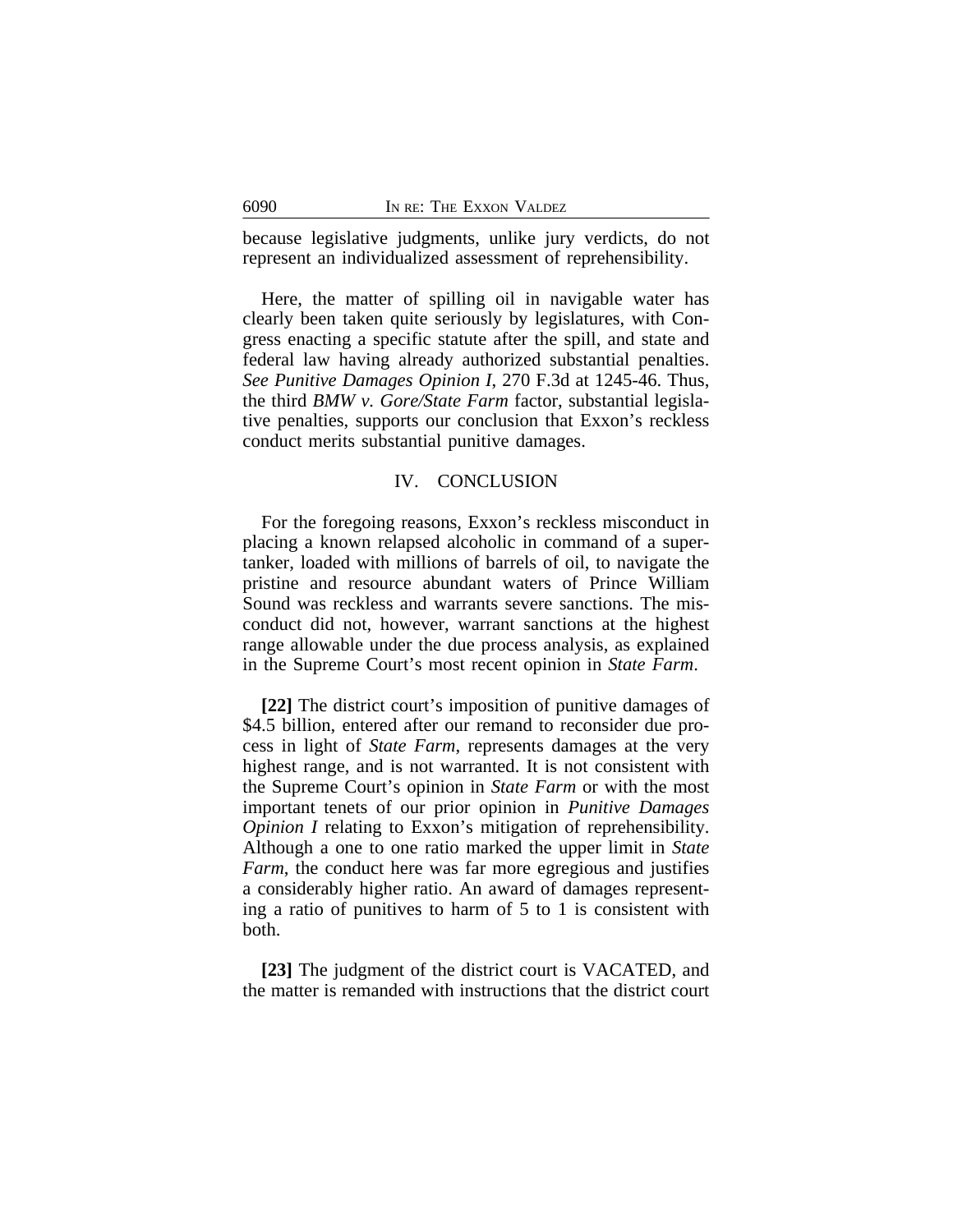further reduce the punitive damages award to the amount of \$2.5 billion. We have decided pursuant to the *de novo* standard of review imposed by *Leatherman*, 532 U.S. at 436, that this is the appropriate limit on punitive damages in this case under the prevailing legal precedent. Thus, we do not remand for further consideration of what the limit may be. It is time for this protracted litigation to end.

VACATED AND REMANDED.

#### BROWNING, Circuit Judge, dissenting:

Because I believe the punitive damages award in this case is not "grossly excessive," I would affirm. In reviewing the size of a punitive damages award, our sole duty is to ensure its imposition does not violate due process. Where an award lies within the bounds of due process, as this one does, we may not substitute a figure we consider more reasonable for one fairly awarded by a jury and properly reviewed by a district court. Therefore, I respectfully dissent.

#### *1. Due Process Review of Punitive Damages*

To comport with the Constitution, a punitive damages award must strike the proper balance between the state goals of deterrence and retribution and a defendant's due process right to be free from arbitrary punishment. *See State Farm Mut. Auto Ins. Co. v. Campbell*, 538 U.S. 408, 416-17 (2003). The Supreme Court has determined the balance is upset at the point an award becomes "grossly excessive," reasoning that, "[t]o the extent an award is grossly excessive, it furthers no legitimate purpose and constitutes an arbitrary deprivation of property." *Id.* at 417 (citing *Pac. Mut. Life Ins. Co. v. Haslip*, 499 U.S. 1, 42 (1991)).

But as the majority notes, *ante* at 6065, the Court has shown little inclination to define "grossly excessive" more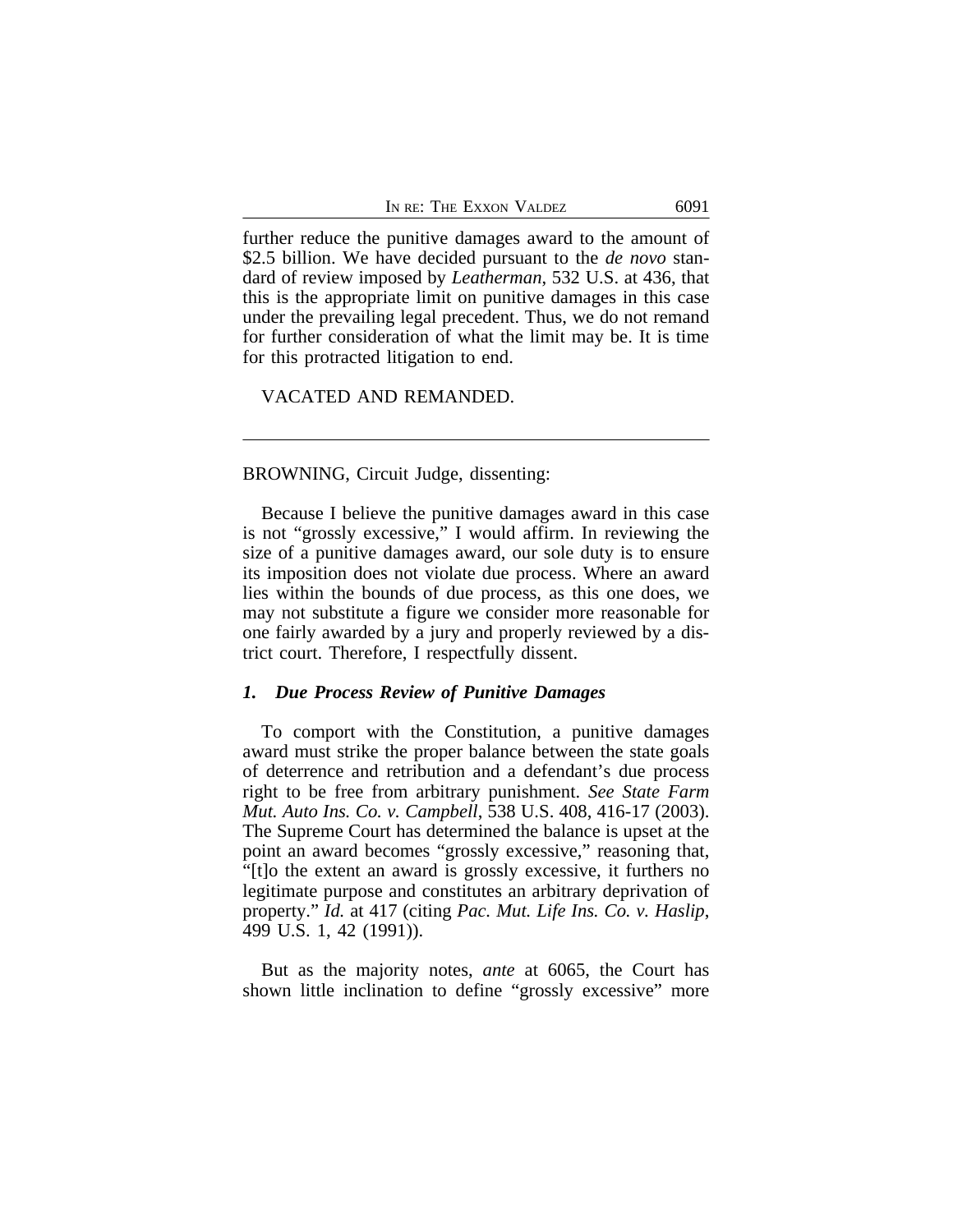concretely. *See State Farm*, 538 U.S. at 424; *BMW of N. Am., Inc. v. Gore*, 517 U.S. 559, 582 (1996). While it has several times hinted at the possibility of establishing a 4 to 1 benchmark ratio of punitive damages to compensatory damages, it has never explicitly done so. *See State Farm*, 538 U.S. at 425 (citing *BMW*, 517 U.S. at 581; *Haslip*, 499 U.S. at 23-24). Instead, the one constitutional limit the Court has identified is that generally found between single-digit and double-digit multipliers. *See id.* ("[F]ew awards exceeding a single-digit ratio between punitive and compensatory damages, to a significant degree, will satisfy due process. . . . Single-digit multipliers are more likely to comport with due process, while still achieving the State's goals of deterrence and retribution, than awards with ratios in range of 500 to 1 [or] 145 to 1." (internal citations omitted)).

The Supreme Court's reluctance to establish a more concrete limit, or to adopt any other sort of categorical approach, counsels that in cases such as the one at bar, "[t]he judicial function is to police a range, not a point." *Mathias v. Accor Econ. Lodging, Inc.*, 347 F.3d 672, 678 (7th Cir. 2003) (citing *BMW*, 517 U.S. at 582-83; *TXO Prod. Corp. v. Alliance Res. Corp.*, 509 U.S. 443, 458 (1993)). We should let this punitive damages award stand unless the *BMW* factors indicate with some certainty that it was the product of caprice or bias such that its imposition violates Exxon's right to due process.**<sup>1</sup>** "Assuming that fair procedures were followed, a judgment that is a product of that process is entitled to a strong presumption

**<sup>1</sup>**The majority correctly recognizes, *ante* at 6047, that a determination that an award is "grossly excessive" is reviewed de novo. *Cooper Indus., Inc. v. Leatherman Tool Group, Inc.*, 532 U.S. 424, 436 (2001). De novo review, however, is only applied to determine the constitutional upper limit on a punitive damages award in a given case. If the award does not exceed this ceiling, we owe deference to the determination of the district court and jury. *See id.* at 433-34 (noting that within substantive limits on an award, the jury has discretion in establishing the precise number). *Cooper* does not give us free reign to pick the number we would have chosen had we sat as the jury or district court.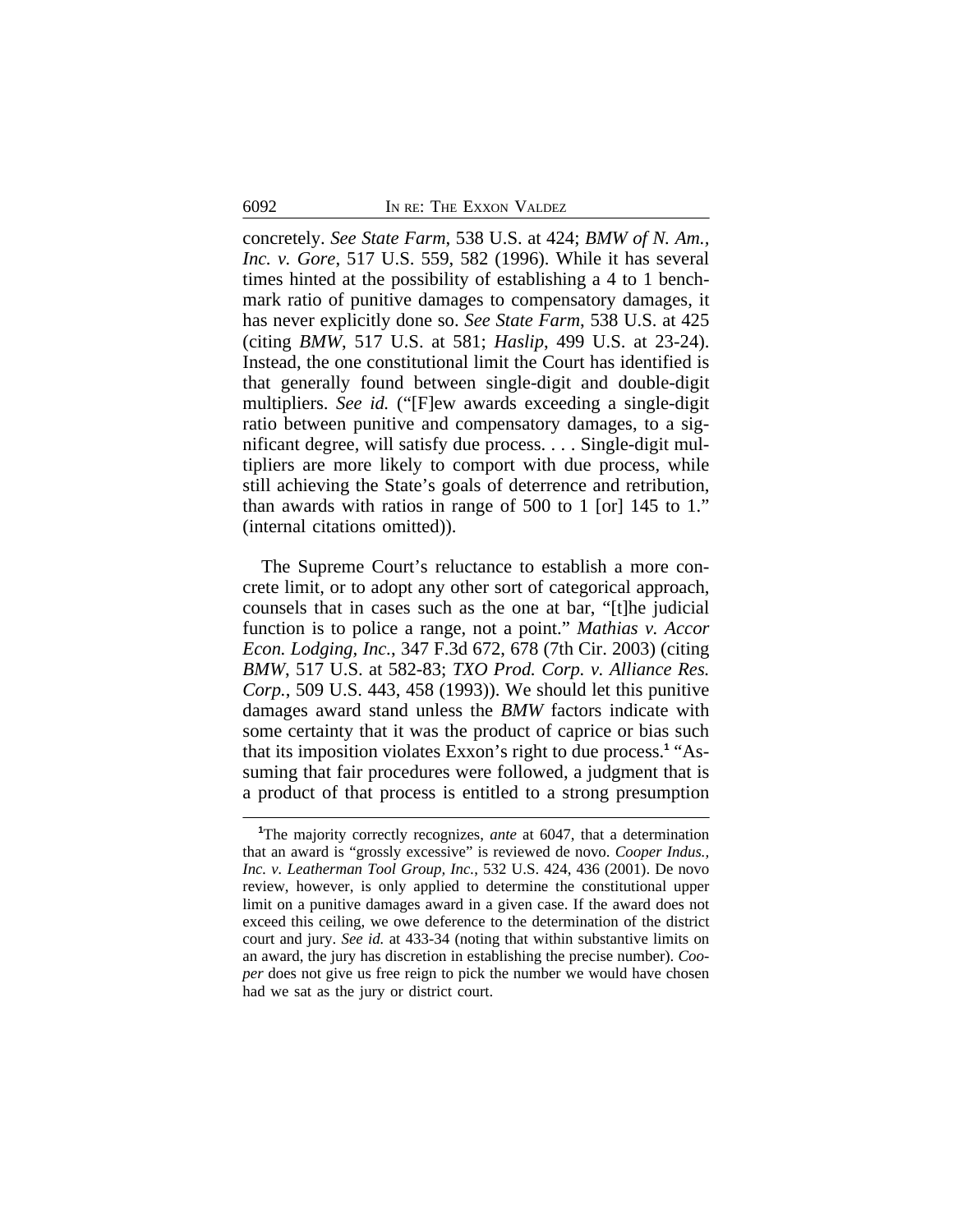of validity. Indeed, there are persuasive reasons for suggesting that the presumption should be irrebuttable, or virtually so." *TXO*, 509 U.S. at 457 (plurality opinion) (internal citations omitted).

No procedural concerns are present here that, at the outset, might weaken the "strong presumption of validity" to which this award is entitled. *See BMW*, 517 U.S. at 586-87 (Breyer, J., concurring) (citing *TXO*, 509 U.S. at 457; *Haslip*, 499 U.S. at 40-42); *see also id.* at 583 ("In most cases, the ratio will be within a constitutionally acceptable range, and remittitur will not be justified on this basis."). The jury received thorough, almost prescient, punitive damages instructions.**<sup>2</sup>** And although Exxon is a large corporation, there is no indication that the size of this punitive damages award resulted from an improper "emphasis on the wealth of the wrongdoer" at trial, *see TXO*, 509 U.S. at 464, or from an attempt by Plaintiffs or the jury to "make up for the failure of other factors, such as 'reprehensibility,' " *see BMW*, 517 U.S. at 591 (Breyer, J., concurring).**<sup>3</sup>**

<sup>&</sup>lt;sup>2</sup>The district court explained the retributive and deterrent purposes of punitive damages and the "appropriate," i.e., non-environmental, countervailing "Alaska-oriented" interests of the plaintiffs; cautioned the jury that punitive damages must have a rational basis in the record and bear a reasonable relationship to the harm; admonished the jury not to be arbitrary; and, perhaps most importantly, alerted them that they could take Exxon's mitigation efforts into account when determining both whether punitive damages were warranted and, if so, the size of the award. *See In re Exxon Valdez*, 296 F. Supp. 2d 1071, 1091 (D. Alaska 2004). Considering that *BMW* and *State Farm* were decided after the jury trial, these instructions indeed were, as the majority notes, *ante* at 6051, "in retrospect, quite forward looking."

<sup>&</sup>lt;sup>3</sup>Indeed to the contrary, there is evidence in the record comparing this award to Exxon's wealth in a manner that suggests the award was neither capricious nor an instance of over-deterrence. *See In re Exxon Valdez*, 296 F. Supp. 2d at 1105-06 ("[A]fter judgment was entered on the punitive damages award, Exxon's treasurer advised the court that 'the full payment of the Judgment would not have a material impact on the corporation or its credit quality.' ").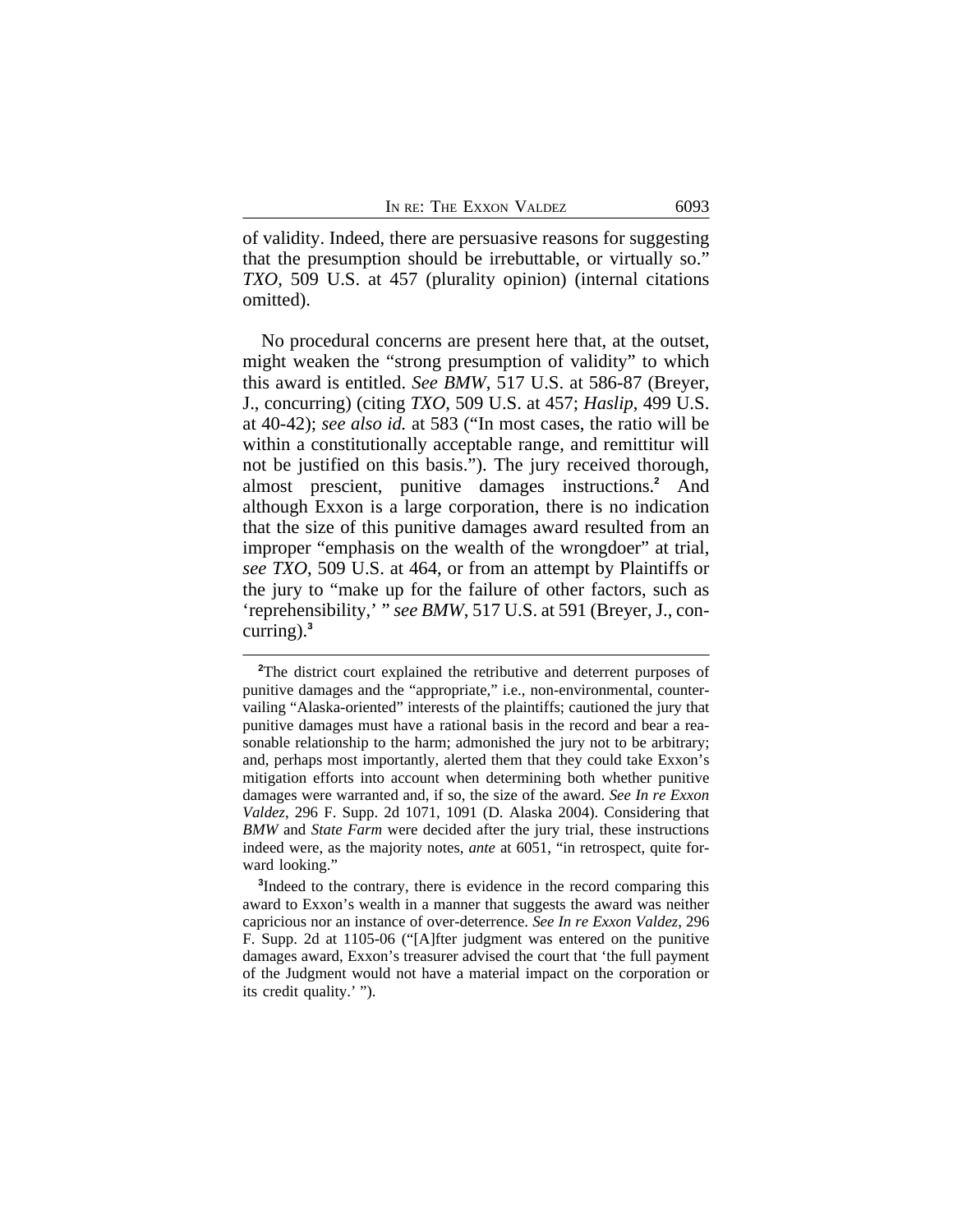Furthermore, Exxon's conduct implicates a strong state interest in punishing reckless behavior and deterring its future repetition. Our constitutional review must consider punitive damages in the context of these state interests. *See id.* at 568 ("Only when an award can fairly be categorized as 'grossly excessive' *in relation to these interests* does it enter the zone of arbitrariness that violates the Due Process Clause of the Fourteenth Amendment." (emphasis added)). In both *State Farm* and *BMW*, the Court's guidepost analysis was not an entirely separate endeavor, but instead gave structure to its constitutional concern that the defendants' due process rights were violated by judgments incorporating punishment for conduct not properly before the awarding court. *See State Farm*, 538 U.S. at 419-24 (discussing out-of-state conduct and conduct unrelated to plaintiffs' injuries); *BMW*, 517 U.S. at 568-73 (describing out-of-state conduct).

In stark contrast, there is no concern here that the scope of appropriate state interests has been exceeded. This punitive damages award was imposed pursuant to strong, but properly circumscribed, state interests. As the district court noted, Plaintiffs' collection of federal and state claims all arise out of harm to "Alaska fisheries, Alaska business, [and] Alaska property" caused by Exxon's conduct having "a direct nexus with the grounding of the Exxon Valdez on Bligh Reef in Prince William Sound." *See In re Exxon Valdez*, 296 F. Supp. 2d at 1090-91.

Thus, before engaging in the multi-factored analysis introduced in *BMW* and reiterated in *State Farm*, it is important to note that we are not faced here with any of the major constitutional concerns present in those cases.

# *2.* **BMW** *Guidepost Analysis*

Although I agree with much of the majority's analysis under *BMW* and *State Farm*, I cannot agree with it all. Despite clear guidance from the Court that reprehensibility is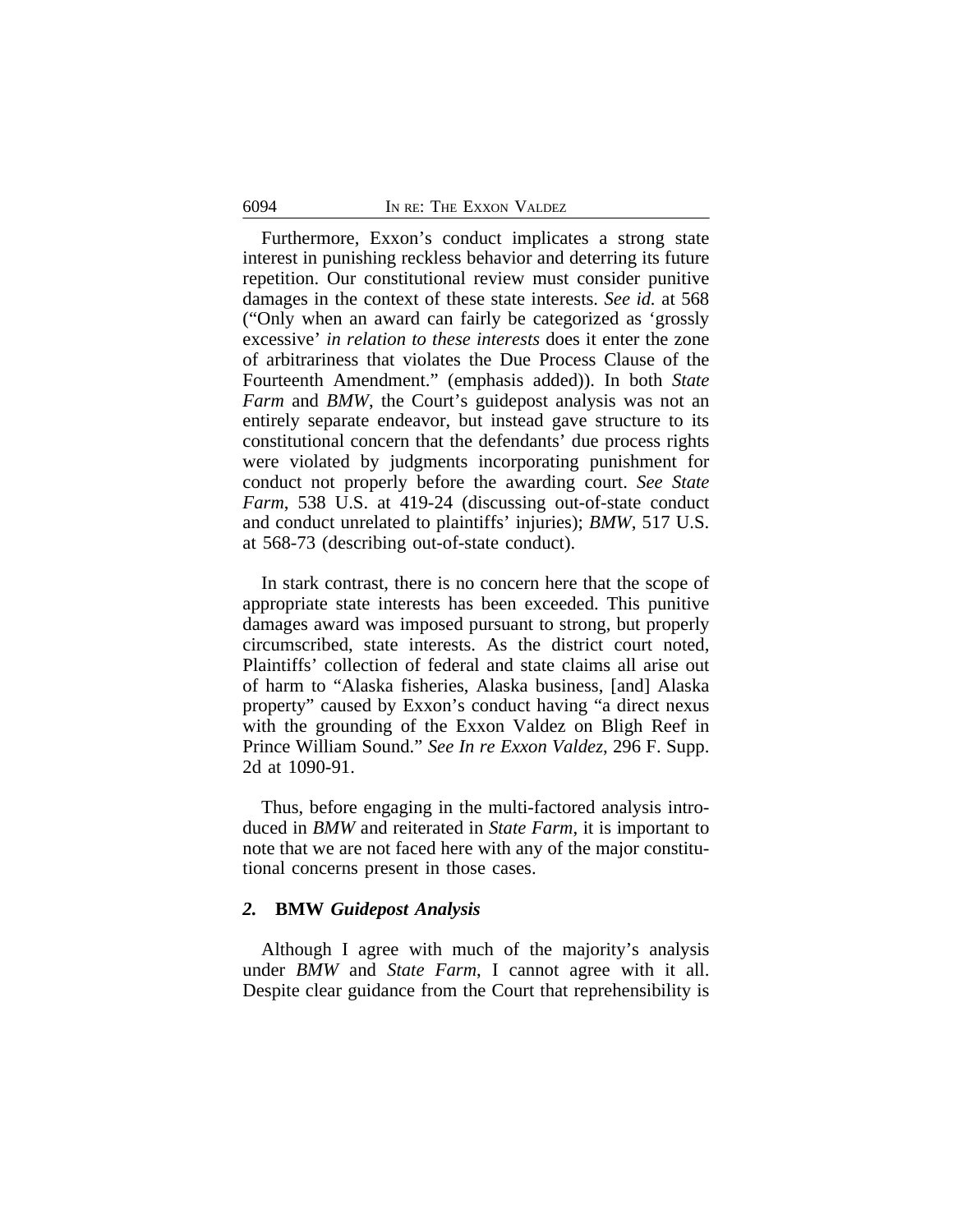the critical factor, the majority, *ante* at 6067, 6075-76, gives defining weight to a consideration entirely of its own creation. It then engages, *ante* at 6087-88, in what appears to be the very "categorical approach" the Supreme Court has consistently rejected. *See BMW*, 517 U.S. at 582. An appropriate evaluation of the award in question demonstrates it is constitutionally permissible.

#### **(a) Reprehensibility**

In its most recent punitive damages opinion, the Supreme Court gave direct instruction to courts evaluating reprehensibility. *State Farm*, 538 U.S. at 419. As the majority correctly notes, *ante* at 6061-62, we must weigh five factors: (1) whether the harm was solely economic, (2) whether the conduct showed indifference to or reckless disregard for others' health and safety, (3) whether the conduct's target was financially vulnerable, (4) whether the conduct involved repeated actions, and (5) whether the harm resulted from intentional malice or mere accident. *State Farm*, 538 U.S. at 419. Somewhat inexplicably, though, the majority adds to the *State Farm* factors one of its own creation—post-tort mitigation. *See ante* at 6067 ("We must also consider mitigating factors."); *id.* at 6076. I do not agree that mitigation should be considered in a reprehensibility analysis. Furthermore, unlike the majority, I believe that all five *State Farm* factors weigh in favor of finding that Exxon's reckless conduct was highly reprehensible.

# *(i) Mitigation*

I cannot agree with the majority's assertion that we must consider Exxon's post-tort mitigation in evaluating the reprehensibility of its original misconduct. *See ante* at 6067-68. The majority is correct that when we previously considered Exxon's conduct, we suggested mitigation should be considered as part of the reprehensibility analysis. *See Baker v. Hazelwood* (*In re the Exxon Valdez*), 270 F.3d 1213, 1242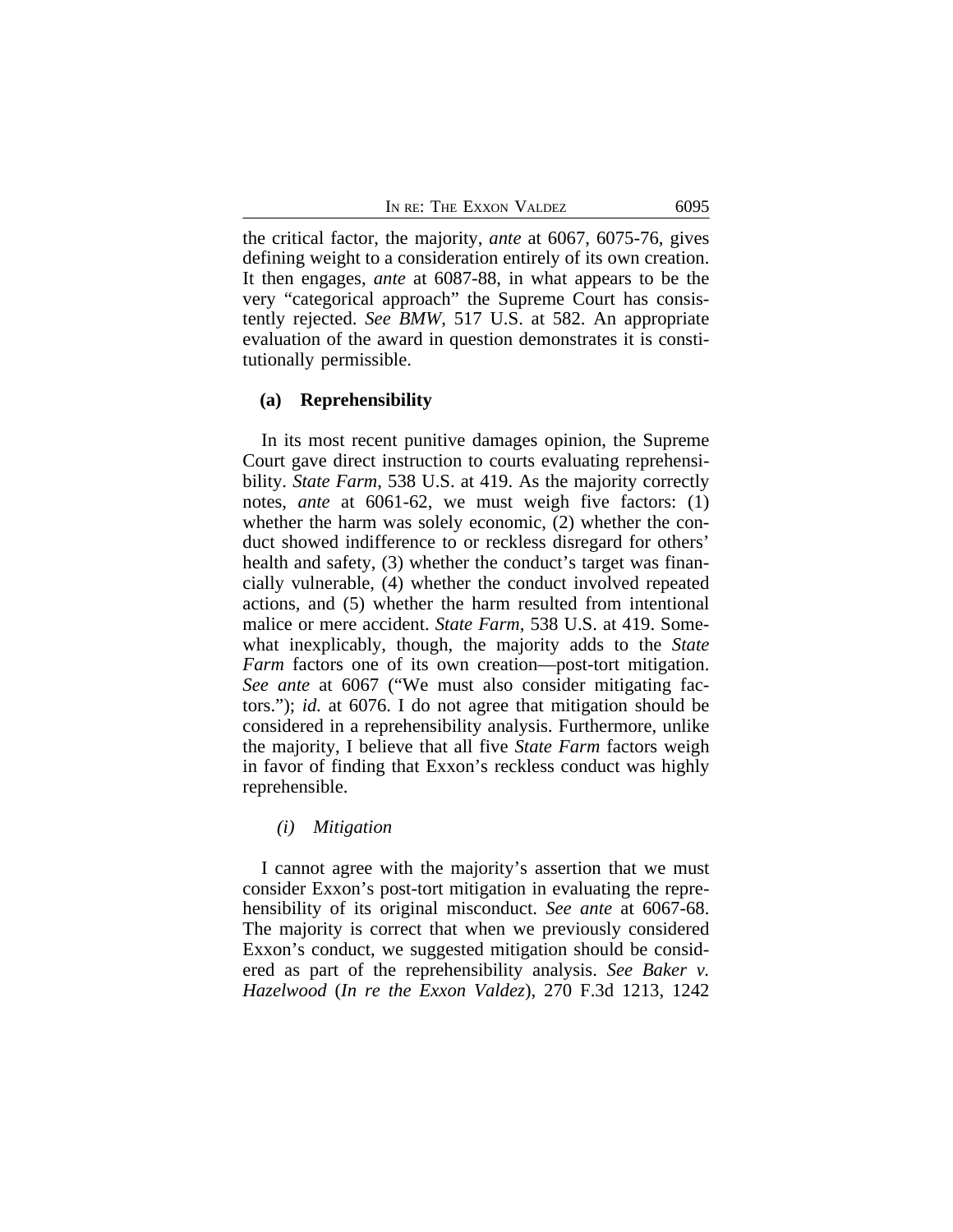(9th Cir. 2001) [hereinafter *Punitive Damages Opinion I*]. However, subsequent to our decision in *Punitive Damages Opinion I*, the Supreme Court decided *State Farm*, which significantly refined the Court's punitive damages jurisprudence. The analysis of reprehensibility in *State Farm* differs from our analysis in *Punitive Damages Opinion I*, and, as intervening controlling authority, gives us reason to reconsider our prior approach. *See United States v. Bad Marriage*, 439 F.3d 534, 538 (9th Cir. 2006) (noting that a court may reexamine an issue it previously decided if "intervening controlling authority makes reconsideration appropriate").

When we considered mitigation in *Punitive Damages Opinion I*, Supreme Court precedent provided limited guidance for the reprehensibility analysis. In *State Farm*, however, the Supreme Court explained that courts should use five specific factors to evaluate reprehensibility. 538 U.S. at 419. Although there was evidence of mitigation in *State Farm*, *id.* at 426, the Court did not include mitigation as one of the factors in the reprehensibility analysis. Given such explicit guidance, this omission acquires particular significance and suggests we reconsider our prior statement about mitigation.**<sup>4</sup>** As explained below, upon reconsideration I find that including mitigation in the reprehensibility analysis is neither good law nor good policy.

Aside from a single mention of mitigation in *Punitive Damages I*, the majority's approach is supported by neither Supreme Court precedent nor our own precedent. The majority cites *Swinton v. Potomac Corp.*, 270 F.3d 794 (9th Cir. 2001), as support, even though *Swinton*, like *Punitive Damages Opinion I*, was decided prior to *State Farm*. Therefore,

**<sup>4</sup>**The majority suggests *State Farm* is distinguishable because the dispute concerned an insurance contract rather than a toxic tort. *See ante* at 6048, 6068. However, the five-part reprehensibility analysis in *State Farm* is designed to evaluate a broad range of conduct, and nothing in the opinion indicates this framework applies only to insurance cases.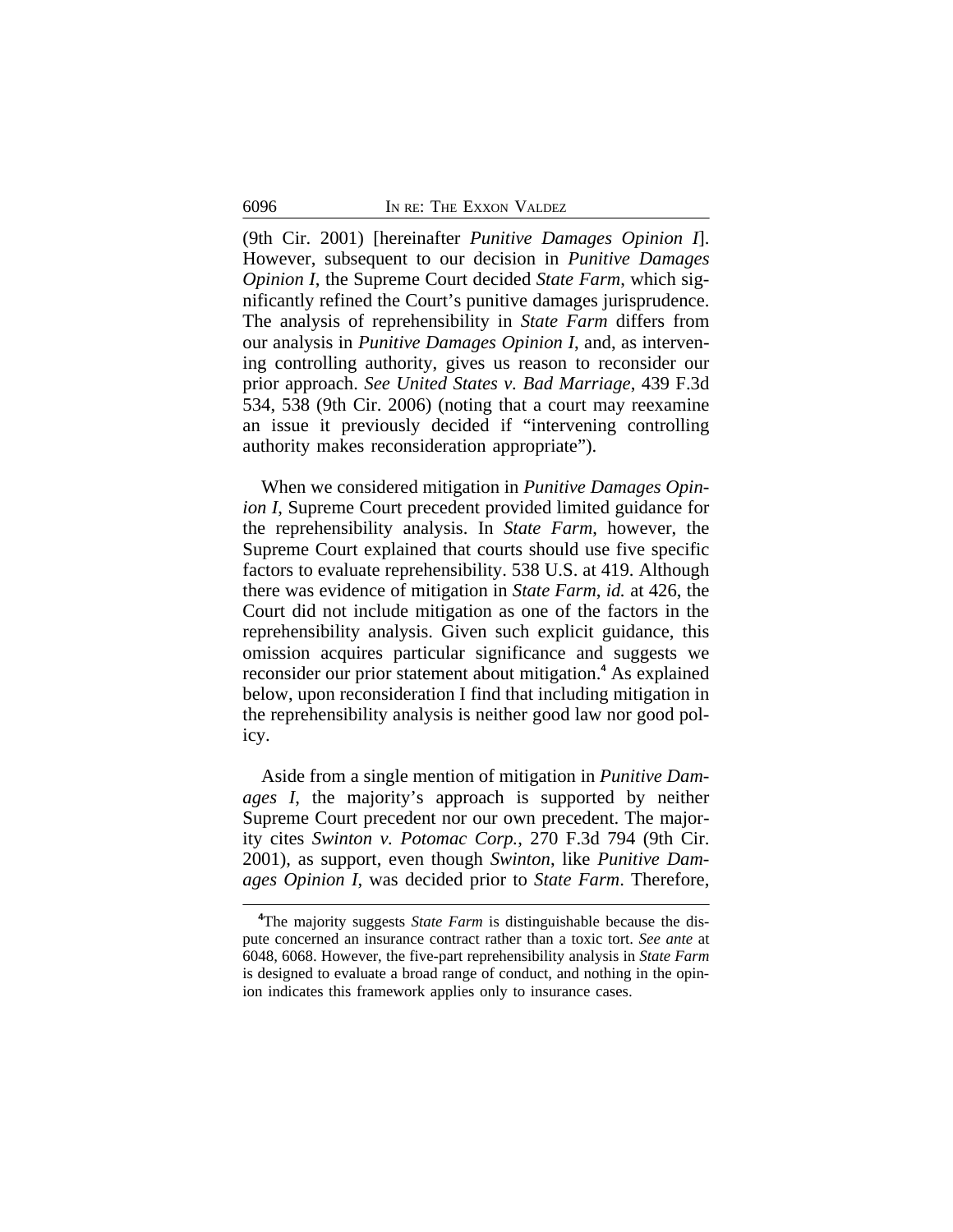|  | In re: The Exxon Valdez | 6097 |
|--|-------------------------|------|
|  |                         |      |

it did not have the benefit of the Supreme Court's most recent and comprehensive analysis of reprehensibility. Furthermore, *Swinton* did not consider whether mitigation warrants a reduction in a punitive damages award imposed by a jury. Rather, our analysis was limited to the question of whether the district court erred in excluding evidence of mitigation efforts in an employment discrimination suit. *See id.* at 811, 815. We refused in that case to create a generalized rule in the employment context or anywhere else. *See id.* at 814-15. Instead, we left it to the discretion of the district courts to decide the relevancy of mitigation efforts on a case-by-case basis.

We also expressly rejected the idea that the Supreme Court endorses the categorical relevance of mitigation in punitive damages calculations. *See id.* at 812 ("We do not interpret the language in *BMW* and *Cooper* as relying on evidence of postoccurrence remediation for overturning the punitive damages awards; rather the Court appears simply to have been recounting a full history of the litigation to give a complete picture of the proceedings."). While post-tort mitigation by a defendant may or may not be relevant to a jury's determination of whether and in what amount to award punitive damages, *Swinton* gives no support to the majority's position that mitigation is properly considered as part of the reprehensibility analysis in a constitutional review.

Additionally, the majority's approach makes little sense as a matter of policy, for it runs directly counter to the twin goals of punitive damages: deterrence and retribution. *See State Farm*, 538 U.S. at 416 ("[P]unitive damages serve a broader function; they are aimed at deterrence and retribution."); Theodore Eisenberg, *Damage Awards in Perspective*, 36 Wake Forest L. Rev. 1129, 1145 (2001) ("[A] wrongdoing party's voluntary—to the extent payments are truly voluntary after being 'caught'—remediation payment does not reduce the propriety of punishing or deterring."). While including mitigation in the reprehensibility analysis doubtlessly increases the incentive to remediate, it does so at the expense of under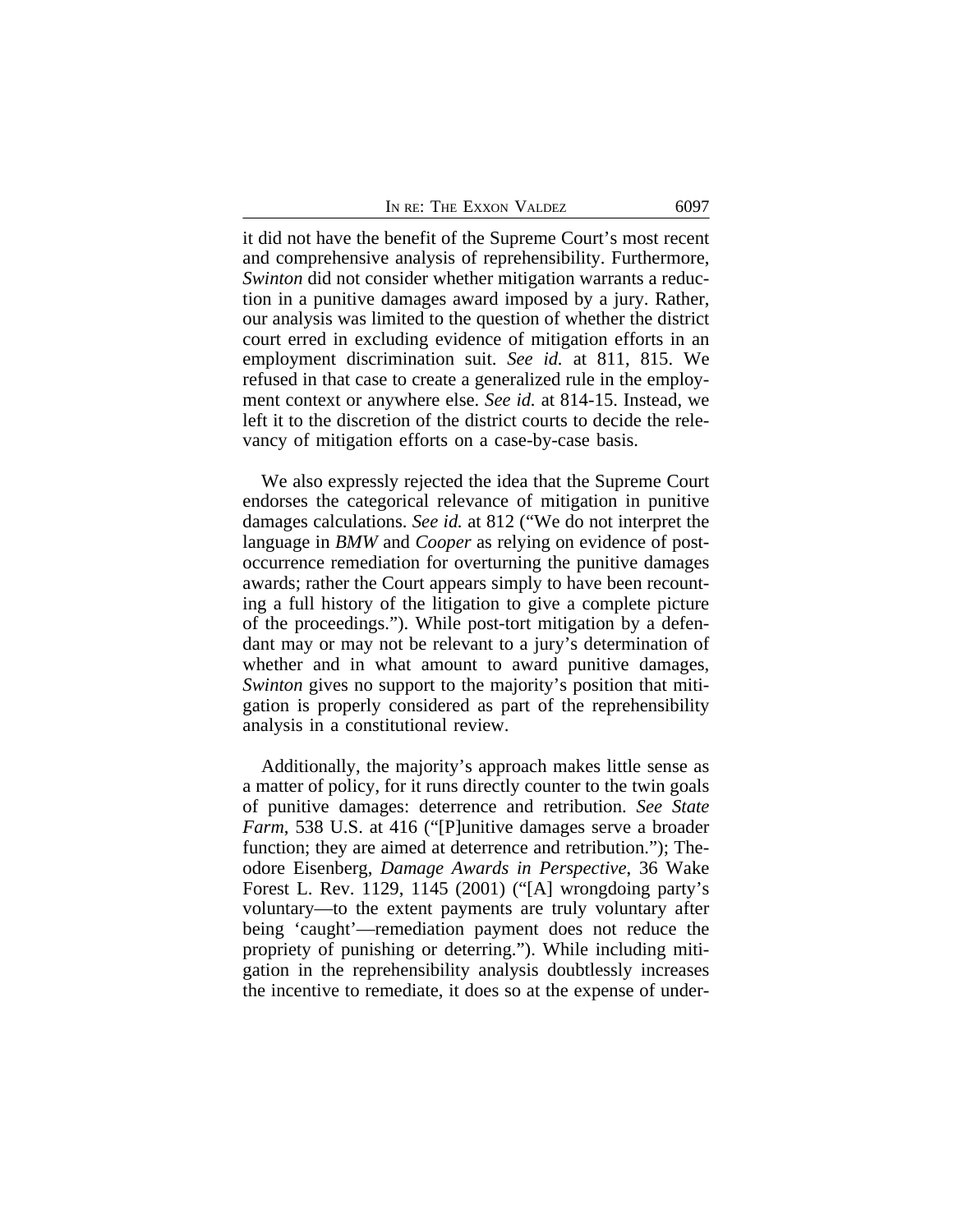mining deterrence and retribution. The majority's approach minimizes deterrence by creating a post-tort means of limiting punitive damages. This allows potential tortfeasors to engage in risky behavior, safe in the knowledge they can minimize liability for any resulting harm by prompt payment of foreseeable damages. It also cripples the state's interest in retribution, as it allows the tortfeasor, rather than the jury, to recharacterize the reprehensibility of its misconduct after a tort has been committed. *Cf*. *Cooper*, 532 U.S. at 432 (recognizing that the "imposition of punitive damages is an expression of [the jury's] moral condemnation").

Nonetheless, the majority insists that including mitigation in the reprehensibility analysis is good public policy because it encourages socially beneficial conduct. *Ante* at 6076. A company in Exxon's position, however, already has significant incentives to clean up its mess. Had Exxon not taken prompt action to clean up the oil spill and compensate injured parties, *see ante* at 6047, the actual harm caused could well have exceeded the \$504.1 million figure we use as the numerator in our ratio analysis. *See ante* at 6086. Specifically, if eleven billion gallons of oil were left indefinitely in Prince William Sound, and injured parties were without resources to start their lives anew, both economic and social harm would have grown. This would have increased Exxon's liability not only for compensatory damages, but also for punitive damages. Greater actual harm translates to a larger punitive damages numerator and a higher ceiling for the punitive damages award. Thus, mitigation is already reflected in the calculation of compensatory damages and in our constitutional review of the jury's punitive damage award.

Moreover, I am not convinced the majority's approach will ultimately encourage defendants to settle. *Cf*. *Franklin v. Kaypro Corp.*, 884 F.2d 1222, 1229 (9th Cir. 1989) (noting there is an "overriding public interest" in promoting settlement). Instead, I fear it has the unintended consequence of giving tortfeasor defendants a way to reduce the risk of litigation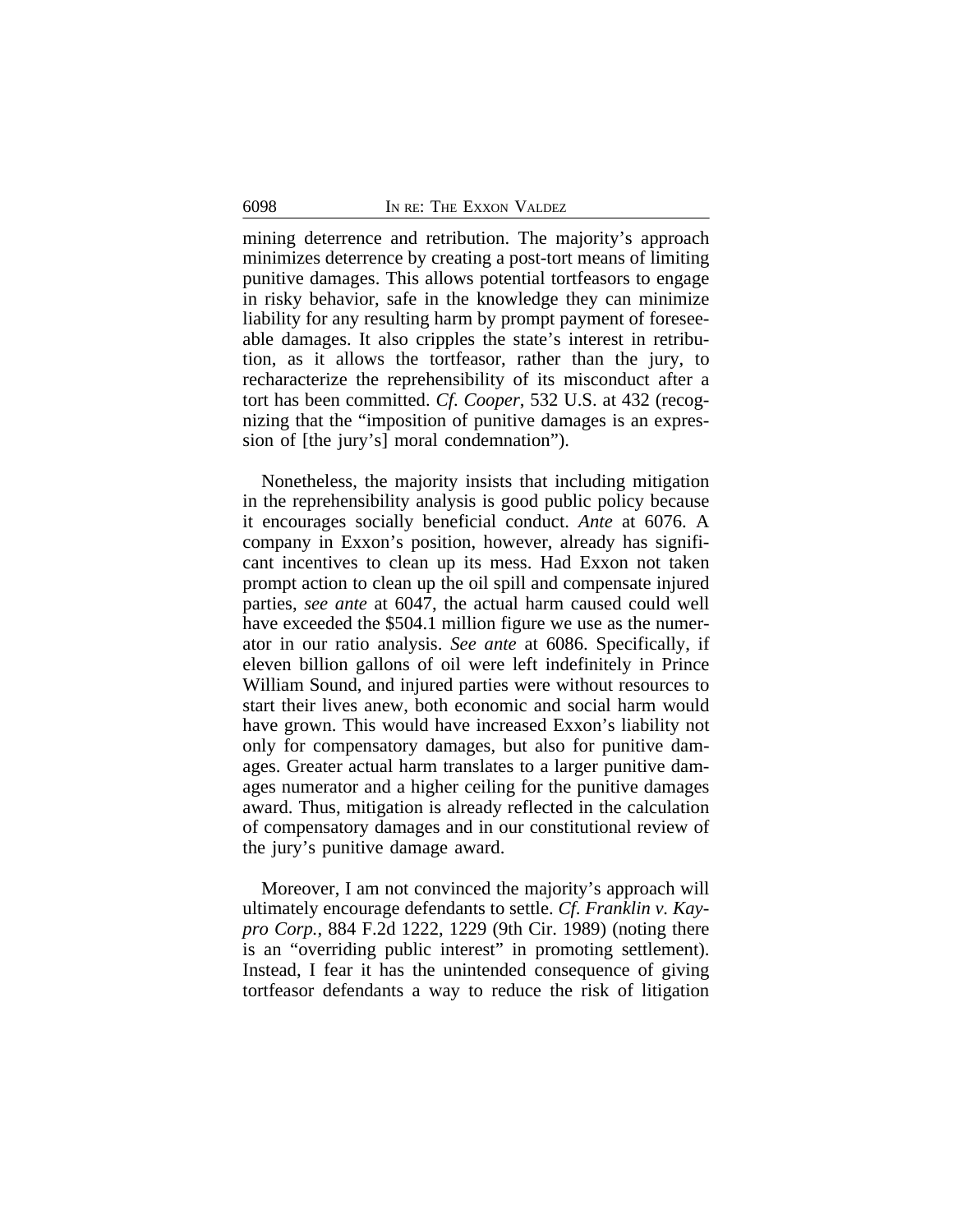|  | In re: The Exxon Valdez | 6099 |
|--|-------------------------|------|
|  |                         |      |

*without* reaching a settlement with injured parties. Under our past precedent, the threat of a significant punitive damages award created a strong incentive for defendants to pay injured parties in exchange for a release or similar arrangement.**<sup>5</sup>** The majority's approach, however, allows defendants to limit their exposure to punitive damages by taking unilateral steps, even token ones, to remediate harm. I am concerned this will frequently lead to more protracted litigation, as injured parties will not necessarily be satisfied with defendants' mitigation efforts, and defendants will have less incentive to reach settlement agreements. Thus, policy implications support the legal conclusion that it is not appropriate to add mitigation to the *State Farm* factors.

#### *(ii)* State Farm *Factors*

Because I see no basis for the majority's inclusion of mitigation in our due process reprehensibility analysis, I consider only the five factors outlined by the Supreme Court. I agree with the majority that the first, second, and fourth factors<sup>6</sup>

**6** I am not convinced by the majority's analysis of the third factor, but I do agree that it plays a relatively small role in this case and therefore does not warrant an extended discussion. The majority classified as neutral the third factor, whether "the target of the conduct had financial vulnerability," *see State Farm*, 538 U.S. at 419. As the majority admits, *ante* at 6075, by recklessly placing a "relapsed alcoholic in charge of a supertanker," Exxon knew that it was "imposing a tremendous risk on a tremendous number of people who could not do anything about it." Not only were many of those people "financially vulnerable" by virtue of being subsis-

**<sup>5</sup>** In this case, the certification of a mandatory punitive damages class meant that individual plaintiffs could not reduce the ultimate punitive damages award by releasing their claims. *See In re Exxon Valdez*, 229 F.3d 790, 793 (9th Cir. 2000) ("Claims for compensatory damages could be easily disposed of by exchanging payment for releases, but a plaintiff's release of its slice of the future lump-sum punitive damages award merely reduced the number of claimants sharing the punitive damages pie, not the size of the pie itself."). However, several plaintiffs nonetheless used the looming punitive damages award as a bargaining chip by allocating Exxon a portion of any award they might receive. *See ante* at 6051.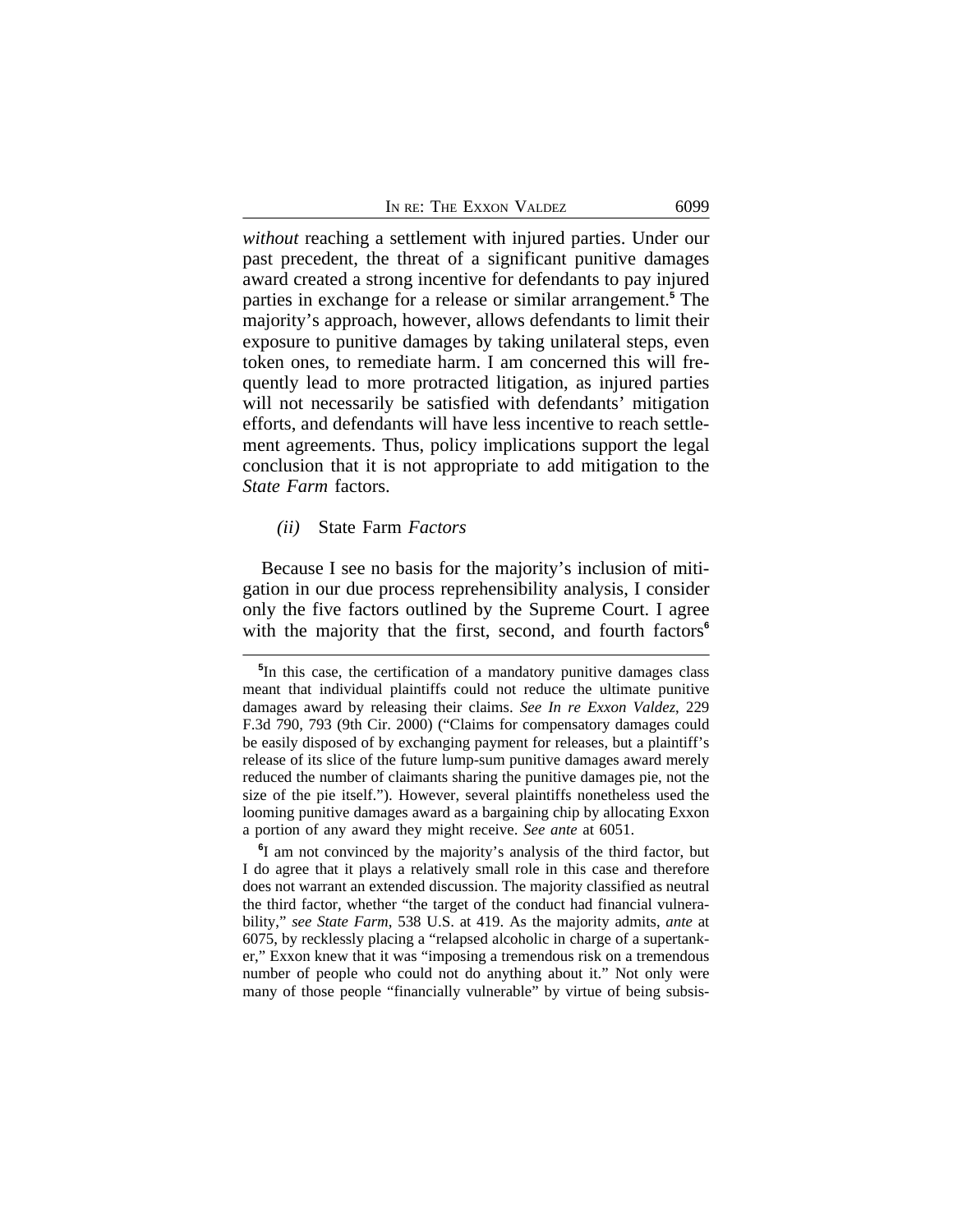suggest Exxon's conduct was highly reprehensible and capable of supporting a substantial award. However, I cannot agree with the analysis concerning the fifth factor, whether "the harm was the result of intentional malice, trickery, or deceit, or mere accident." *State Farm*, 538 U.S. at 419. As the majority recognizes, Exxon's decision to put a relapsed alcoholic in charge of a supertanker constituted knowing and reckless misconduct, which was neither intentionally malicious nor a mere accident. *Ante* at 6075. However, faced with conduct that does not fit squarely in either category mentioned in *State Farm*, the majority arbitrarily determines this factor weighs against high reprehensibility because Exxon "did not spill the oil on purpose." *Id.*, at 6075. I cannot agree with this conclusion for two reasons.

First, if we read this *State Farm* factor to recognize only two categories of conduct, the fact that Exxon's acts fall in neither category could suggest this is a neutral factor, weighing neither for nor against high reprehensibility. However, if the majority is correct that we must determine whether Exxon's conduct is more similar to one category or the other,<sup>7</sup> I believe it is closer to "intentional malice, trickery, or deceit" than to "mere accident." *State Farm*, 538 U.S. at 419; *cf*. *Black's Law Dictionary* 968 (7th ed. 1999) (defining malice

tence fishermen, but they were also particularly vulnerable to the specific risk imposed on them by Exxon. *See In re Exxon Valdez*, 296 F. Supp. 2d at 1094-95. Thus, I would find this factor indeed suggests Exxon's reckless conduct was highly reprehensible. *See BMW*, 517 U.S. at 576 ("To be sure, infliction of economic injury, especially . . . when the target is financially vulnerable, can warrant a substantial penalty.").

**<sup>7</sup>**Contrary to the majority's assertion, *ante* at 6068, I do not suggest it views Exxon's conduct as a largely excusable accident. Rather, I note that in finding this factor "militates against viewing Exxon's misconduct as highly reprehensible," *ante* at 6076, the majority treats Exxon's reckless misconduct as it would treat an accident. This is not consistent with the majority's own statement that "the reprehensibility of Exxon's conduct that produced economic harm to thousands of individuals is high . . ." *Id.*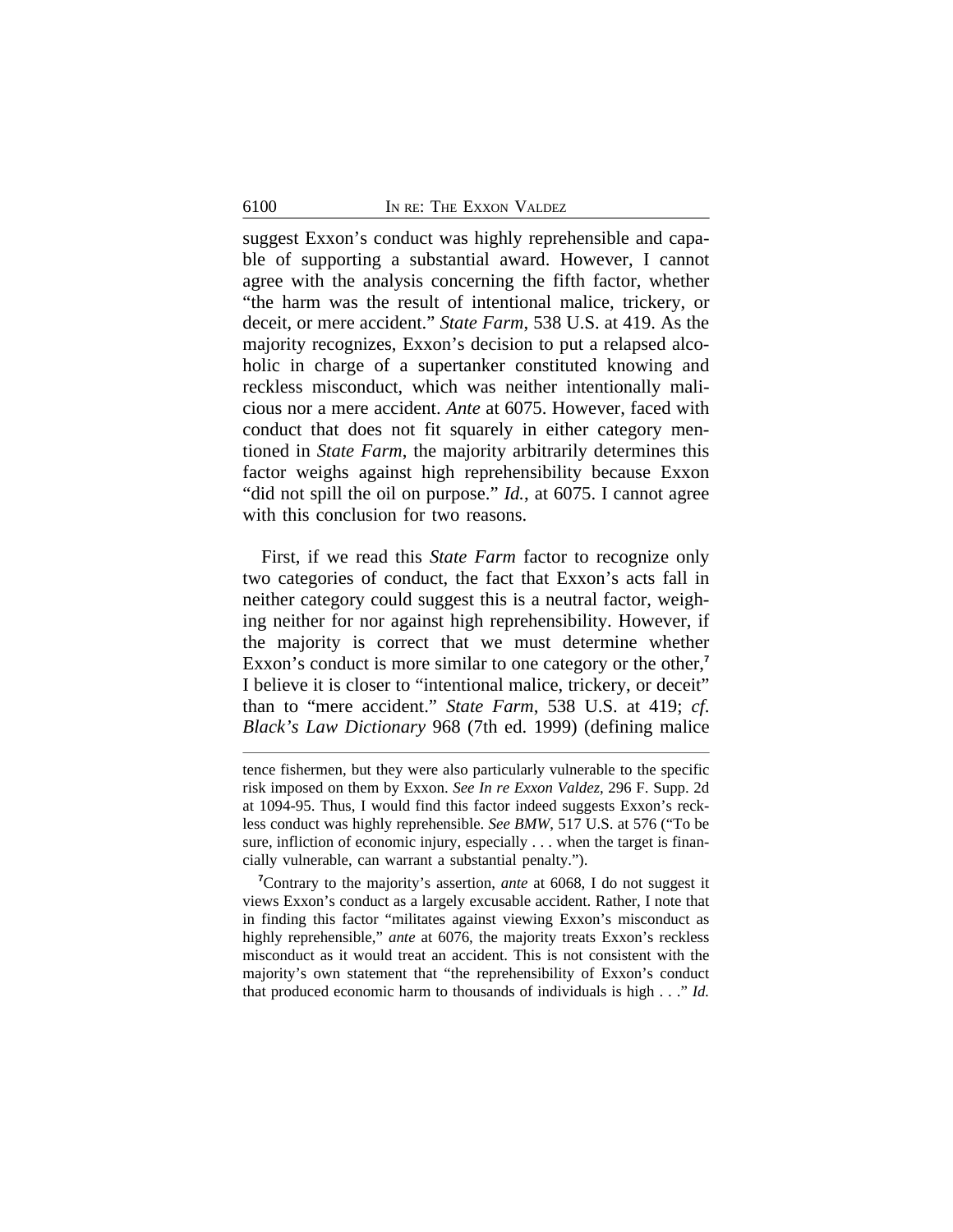|  | In re: The Exxon Valdez | 6101 |
|--|-------------------------|------|
|  |                         |      |

as, *inter alia*, "[r]eckless disregard of the law or of a person's legal rights"). The jury held Exxon responsible not merely for spilling oil, but rather for knowingly giving command of a supertanker "carrying over 53 million gallons of volatile, toxic, crude oil" to a relapsed alcoholic. *See In re Exxon* Valdez, 296 F. Supp. 2d at 1097. Exxon did so for three years with full knowledge of the tremendous risk of serious harm to the health, safety, and livelihood of many people. *See ante* at 6071-72. This cannot fairly be described as an accident. Given the extreme recklessness of Exxon's conduct, I would conclude the fifth factor militates in favor of finding Exxon's behavior highly reprehensible. *Accord Swinton*, 270 F.3d at 818 (holding that conduct which was, at most, reckless disregard for others' health and safety, easily "constitutes highly reprehensible conduct justifying a significant punitive damages award").

Thus, unlike the majority, I find that all five of *State Farm*'s reprehensibility factors suggest that Exxon's reckless conduct in this case—the malicious endangerment of the property and livelihood of thousands of Alaskans—was highly, if not extremely, reprehensible and capable of "warrant[ing] a substantial penalty." *See BMW*, 517 U.S. at 576.

# *(b) Ratio*

Under the second *BMW* guidepost, we must analyze "the disparity between the actual or potential harm suffered by the plaintiff and the punitive damages award." *See id.* at 418. While I agree with the majority's "calculation of harm," or "numerator," analysis, *ante* at 6087, I cannot agree with its conclusion, *id.* at 6089, that the Constitution prohibits a ratio in this case above 5 to 1. The majority arrives at this constitutional limit through two steps. First, it uses the "rough framework" of *Planned Parenthood of Columbia/Willamette, Inc. v. American Coalition of Life Activists*, 422 F.3d 949 (9th Cir. 2005), to arrive at the conclusion that the appropriate ratio in this case is above 4 to 1, but no greater than 9 to 1. *Ante* at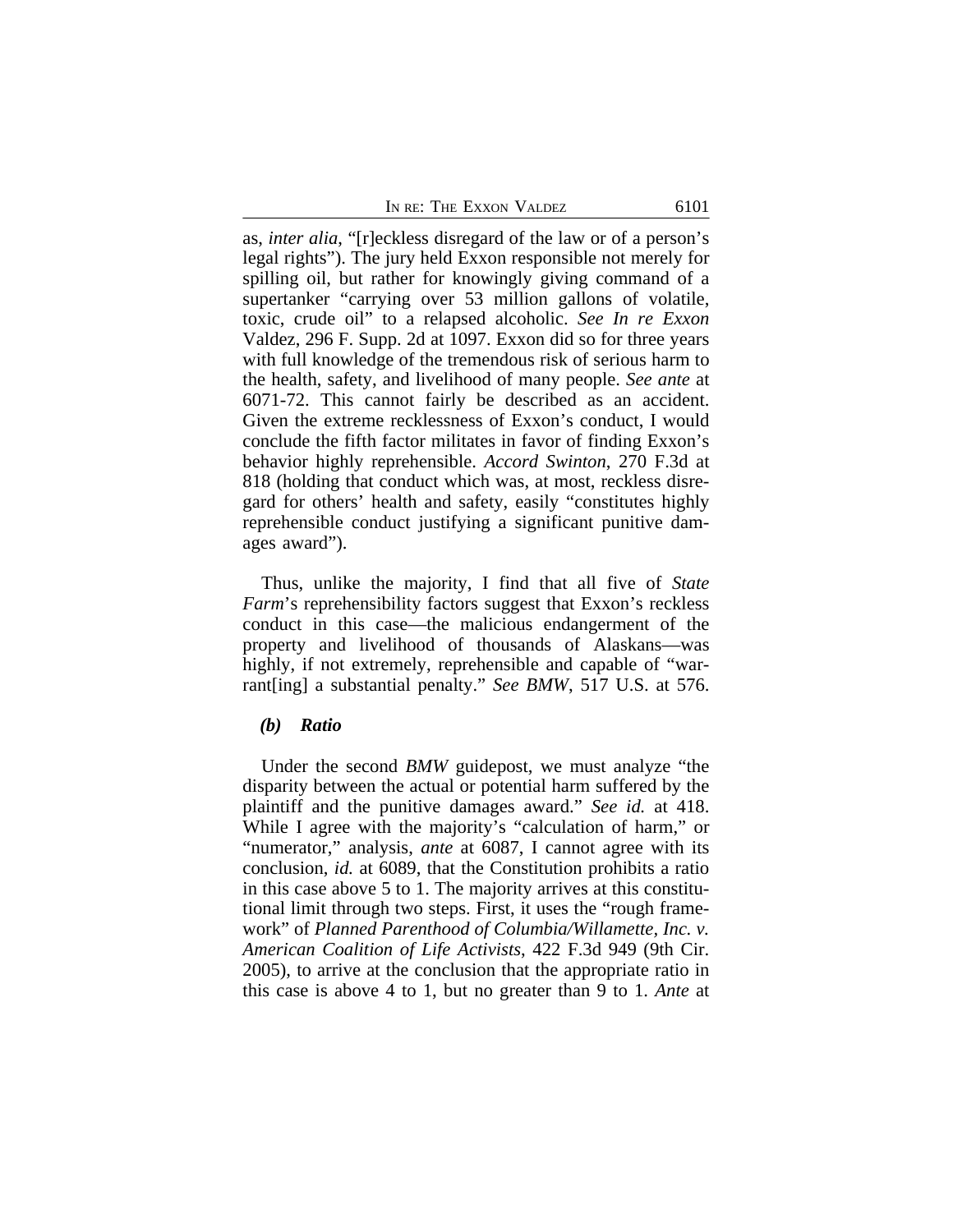6087-88. However, it then asserts the proper ratio cannot be much greater than 4 to 1 because Exxon's conduct was not intentional and because Exxon attempted to mitigate the harm it caused. *Ante* at 6088. I cannot agree with this.

In *Planned Parenthood*, we established a three-tiered "rough framework" to guide us in determining an appropriate ratio.**<sup>8</sup>** Applying *Planned Parenthood* to this case, the majority concludes a 4 to 1 benchmark is appropriate based on its determination that the economic damages are "significant." *Ante* at 6087-88. As an initial matter, the majority's assessment of economic damages focuses on a number devoid of its context. An award is significant not because it is numerically large, but rather because it approaches full compensation for the plaintiff's harms. *See State Farm*, 538 U.S. at 426 ("The compensatory award in this case was substantial; [the plaintiffs] were awarded \$1 million for a year and a half of emotional distress. This was complete compensation."). I am not convinced that a compensatory damages award that equates to a mere \$10,000 per plaintiff is actually "substantial" in the way the Supreme Court uses the term. *Cf*. *id.* at 425 (providing, as an example of "small" economic damages, cases where the injury was hard to detect or not fully economic in nature).

Even if the majority were correct that the economic damages awarded in this case are "significant," *Planned Parenthood* still does not support a 4 to 1 benchmark in this case. In *Planned Parenthood*, we refused to remit the award to less than a 9 to 1 ratio because not all of the plaintiff's damages were quantifiable, not all of it was compensated, and the

**<sup>8</sup>**Where the economic damages are significant but the behavior not "particularly egregious," a ratio of less than 4 to 1 is warranted. *Planned Parenthood*, 422 F.3d at 962. If the economic damages are significant but the behavior "more egregious," a ratio greater than 4 to 1 might be acceptable. *Id.* Finally, if the economic damages are insignificant but the behavior is "particularly egregious," ratios beyond single digits may be appropriate. *Id.*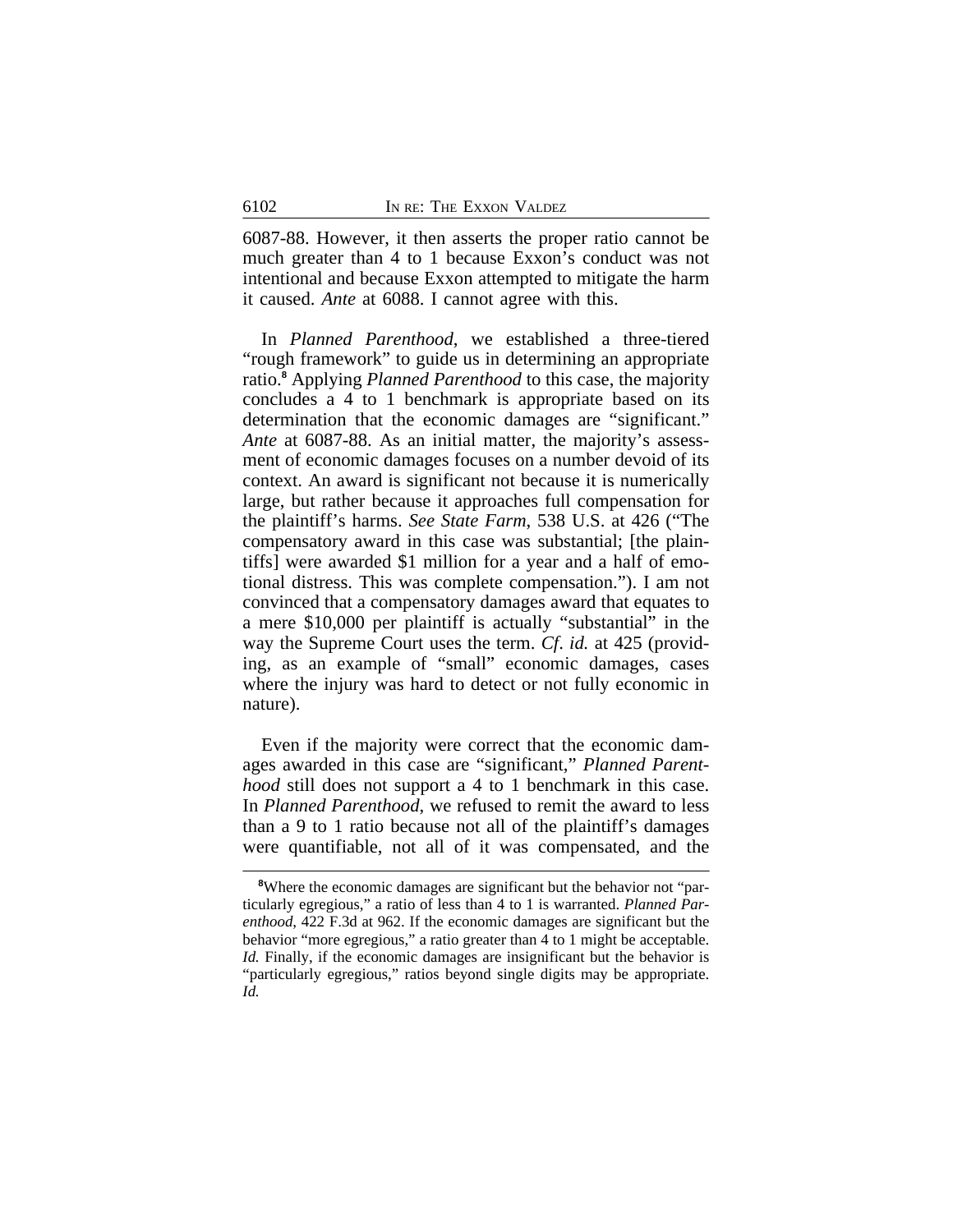plaintiffs were likely to incur further costs. 422 F.3d at 963. All three are true here as well. The oil spill disrupted the social fabric of the plaintiffs' community. *See In re Exxon Valdez*, 296 F. Supp. 2d at 1094. This type of harm is not easily quantifiable. Moreover, the plaintiffs' recovery in this case was limited to economic harm. It therefore did not compensate the plaintiffs for harm attributable to increased "social conflict, cultural disruption and psychological stress." *Id.* Finally, there is evidence the plaintiffs have incurred substantial further costs. *See id.* Thus, it cannot be said the compensatory damages in this case are so large or sufficiently comprehensive they warrant a lower punitive damages award.

Nor, in my mind, does the majority find support in *Zhang v. American Gem Seafoods, Inc.*, 339 F.3d 1020 (9th Cir. 2003), or *Bains LLC v. Arco Products Co.*, 405 F.3d 764 (9th Cir. 2005). That we upheld an award in the 7 to 1 range in *Zhang*, and remanded for a similar award in *Bains*—both for intentional racial discrimination in the employment context says little if nothing about the constitutionality of this award for the reckless endangerment of the property and livelihood of tens of thousands of people. While it is true any given conduct is more reprehensible if intentional than if reckless, it does not necessarily follow that all intentional conduct is more reprehensible than all reckless conduct. Indeed, because we are the first court to review an award for misconduct resulting in harm of the type and scale at issue here, I find it unhelpful to note that our cases to date "have generally reserved high single-digit ratios for the most egregious forms of intentional misconduct, such as threats of violence and intentional racial discrimination." *See ante* at 6088. Instead, every indicator in this case suggests that Exxon's reckless conduct—leaving for three years a known alcoholic in command of a supertanker in treacherous waters upon which thousands of people depend— is egregious enough to support an award within the 9 to 1 range. *Accord Swinton*, 270 F.3d at 818-20 (upholding a 28 to 1 ratio despite recognizing that the conduct at issue involved no acts or threats of violence and,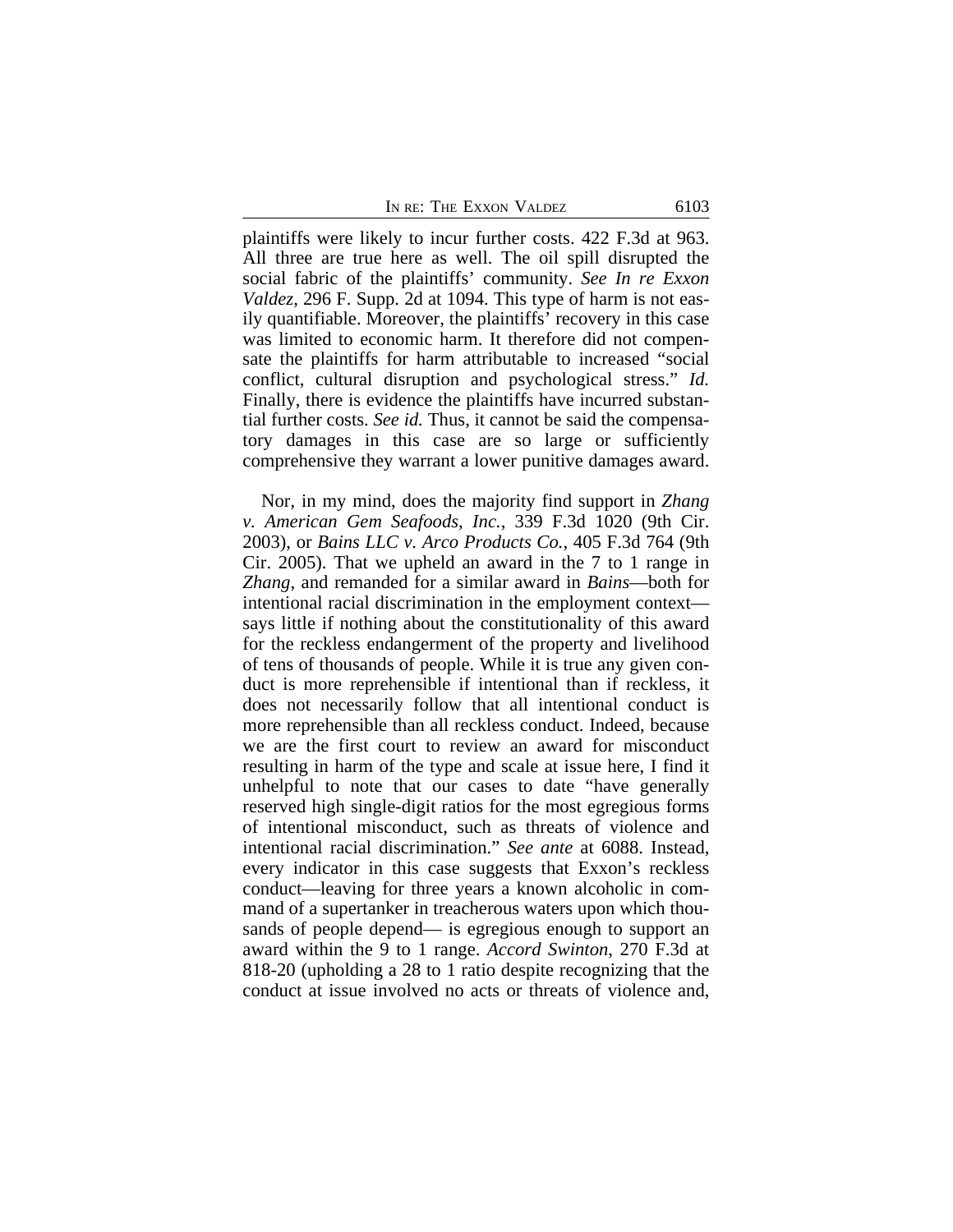therefore, "[did] not amount to the worst kind of tortious conduct a defendant can commit").

One final consideration convinces me that the 8.93 to 1 ratio in this case does not indicate that Exxon has been subject to a "grossly excessive" punitive damages award. In *State Farm*, the Supreme Court reiterated that it is appropriate to consider for purposes of ratio calculation not only the actual harm caused, but the potential harm that a defendant's misconduct could have foreseeably caused. *See* 538 U.S. at 418 (describing the second guidepost as requiring consideration of "the actual *or* potential harm suffered" (emphasis added) (citing *BMW*, 517 U.S. at 575)); *accord TXO*, 509 U.S. at 460 ("Taking account of the potential harm that might result from the defendant's conduct in calculating punitive damages was consistent with the views we expressed in *Haslip*." (internal citation omitted)). As the majority recognizes, *ante* at 6071- 72, the potential harm from Exxon's decision to keep Hazelwood in command of the *Exxon Valdez* was both massive and foreseeable. But despite the propriety of such consideration, the calculation of harm in this case explicitly incorporates only an estimate of actual, and not of potential, harm. *See In re Exxon Valdez*, 296 F. Supp. 2d at 1103; *ante* at 6087. Thus, if anything, the jury's punitive damages award potentially undervalued the harm.

# *Conclusion*

In accordance with *State Farm* and its predecessors, we are required to subject this award to "exacting [de novo] appellate review" in order to ensure it is "based upon an application of law, rather than a decisionmaker's caprice." *See* 538 U.S. at 418 (internal quotation marks omitted) (quoting *BMW*, 517 U.S. at 587 (Breyer, J., concurring)). But that review does not empower us to substitute our own, perhaps more finely-tuned, award for one that was fairly awarded and already lies within the range of constitutional awards. *See BMW*, 517 U.S. at 583